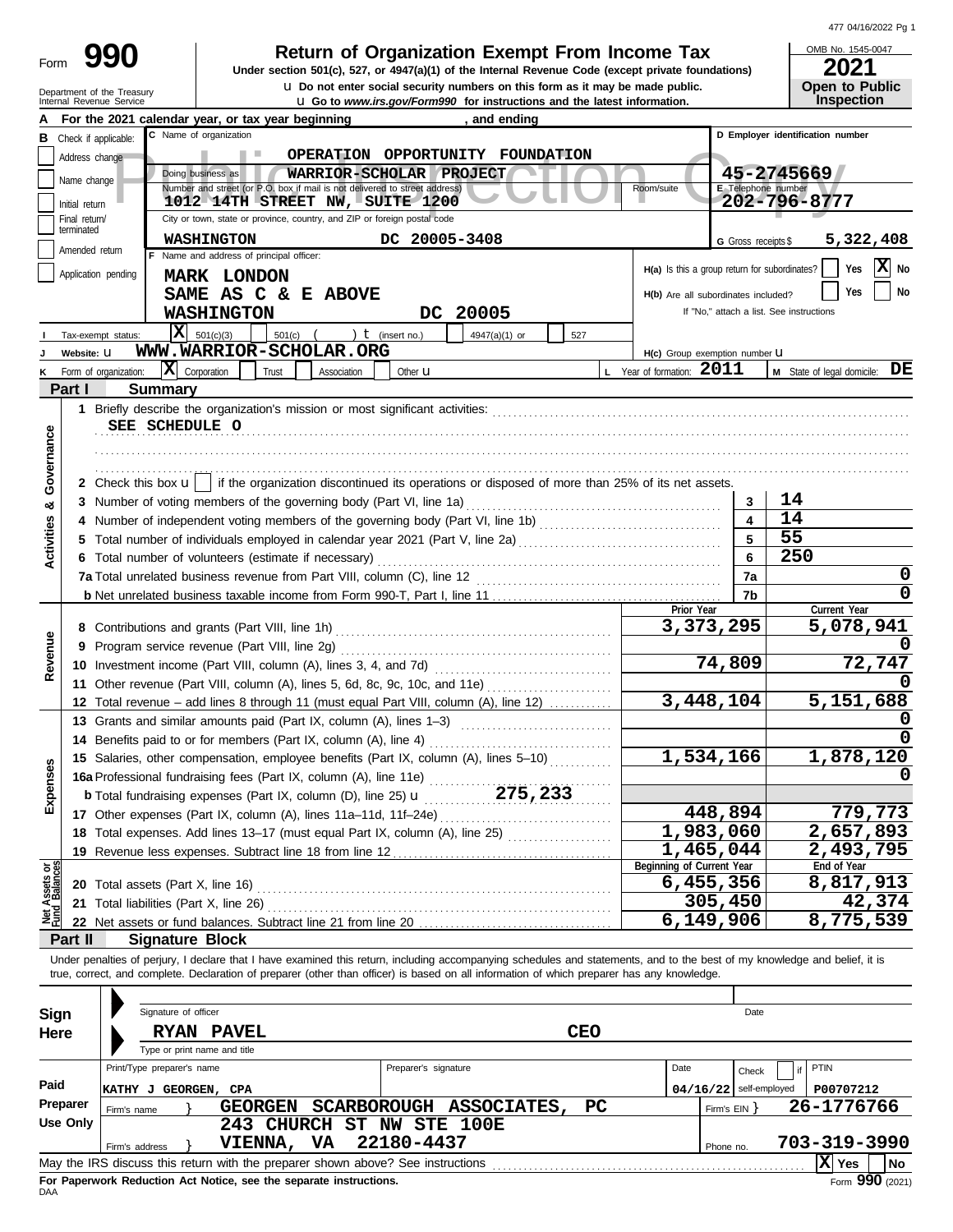|                  | Form 990 (2021) OPERATION OPPORTUNITY FOUNDATION                                                                                                                              |                                                     |                                      | 45-2745669  | Page 2                                                                    |
|------------------|-------------------------------------------------------------------------------------------------------------------------------------------------------------------------------|-----------------------------------------------------|--------------------------------------|-------------|---------------------------------------------------------------------------|
| Part III         |                                                                                                                                                                               | <b>Statement of Program Service Accomplishments</b> |                                      |             |                                                                           |
|                  |                                                                                                                                                                               |                                                     |                                      |             | $\boxed{\mathbf{x}}$                                                      |
| 1                | Briefly describe the organization's mission:                                                                                                                                  |                                                     |                                      |             |                                                                           |
|                  | SEE SCHEDULE O                                                                                                                                                                |                                                     |                                      |             |                                                                           |
|                  |                                                                                                                                                                               |                                                     |                                      |             |                                                                           |
|                  | 2 Did the organization undertake any significant program services during the year which were not listed on the                                                                |                                                     |                                      |             |                                                                           |
|                  | prior Form 990 or 990-EZ?                                                                                                                                                     |                                                     |                                      |             | Yes $\overline{X}$ No                                                     |
|                  | If "Yes," describe these new services on Schedule O.                                                                                                                          |                                                     |                                      |             |                                                                           |
| 3                | Did the organization cease conducting, or make significant changes in how it conducts, any program                                                                            |                                                     |                                      |             |                                                                           |
|                  | services?                                                                                                                                                                     |                                                     |                                      |             | $\Box$ Yes $\boxed{\text{X}}$ No                                          |
|                  | If "Yes," describe these changes on Schedule O.<br>Describe the organization's program service accomplishments for each of its three largest program services, as measured by |                                                     |                                      |             |                                                                           |
|                  | expenses. Section 501(c)(3) and 501(c)(4) organizations are required to report the amount of grants and allocations to others,                                                |                                                     |                                      |             |                                                                           |
|                  | the total expenses, and revenue, if any, for each program service reported.                                                                                                   |                                                     |                                      |             |                                                                           |
|                  |                                                                                                                                                                               |                                                     |                                      |             |                                                                           |
|                  |                                                                                                                                                                               |                                                     |                                      |             | 4a (Code: ) (Expenses \$ 1,905,128 including grants of \$ ) (Revenue \$ ) |
|                  | SEE SCHEDULE O                                                                                                                                                                |                                                     |                                      |             |                                                                           |
|                  |                                                                                                                                                                               |                                                     |                                      |             |                                                                           |
|                  |                                                                                                                                                                               |                                                     |                                      |             |                                                                           |
|                  |                                                                                                                                                                               |                                                     |                                      |             |                                                                           |
|                  |                                                                                                                                                                               |                                                     |                                      |             |                                                                           |
|                  |                                                                                                                                                                               |                                                     |                                      |             |                                                                           |
|                  |                                                                                                                                                                               |                                                     |                                      |             |                                                                           |
|                  |                                                                                                                                                                               |                                                     |                                      |             |                                                                           |
|                  |                                                                                                                                                                               |                                                     |                                      |             |                                                                           |
|                  |                                                                                                                                                                               |                                                     |                                      |             |                                                                           |
|                  |                                                                                                                                                                               |                                                     |                                      |             |                                                                           |
|                  |                                                                                                                                                                               |                                                     |                                      |             |                                                                           |
| N/A              |                                                                                                                                                                               |                                                     |                                      |             |                                                                           |
|                  |                                                                                                                                                                               |                                                     |                                      |             |                                                                           |
|                  |                                                                                                                                                                               |                                                     |                                      |             |                                                                           |
|                  |                                                                                                                                                                               |                                                     |                                      |             |                                                                           |
|                  |                                                                                                                                                                               |                                                     |                                      |             |                                                                           |
|                  |                                                                                                                                                                               |                                                     |                                      |             |                                                                           |
|                  |                                                                                                                                                                               |                                                     |                                      |             |                                                                           |
|                  |                                                                                                                                                                               |                                                     |                                      |             |                                                                           |
|                  |                                                                                                                                                                               |                                                     |                                      |             |                                                                           |
|                  |                                                                                                                                                                               |                                                     |                                      |             |                                                                           |
|                  |                                                                                                                                                                               |                                                     |                                      |             |                                                                           |
| 4c (Code:<br>N/A | $\ldots$ ) (Expenses \$                                                                                                                                                       |                                                     | $\frac{1}{2}$ including grants of \$ |             | ) (Revenue \$                                                             |
|                  |                                                                                                                                                                               |                                                     |                                      |             |                                                                           |
|                  |                                                                                                                                                                               |                                                     |                                      |             |                                                                           |
|                  |                                                                                                                                                                               |                                                     |                                      |             |                                                                           |
|                  |                                                                                                                                                                               |                                                     |                                      |             |                                                                           |
|                  |                                                                                                                                                                               |                                                     |                                      |             |                                                                           |
|                  |                                                                                                                                                                               |                                                     |                                      |             |                                                                           |
|                  |                                                                                                                                                                               |                                                     |                                      |             |                                                                           |
|                  |                                                                                                                                                                               |                                                     |                                      |             |                                                                           |
|                  |                                                                                                                                                                               |                                                     |                                      |             |                                                                           |
|                  |                                                                                                                                                                               |                                                     |                                      |             |                                                                           |
|                  |                                                                                                                                                                               |                                                     |                                      |             |                                                                           |
|                  | 4d Other program services (Describe on Schedule O.)<br>(Expenses \$                                                                                                           | including grants of \$                              |                                      | (Revenue \$ |                                                                           |
|                  | 4e Total program service expenses u                                                                                                                                           | 1,905,128                                           |                                      |             |                                                                           |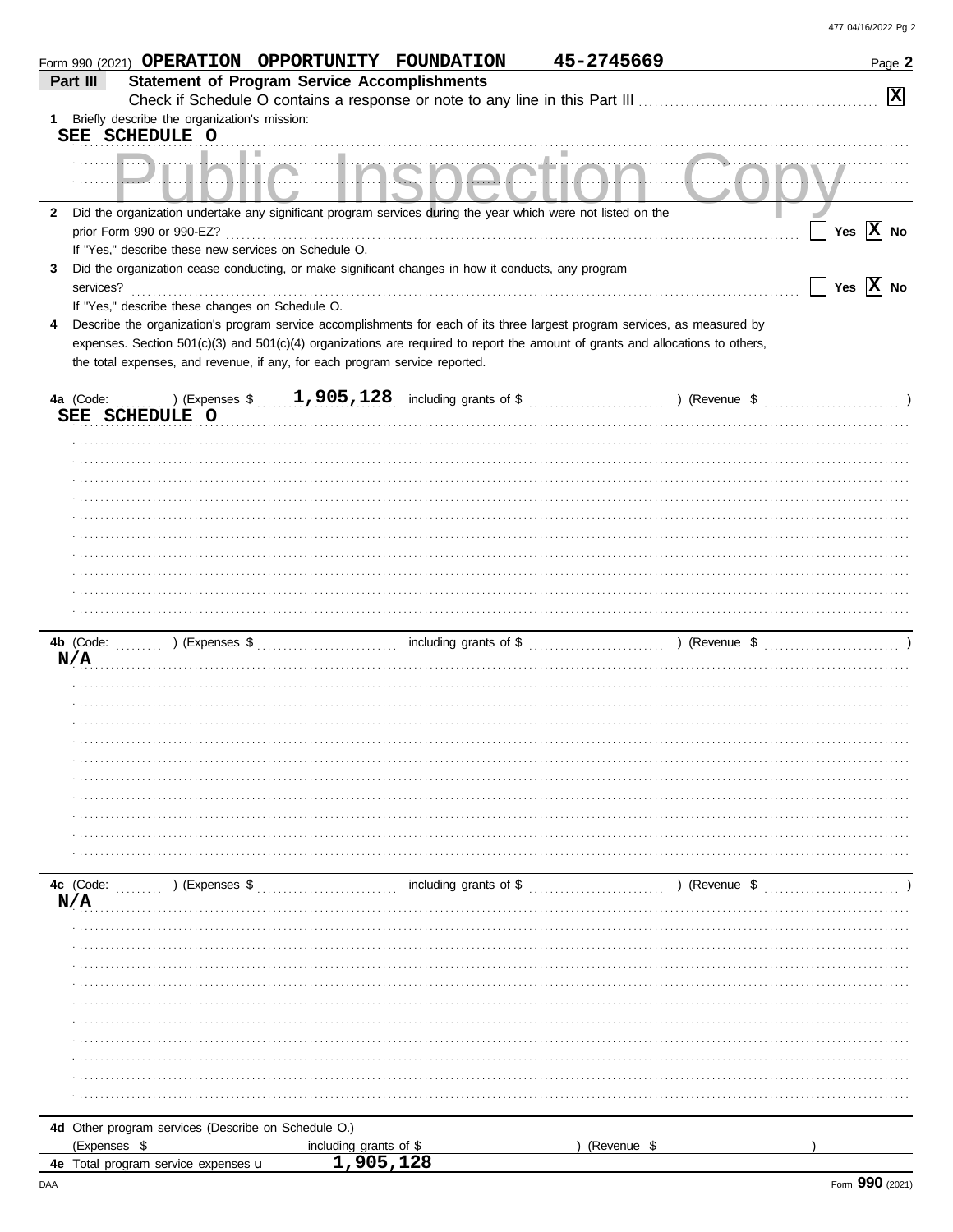## **Part IV Checklist of Required Schedules Form 990 (2021) OPERATION OPPORTUNITY FOUNDATION 45-2745669** Page 3

| -20<br>" |  |
|----------|--|

|          |                                                                                                                                                                                                        |                 | <b>Yes</b>  | No                         |
|----------|--------------------------------------------------------------------------------------------------------------------------------------------------------------------------------------------------------|-----------------|-------------|----------------------------|
|          | Is the organization described in section $501(c)(3)$ or $4947(a)(1)$ (other than a private foundation)? If "Yes,"                                                                                      |                 |             |                            |
|          | complete Schedule A                                                                                                                                                                                    | 1               | X           |                            |
| 2        | Is the organization required to complete Schedule B, Schedule of Contributors (see instructions)?                                                                                                      | $\overline{2}$  | $\mathbf x$ |                            |
| 3        | Did the organization engage in direct or indirect political campaign activities on behalf of or in opposition to<br>candidates for public office? If "Yes," complete Schedule C, Part I                | 3               |             | X                          |
| 4        | Section 501(c)(3) organizations. Did the organization engage in lobbying activities, or have a section 501(h)                                                                                          | 4               |             | X                          |
| 5        | election in effect during the tax year? If "Yes," complete Schedule C, Part II<br>Is the organization a section $501(c)(4)$ , $501(c)(5)$ , or $501(c)(6)$ organization that receives membership dues, |                 |             |                            |
|          | assessments, or similar amounts as defined in Rev. Proc. 98-19? If "Yes," complete Schedule C, Part III                                                                                                | 5               |             | X                          |
| 6        | Did the organization maintain any donor advised funds or any similar funds or accounts for which donors                                                                                                |                 |             |                            |
|          | have the right to provide advice on the distribution or investment of amounts in such funds or accounts? If                                                                                            |                 |             |                            |
|          | "Yes," complete Schedule D, Part I                                                                                                                                                                     | 6               |             | X                          |
| 7        | Did the organization receive or hold a conservation easement, including easements to preserve open space,                                                                                              |                 |             |                            |
|          | the environment, historic land areas, or historic structures? If "Yes," complete Schedule D, Part II                                                                                                   | $\overline{7}$  |             | X                          |
| 8        | Did the organization maintain collections of works of art, historical treasures, or other similar assets? If "Yes,"                                                                                    |                 |             |                            |
|          | complete Schedule D, Part III                                                                                                                                                                          | 8               |             | x                          |
| 9        | Did the organization report an amount in Part X, line 21, for escrow or custodial account liability, serve as a                                                                                        |                 |             |                            |
|          | custodian for amounts not listed in Part X; or provide credit counseling, debt management, credit repair, or                                                                                           |                 |             |                            |
|          | debt negotiation services? If "Yes," complete Schedule D, Part IV                                                                                                                                      | 9               |             | X                          |
| 10       | Did the organization, directly or through a related organization, hold assets in donor-restricted endowments                                                                                           |                 |             |                            |
|          | or in quasi endowments? If "Yes," complete Schedule D, Part V                                                                                                                                          | 10              |             | x                          |
| 11       | If the organization's answer to any of the following questions is "Yes," then complete Schedule D, Parts VI,                                                                                           |                 |             |                            |
|          | VII, VIII, IX, or X, as applicable.                                                                                                                                                                    |                 |             |                            |
| а        | Did the organization report an amount for land, buildings, and equipment in Part X, line 10? If "Yes,"                                                                                                 |                 |             | x                          |
| b        | complete Schedule D, Part VI<br>Did the organization report an amount for investments—other securities in Part X, line 12, that is 5% or more                                                          | 11a             |             |                            |
|          | of its total assets reported in Part X, line 16? If "Yes," complete Schedule D, Part VII                                                                                                               | 11b             |             | x                          |
| c        | Did the organization report an amount for investments-program related in Part X, line 13, that is 5% or more                                                                                           |                 |             |                            |
|          | of its total assets reported in Part X, line 16? If "Yes," complete Schedule D, Part VIII [[[[[[[[[[[[[[[[[[[[                                                                                         | 11c             |             | X                          |
| d        | Did the organization report an amount for other assets in Part X, line 15, that is 5% or more of its total assets                                                                                      |                 |             |                            |
|          | reported in Part X, line 16? If "Yes," complete Schedule D, Part IX                                                                                                                                    | 11d             |             | X                          |
|          | Did the organization report an amount for other liabilities in Part X, line 25? If "Yes," complete Schedule D, Part X                                                                                  | 11e             |             | $\overline{\mathbf{x}}$    |
| f        | Did the organization's separate or consolidated financial statements for the tax year include a footnote that addresses                                                                                |                 |             |                            |
|          | the organization's liability for uncertain tax positions under FIN 48 (ASC 740)? If "Yes," complete Schedule D, Part X                                                                                 | 11f             |             | x                          |
| 12a      | Did the organization obtain separate, independent audited financial statements for the tax year? If "Yes," complete                                                                                    |                 |             |                            |
|          |                                                                                                                                                                                                        | 12a             | X           |                            |
|          | Was the organization included in consolidated, independent audited financial statements for the tax year? If                                                                                           |                 |             |                            |
|          | "Yes," and if the organization answered "No" to line 12a, then completing Schedule D, Parts XI and XII is optional                                                                                     | 12 <sub>b</sub> |             | X                          |
| 13       |                                                                                                                                                                                                        | 13              |             | $\mathbf x$<br>$\mathbf x$ |
| 14a<br>b | Did the organization maintain an office, employees, or agents outside of the United States?<br>Did the organization have aggregate revenues or expenses of more than \$10,000 from grantmaking,        | 14a             |             |                            |
|          | fundraising, business, investment, and program service activities outside the United States, or aggregate                                                                                              |                 |             |                            |
|          | foreign investments valued at \$100,000 or more? If "Yes," complete Schedule F, Parts I and IV                                                                                                         | 14b             |             | X                          |
| 15       | Did the organization report on Part IX, column (A), line 3, more than \$5,000 of grants or other assistance to or                                                                                      |                 |             |                            |
|          | for any foreign organization? If "Yes," complete Schedule F, Parts II and IV                                                                                                                           | 15              |             | X                          |
| 16       | Did the organization report on Part IX, column (A), line 3, more than \$5,000 of aggregate grants or other                                                                                             |                 |             |                            |
|          | assistance to or for foreign individuals? If "Yes," complete Schedule F, Parts III and IV                                                                                                              | 16              |             | X                          |
| 17       | Did the organization report a total of more than \$15,000 of expenses for professional fundraising services on                                                                                         |                 |             |                            |
|          |                                                                                                                                                                                                        | 17              |             | X                          |
| 18       | Did the organization report more than \$15,000 total of fundraising event gross income and contributions on                                                                                            |                 |             |                            |
|          | Part VIII, lines 1c and 8a? If "Yes," complete Schedule G, Part II                                                                                                                                     | 18              |             | X                          |
| 19       | Did the organization report more than \$15,000 of gross income from gaming activities on Part VIII, line 9a?                                                                                           |                 |             |                            |
|          |                                                                                                                                                                                                        | 19              |             | х<br>$\mathbf x$           |
| 20a      | Did the organization operate one or more hospital facilities? If "Yes," complete Schedule H                                                                                                            | <b>20a</b>      |             |                            |
| b        | Did the organization report more than \$5,000 of grants or other assistance to any domestic organization or                                                                                            | 20b             |             |                            |
| 21       |                                                                                                                                                                                                        | 21              |             | x                          |
|          |                                                                                                                                                                                                        |                 |             |                            |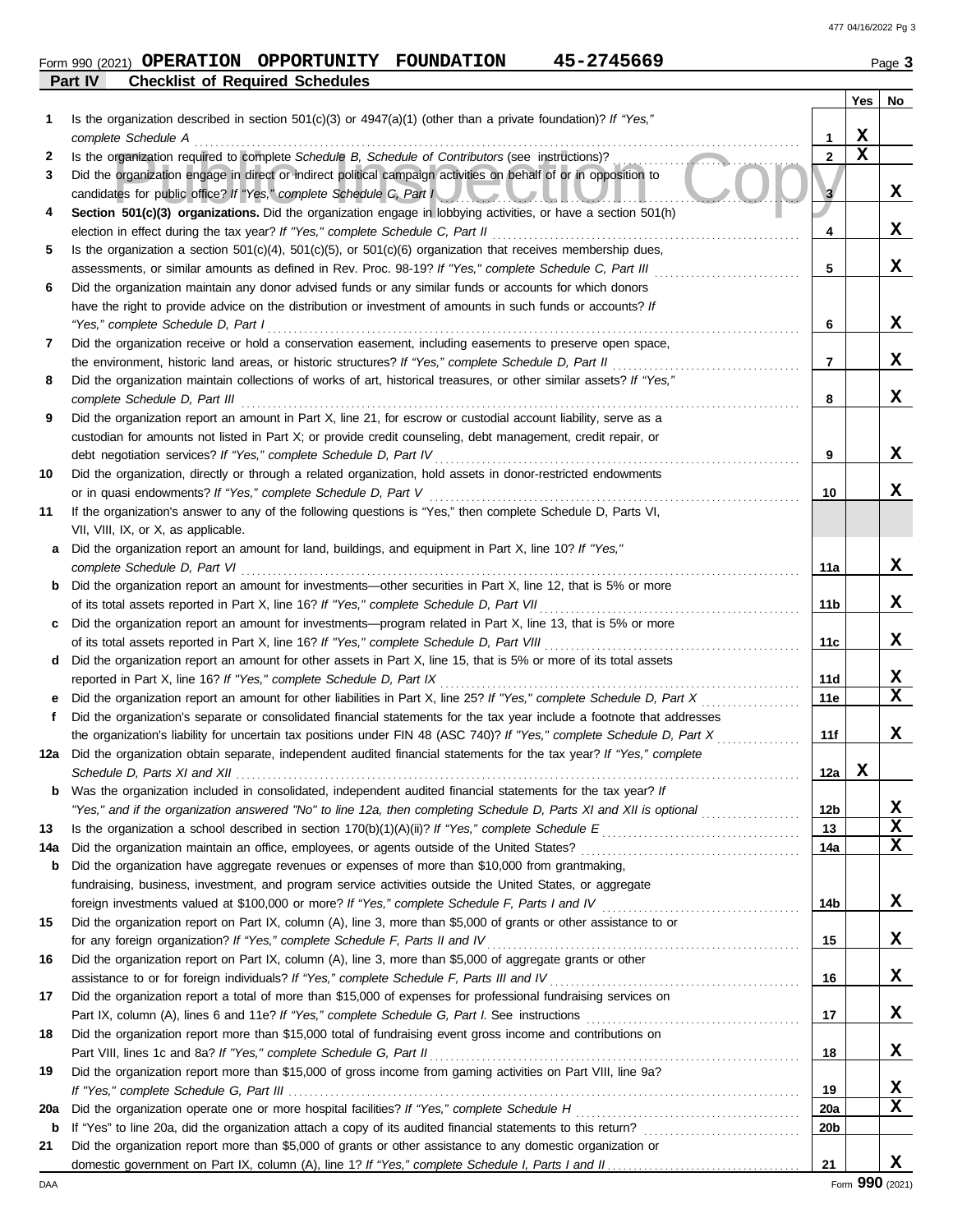477 04/16/2022 Pg 4

|         | Form 990 (2021) OPERATION OPPORTUNITY              | FOUNDATION | 45-2745669 | Page $4$ |
|---------|----------------------------------------------------|------------|------------|----------|
| Part IV | <b>Checklist of Required Schedules (continued)</b> |            |            |          |

| د |  |
|---|--|

|     |                                                                                                                                         |                 | Yes | No          |
|-----|-----------------------------------------------------------------------------------------------------------------------------------------|-----------------|-----|-------------|
| 22  | Did the organization report more than \$5,000 of grants or other assistance to or for domestic individuals on                           |                 |     |             |
|     | Part IX, column (A), line 2? If "Yes," complete Schedule I, Parts I and III                                                             | 22              |     | x           |
| 23  | Did the organization answer "Yes" to Part VII, Section A, line 3, 4, or 5 about compensation of the                                     |                 |     |             |
|     | organization's current and former officers, directors, trustees, key employees, and highest compensated                                 |                 |     |             |
|     | employees? If "Yes," complete Schedule J<br><u> HELLON ZAZAZITA ZIL</u>                                                                 | 23              | X   |             |
| 24a | Did the organization have a tax-exempt bond issue with an outstanding principal amount of more than                                     |                 |     |             |
|     | \$100,000 as of the last day of the year, that was issued after December 31, 2002? If "Yes," answer lines 24b                           |                 |     |             |
|     | through 24d and complete Schedule K. If "No," go to line 25a                                                                            | 24a             |     | x           |
| b   | Did the organization invest any proceeds of tax-exempt bonds beyond a temporary period exception?                                       | 24 <sub>b</sub> |     |             |
| c   | Did the organization maintain an escrow account other than a refunding escrow at any time during the year                               | 24c             |     |             |
| d   | to defease any tax-exempt bonds?                                                                                                        | 24d             |     |             |
| 25a | Section 501(c)(3), 501(c)(4), and 501(c)(29) organizations. Did the organization engage in an excess benefit                            |                 |     |             |
|     | transaction with a disqualified person during the year? If "Yes," complete Schedule L, Part I                                           | 25a             |     | x           |
| b   | Is the organization aware that it engaged in an excess benefit transaction with a disqualified person in a prior                        |                 |     |             |
|     | year, and that the transaction has not been reported on any of the organization's prior Forms 990 or 990-EZ?                            |                 |     |             |
|     | If "Yes," complete Schedule L, Part I                                                                                                   | 25 <sub>b</sub> |     | X           |
| 26  | Did the organization report any amount on Part X, line 5 or 22, for receivables from or payables to any current                         |                 |     |             |
|     | or former officer, director, trustee, key employee, creator or founder, substantial contributor, or 35%                                 |                 |     |             |
|     | controlled entity or family member of any of these persons? If "Yes," complete Schedule L, Part II                                      | 26              |     | x           |
| 27  | Did the organization provide a grant or other assistance to any current or former officer, director, trustee, key                       |                 |     |             |
|     | employee, creator or founder, substantial contributor or employee thereof, a grant selection committee                                  |                 |     |             |
|     | member, or to a 35% controlled entity (including an employee thereof) or family member of any of these                                  |                 |     |             |
|     | persons? If "Yes," complete Schedule L, Part III                                                                                        | 27              |     | x.          |
| 28  | Was the organization a party to a business transaction with one of the following parties (see the Schedule L,                           |                 |     |             |
|     | Part IV, instructions for applicable filing thresholds, conditions, and exceptions):                                                    |                 |     |             |
| a   | A current or former officer, director, trustee, key employee, creator or founder, or substantial contributor? If                        |                 |     |             |
|     | "Yes," complete Schedule L, Part IV                                                                                                     | 28a             |     | X           |
| b   | A family member of any individual described in line 28a? If "Yes," complete Schedule L, Part IV                                         | 28b             |     | X           |
| c   | A 35% controlled entity of one or more individuals and/or organizations described in line 28a or 28b? If                                |                 |     |             |
|     | "Yes," complete Schedule L, Part IV                                                                                                     | 28c             |     | x           |
| 29  |                                                                                                                                         | 29              | X   |             |
| 30  | Did the organization receive contributions of art, historical treasures, or other similar assets, or qualified                          |                 |     |             |
|     | conservation contributions? If "Yes," complete Schedule M                                                                               | 30              |     | x<br>x      |
| 31  | Did the organization liquidate, terminate, or dissolve and cease operations? If "Yes," complete Schedule N, Part I                      | 31              |     |             |
| 32  | Did the organization sell, exchange, dispose of, or transfer more than 25% of its net assets? If "Yes,"<br>complete Schedule N, Part II |                 |     |             |
| 33  | Did the organization own 100% of an entity disregarded as separate from the organization under Regulations                              | 32              |     | A           |
|     | sections 301.7701-2 and 301.7701-3? If "Yes," complete Schedule R, Part I                                                               | 33              |     | x           |
| 34  | Was the organization related to any tax-exempt or taxable entity? If "Yes," complete Schedule R, Part II, III,                          |                 |     |             |
|     | or IV, and Part V, line 1                                                                                                               | 34              |     | X           |
| 35a | Did the organization have a controlled entity within the meaning of section 512(b)(13)?                                                 | 35a             |     | $\mathbf x$ |
| b   | If "Yes" to line 35a, did the organization receive any payment from or engage in any transaction with a                                 |                 |     |             |
|     | controlled entity within the meaning of section 512(b)(13)? If "Yes," complete Schedule R, Part V, line 2                               | 35 <sub>b</sub> |     |             |
| 36  | Section 501(c)(3) organizations. Did the organization make any transfers to an exempt non-charitable                                    |                 |     |             |
|     | related organization? If "Yes," complete Schedule R, Part V, line 2                                                                     | 36              |     | x           |
| 37  | Did the organization conduct more than 5% of its activities through an entity that is not a related organization                        |                 |     |             |
|     | and that is treated as a partnership for federal income tax purposes? If "Yes," complete Schedule R, Part VI                            | 37              |     | x           |
| 38  | Did the organization complete Schedule O and provide explanations on Schedule O for Part VI, lines 11b and                              |                 |     |             |
|     | 19? Note: All Form 990 filers are required to complete Schedule O.                                                                      | 38              | X   |             |
|     | Statements Regarding Other IRS Filings and Tax Compliance<br>Part V                                                                     |                 |     |             |
|     | Check if Schedule O contains a response or note to any line in this Part V                                                              |                 |     |             |
|     |                                                                                                                                         |                 | Yes | No          |
| 1a  | 89<br>Enter the number reported in box 3 of Form 1096. Enter -0- if not applicable<br>1a                                                |                 |     |             |
| b   | 0<br>1 <sub>b</sub><br>Enter the number of Forms W-2G included on line 1a. Enter -0- if not applicable                                  |                 |     |             |
| c   | Did the organization comply with backup withholding rules for reportable payments to vendors and                                        |                 |     |             |
|     |                                                                                                                                         | 1c              |     |             |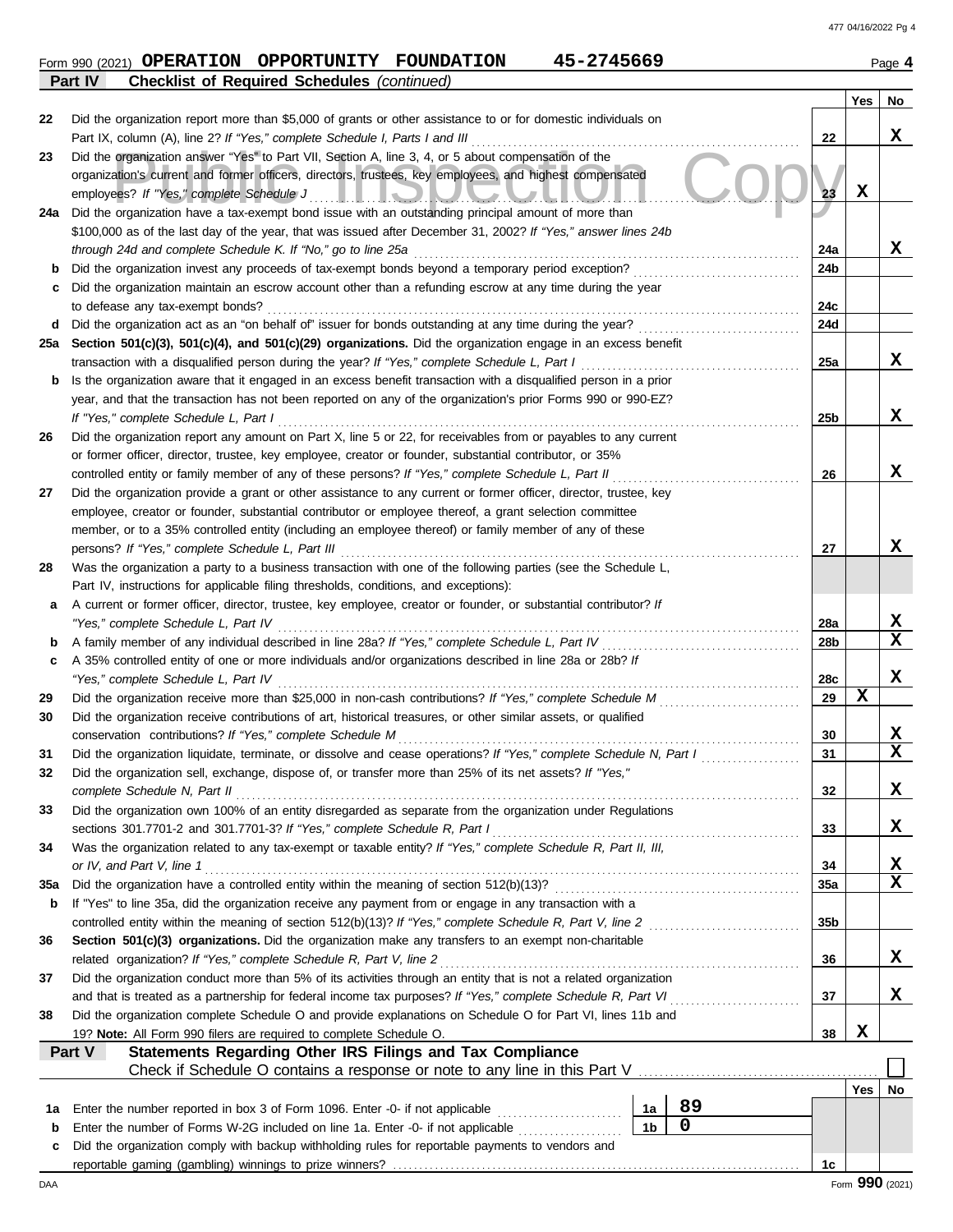|             | 45-2745669<br>Form 990 (2021) OPERATION OPPORTUNITY FOUNDATION                                                                                               |                 |   | Page 5 |
|-------------|--------------------------------------------------------------------------------------------------------------------------------------------------------------|-----------------|---|--------|
|             | Part V<br>Statements Regarding Other IRS Filings and Tax Compliance (continued)                                                                              |                 |   | Yes No |
|             | 2a Enter the number of employees reported on Form W-3, Transmittal of Wage and Tax                                                                           |                 |   |        |
|             | Statements, filed for the calendar year ending with or within the year covered by this return                                                                | 55<br>2a        |   |        |
| b           | If at least one is reported on line 2a, did the organization file all required federal employment tax returns?                                               | 2b              | X |        |
|             | Note: If the sum of lines 1a and 2a is greater than 250, you may be required to e-file. See instructions.                                                    |                 |   |        |
| За          | Did the organization have unrelated business gross income of \$1,000 or more during the year?                                                                | 3a              |   | X      |
| b           | If "Yes," has it filed a Form 990-T for this year? If "No" to line 3b, provide an explanation on Schedule O                                                  | 3 <sub>b</sub>  |   |        |
| 4a          | At any time during the calendar year, did the organization have an interest in, or a signature or other authority over,                                      |                 |   |        |
|             | a financial account in a foreign country (such as a bank account, securities account, or other financial account)?                                           | 4a              |   | x      |
| b           | If "Yes," enter the name of the foreign country u                                                                                                            |                 |   |        |
|             | See instructions for filing requirements for FinCEN Form 114, Report of Foreign Bank and Financial Accounts (FBAR).                                          |                 |   |        |
| 5а          | Was the organization a party to a prohibited tax shelter transaction at any time during the tax year?                                                        | 5a              |   | X      |
| b           | Did any taxable party notify the organization that it was or is a party to a prohibited tax shelter transaction?                                             | 5b              |   | X      |
| c           | If "Yes" to line 5a or 5b, did the organization file Form 8886-T?                                                                                            | 5c              |   |        |
| 6а          | Does the organization have annual gross receipts that are normally greater than \$100,000, and did the                                                       |                 |   |        |
|             | organization solicit any contributions that were not tax deductible as charitable contributions?                                                             | 6a              |   | X      |
| b           | If "Yes," did the organization include with every solicitation an express statement that such contributions or                                               |                 |   |        |
|             | gifts were not tax deductible?                                                                                                                               | 6b              |   |        |
| 7           | Organizations that may receive deductible contributions under section 170(c).                                                                                |                 |   |        |
| a           | Did the organization receive a payment in excess of \$75 made partly as a contribution and partly for goods                                                  |                 |   |        |
|             | and services provided to the payor?                                                                                                                          | 7a<br>7b        |   |        |
| b           |                                                                                                                                                              |                 |   |        |
| c           | Did the organization sell, exchange, or otherwise dispose of tangible personal property for which it was<br>required to file Form 8282?                      | 7c              |   |        |
| d           | If "Yes," indicate the number of Forms 8282 filed during the year                                                                                            | 7d              |   |        |
| е           | Did the organization receive any funds, directly or indirectly, to pay premiums on a personal benefit contract?                                              | 7e              |   |        |
| f           | Did the organization, during the year, pay premiums, directly or indirectly, on a personal benefit contract?                                                 | 7f              |   |        |
| g           | If the organization received a contribution of qualified intellectual property, did the organization file Form 8899 as required?                             | 7g              |   |        |
|             | If the organization received a contribution of cars, boats, airplanes, or other vehicles, did the organization file a Form 1098-C?<br>h                      |                 |   |        |
| 8           | Sponsoring organizations maintaining donor advised funds. Did a donor advised fund maintained by the                                                         |                 |   |        |
|             | sponsoring organization have excess business holdings at any time during the year?                                                                           | 8               |   |        |
| 9           | Sponsoring organizations maintaining donor advised funds.                                                                                                    |                 |   |        |
| а           | Did the sponsoring organization make any taxable distributions under section 4966?                                                                           | 9a              |   |        |
| b           | Did the sponsoring organization make a distribution to a donor, donor advisor, or related person?                                                            | 9b              |   |        |
| 10          | Section 501(c)(7) organizations. Enter:                                                                                                                      |                 |   |        |
| а           |                                                                                                                                                              | 10a             |   |        |
|             | Gross receipts, included on Form 990, Part VIII, line 12, for public use of club facilities                                                                  | $\sqrt{10b}$    |   |        |
| 11          | Section 501(c)(12) organizations. Enter:                                                                                                                     |                 |   |        |
| а           | Gross income from members or shareholders                                                                                                                    | 11a             |   |        |
| b           | Gross income from other sources. (Do not net amounts due or paid to other sources                                                                            |                 |   |        |
|             | against amounts due or received from them.)                                                                                                                  | 11 <sub>b</sub> |   |        |
| 12a         | Section 4947(a)(1) non-exempt charitable trusts. Is the organization filing Form 990 in lieu of Form 1041?                                                   | 12a             |   |        |
|             | <b>b</b> If "Yes," enter the amount of tax-exempt interest received or accrued during the year                                                               | l 12b           |   |        |
| 13          | Section 501(c)(29) qualified nonprofit health insurance issuers.                                                                                             |                 |   |        |
| a           | Is the organization licensed to issue qualified health plans in more than one state?                                                                         | 13a             |   |        |
|             | Note: See the instructions for additional information the organization must report on Schedule O.                                                            |                 |   |        |
| b           | Enter the amount of reserves the organization is required to maintain by the states in which                                                                 |                 |   |        |
|             |                                                                                                                                                              | 13b             |   |        |
| C           | Enter the amount of reserves on hand                                                                                                                         | 13 <sub>c</sub> |   |        |
| 14a         | Did the organization receive any payments for indoor tanning services during the tax year?                                                                   | 14a             |   | X      |
| $\mathbf b$ | If "Yes," has it filed a Form 720 to report these payments? If "No," provide an explanation on Schedule O                                                    | 14b             |   |        |
| 15          | Is the organization subject to the section 4960 tax on payment(s) of more than \$1,000,000 in remuneration or                                                |                 |   | X      |
|             | excess parachute payment(s) during the year?                                                                                                                 | 15              |   |        |
| 16          | If "Yes," see instructions and file Form 4720, Schedule N.                                                                                                   | 16              |   | х      |
|             | Is the organization an educational institution subject to the section 4968 excise tax on net investment income?<br>If "Yes," complete Form 4720, Schedule O. |                 |   |        |
| 17          | Section 501(c)(21) organizations. Did the trust, any disqualified person, or mine operator engage in                                                         |                 |   |        |
|             | activities that would result in the imposition of an excise tax under section 4951, 4952 or 4953?                                                            | 17              |   |        |
|             | If "Yes," complete Form 6069.                                                                                                                                |                 |   |        |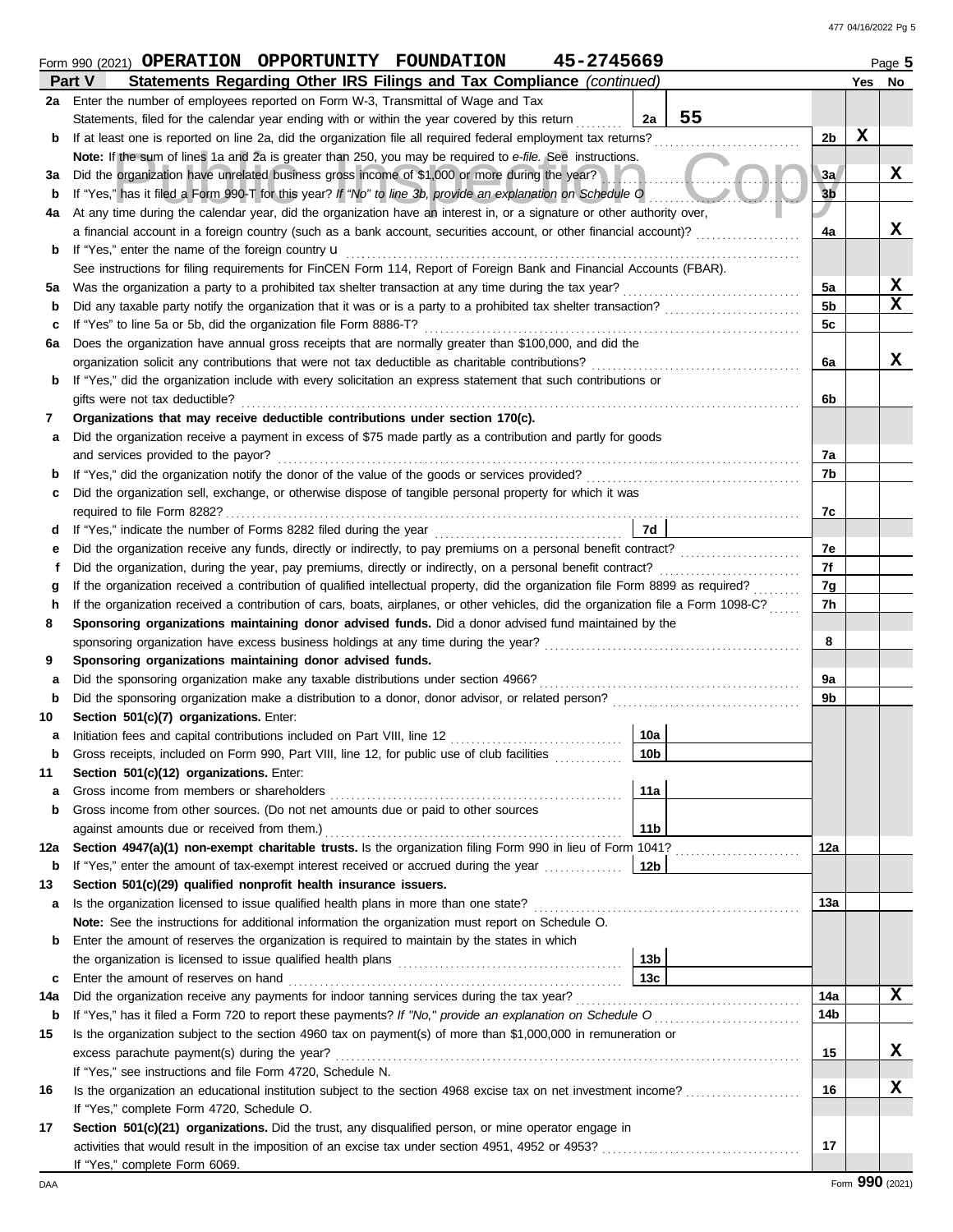477 04/16/2022 Pg 6

|             | 45-2745669<br>Form 990 (2021) OPERATION OPPORTUNITY FOUNDATION                                                                                                                    |              |             | Page 6          |
|-------------|-----------------------------------------------------------------------------------------------------------------------------------------------------------------------------------|--------------|-------------|-----------------|
|             | Part VI<br>Governance, Management, and Disclosure For each "Yes" response to lines 2 through 7b below, and for a "No"                                                             |              |             |                 |
|             | response to line 8a, 8b, or 10b below, describe the circumstances, processes, or changes on Schedule O. See instructions.                                                         |              |             |                 |
|             |                                                                                                                                                                                   |              |             |                 |
|             | Section A. Governing Body and Management                                                                                                                                          |              |             |                 |
|             |                                                                                                                                                                                   |              | Yes         | No              |
| 1а          | 1a<br>Enter the number of voting members of the governing body at the end of the tax year                                                                                         |              |             |                 |
|             | If there are material differences in voting rights among members of the governing body, or                                                                                        |              |             |                 |
|             | if the governing body delegated broad authority to an executive committee or similar                                                                                              |              |             |                 |
|             | committee, explain on Schedule O.                                                                                                                                                 |              |             |                 |
| b           | 14<br>1 <sub>b</sub><br>Enter the number of voting members included on line 1a, above, who are independent                                                                        |              |             |                 |
| 2           | Did any officer, director, trustee, or key employee have a family relationship or a business relationship with                                                                    |              |             |                 |
|             | any other officer, director, trustee, or key employee?                                                                                                                            | $\mathbf{2}$ |             | X               |
| 3           | Did the organization delegate control over management duties customarily performed by or under the direct                                                                         |              |             |                 |
|             | supervision of officers, directors, trustees, or key employees to a management company or other person?                                                                           | 3            |             | X               |
| 4           | Did the organization make any significant changes to its governing documents since the prior Form 990 was filed?                                                                  | 4            |             | $\mathbf x$     |
| 5           | Did the organization become aware during the year of a significant diversion of the organization's assets?                                                                        | 5            |             | $\mathbf x$     |
| 6           | Did the organization have members or stockholders?                                                                                                                                | 6            |             | $\mathbf x$     |
| 7a          | .<br>Did the organization have members, stockholders, or other persons who had the power to elect or appoint                                                                      |              |             |                 |
|             | one or more members of the governing body?                                                                                                                                        | 7а           |             | X               |
| b           | Are any governance decisions of the organization reserved to (or subject to approval by) members,                                                                                 |              |             |                 |
|             |                                                                                                                                                                                   | 7b           |             | X               |
|             | stockholders, or persons other than the governing body?                                                                                                                           |              |             |                 |
| 8           | Did the organization contemporaneously document the meetings held or written actions undertaken during the year by the following:                                                 |              | X           |                 |
| а           | The governing body?                                                                                                                                                               | 8а           | X           |                 |
| $\mathbf b$ | Each committee with authority to act on behalf of the governing body?                                                                                                             | 8b           |             |                 |
| 9           | Is there any officer, director, trustee, or key employee listed in Part VII, Section A, who cannot be reached at                                                                  |              |             |                 |
|             |                                                                                                                                                                                   | 9            |             | x               |
|             | <b>Section B. Policies</b> (This Section B requests information about policies not required by the Internal Revenue Code.)                                                        |              |             |                 |
|             |                                                                                                                                                                                   |              | Yes         | No              |
| 10a         | Did the organization have local chapters, branches, or affiliates?                                                                                                                | 10a          |             | X               |
| b           | If "Yes," did the organization have written policies and procedures governing the activities of such chapters,                                                                    |              |             |                 |
|             | affiliates, and branches to ensure their operations are consistent with the organization's exempt purposes?                                                                       | 10b          |             |                 |
| 11a         | Has the organization provided a complete copy of this Form 990 to all members of its governing body before filing the form?                                                       | 11a          | X           |                 |
| b           | Describe on Schedule O the process, if any, used by the organization to review this Form 990.                                                                                     |              |             |                 |
| 12a         | Did the organization have a written conflict of interest policy? If "No," go to line 13                                                                                           | 12a          | X           |                 |
| b           | Were officers, directors, or trustees, and key employees required to disclose annually interests that could give rise to conflicts?                                               | 12b          | X           |                 |
| с           | Did the organization regularly and consistently monitor and enforce compliance with the policy? If "Yes,"                                                                         |              |             |                 |
|             | describe on Schedule O how this was done                                                                                                                                          | 12c          | $\mathbf x$ |                 |
| 13          | Did the organization have a written whistleblower policy?                                                                                                                         | 13           | X           |                 |
| 14          | Did the organization have a written document retention and destruction policy?                                                                                                    | 14           | х           |                 |
| 15          | Did the process for determining compensation of the following persons include a review and approval by                                                                            |              |             |                 |
|             | independent persons, comparability data, and contemporaneous substantiation of the deliberation and decision?                                                                     |              |             |                 |
| а           | The organization's CEO, Executive Director, or top management official                                                                                                            | 15a          |             | X               |
| b           | Other officers or key employees of the organization                                                                                                                               | 15b          |             | X               |
|             | If "Yes" to line 15a or 15b, describe the process on Schedule O. See instructions.                                                                                                |              |             |                 |
| 16a         | Did the organization invest in, contribute assets to, or participate in a joint venture or similar arrangement                                                                    |              |             |                 |
|             | with a taxable entity during the year?                                                                                                                                            | 16a          |             | x               |
| b           | If "Yes," did the organization follow a written policy or procedure requiring the organization to evaluate its                                                                    |              |             |                 |
|             | participation in joint venture arrangements under applicable federal tax law, and take steps to safeguard the                                                                     |              |             |                 |
|             |                                                                                                                                                                                   | 16b          |             |                 |
|             | <b>Section C. Disclosure</b>                                                                                                                                                      |              |             |                 |
| 17          | List the states with which a copy of this Form 990 is required to be filed $\mathbf{u}$ NONE                                                                                      |              |             |                 |
| 18          | Section 6104 requires an organization to make its Forms 1023 (1024 or 1024-A, if applicable), 990, and 990-T (section 501(c)                                                      |              |             |                 |
|             | (3)s only) available for public inspection. Indicate how you made these available. Check all that apply.                                                                          |              |             |                 |
|             | Another's website $ \mathbf{X} $ Upon request<br>Own website<br>Other (explain on Schedule O)                                                                                     |              |             |                 |
| 19          | Describe on Schedule O whether (and if so, how) the organization made its governing documents, conflict of interest policy, and                                                   |              |             |                 |
|             |                                                                                                                                                                                   |              |             |                 |
|             | financial statements available to the public during the tax year.                                                                                                                 |              |             |                 |
| 20          | State the name, address, and telephone number of the person who possesses the organization's books and records u<br>1012 14TH STREET NW, SUITE 1200<br><b>ORGANIZATION</b><br>THE |              |             |                 |
|             | DC 20005-3408 202-796-8777                                                                                                                                                        |              |             |                 |
|             | <b>WASHINGTON</b>                                                                                                                                                                 |              |             |                 |
| DAA         |                                                                                                                                                                                   |              |             | Form 990 (2021) |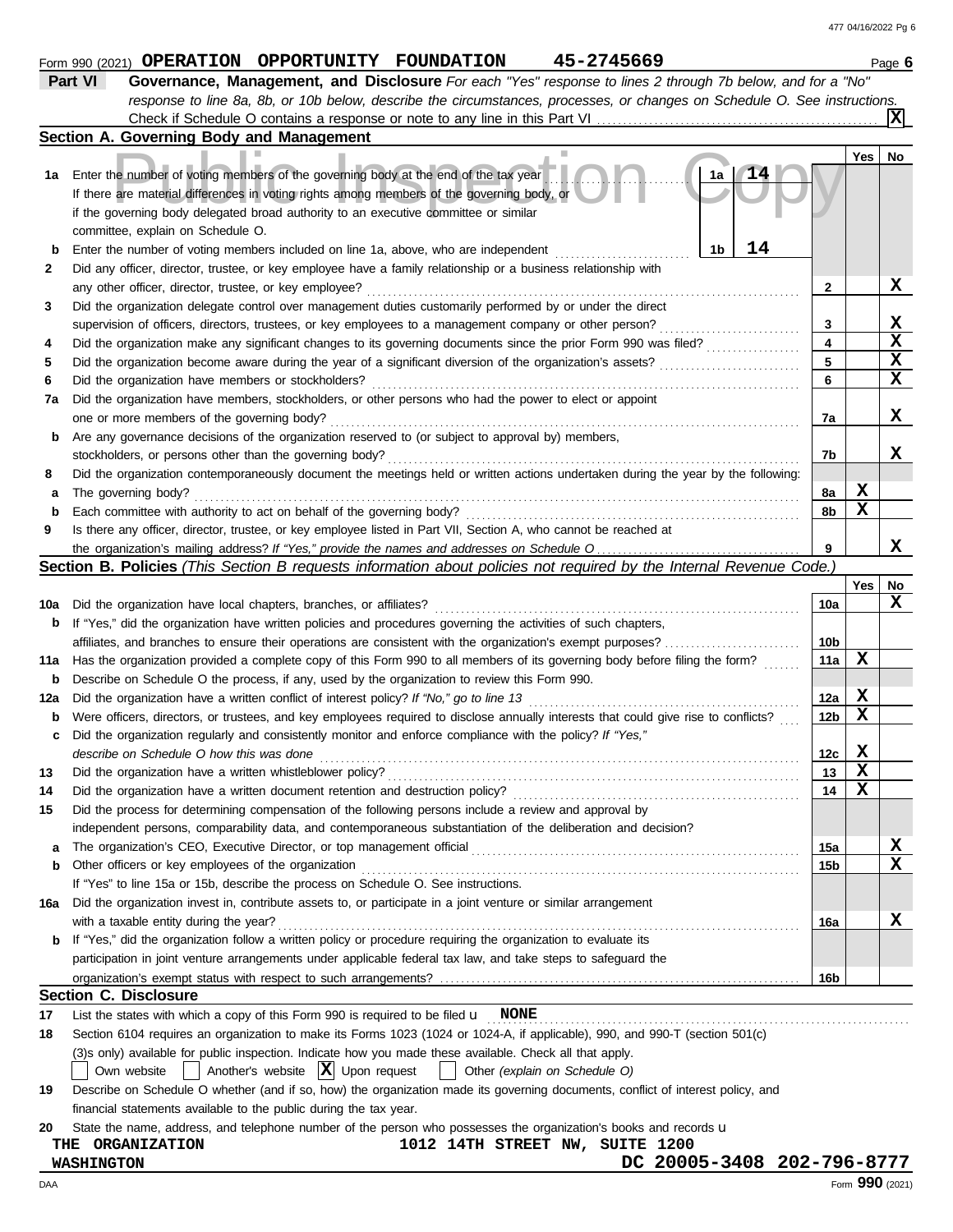Check if Schedule O contains a response or note to any line in this Part VII.

#### **Section A. Officers, Directors, Trustees, Key Employees, and Highest Compensated Employees**

**1a** Complete this table for all persons required to be listed. Report compensation for the calendar year ending with or within the organization's tax year.

this table for all persons required to be listed. Report compensation for the calendar year ending with or within the<br>tax year.<br>of the organization's **current** officers, directors, trustees (whether individuals or organiza ■ List all of the organization's **current** officers, directors, trustees (whether individuals or organizations), regardless of amount of compensation. Enter -0- in columns (D), (E), and (F) if no compensation was paid.

● List all of the organization's **current** key employees, if any. See instructions for definition of "key employee."

■ List the organization's five **current** highest compensated employees (other than an officer, director, trustee, or key employee)<br> **•** Preceived reportable compensation (boy 5 of Ferm M/2, Ferm 1000 MISC, and/or boy 1 of

who received reportable compensation (box 5 of Form W-2, Form 1099-MISC, and/or box 1 of Form 1099-NEC) of more than \$100,000 from the organization and any related organizations.

■ List all of the organization's **former** officers, key employees, and highest compensated employees who received more than<br> **•** 00,000 of reportable compensation from the ergonization and any related ergonizations \$100,000 of reportable compensation from the organization and any related organizations.

■ List all of the organization's **former directors or trustees** that received, in the capacity as a former director or trustee of the<br>paization, more than \$10,000 of reportable compensation from the organization and any r organization, more than \$10,000 of reportable compensation from the organization and any related organizations. See the instructions for the order in which to list the persons above.

Check this box if neither the organization nor any related organization compensated any current officer, director, or trustee.

| (A)<br>Name and title               | (B)<br>Average<br>hours<br>per week                                         |                                      | (C)<br>Position<br>(do not check more than one<br>box, unless person is both an<br>officer and a director/trustee) |             |                 |                                 |        | (D)<br>Reportable<br>compensation<br>from the | (F)<br>Reportable<br>compensation<br>from related | (F)<br>Estimated amount<br>of other<br>compensation   |  |
|-------------------------------------|-----------------------------------------------------------------------------|--------------------------------------|--------------------------------------------------------------------------------------------------------------------|-------------|-----------------|---------------------------------|--------|-----------------------------------------------|---------------------------------------------------|-------------------------------------------------------|--|
|                                     | (list any<br>hours for<br>related<br>organizations<br>below<br>dotted line) | Individual<br>or director<br>trustee | nstitutional<br>trustee                                                                                            | Officer     | Ķey<br>employee | Highest compensated<br>employee | Former | organization (W-2/<br>1099-MISC/<br>1099-NEC) | organizations (W-2/<br>1099-MISC/<br>1099-NEC)    | from the<br>organization and<br>related organizations |  |
| (1) MARK LONDON                     | 15.00                                                                       |                                      |                                                                                                                    |             |                 |                                 |        |                                               |                                                   |                                                       |  |
| CHAIRMAN & PRESIDENT                | 0.00                                                                        | $\mathbf x$                          |                                                                                                                    | $\mathbf x$ |                 |                                 |        | 0                                             | $\mathbf 0$                                       | $\mathbf 0$                                           |  |
| (2) NICK RUGOFF                     |                                                                             |                                      |                                                                                                                    |             |                 |                                 |        |                                               |                                                   |                                                       |  |
|                                     | 5.00                                                                        |                                      |                                                                                                                    |             |                 |                                 |        |                                               |                                                   |                                                       |  |
| DIR, COFO, & VICE CH                | 0.00                                                                        | $\mathbf x$                          |                                                                                                                    | $\mathbf x$ |                 |                                 |        | 0                                             | 0                                                 | $\mathbf 0$                                           |  |
| (3) FRANK BROSENS                   |                                                                             |                                      |                                                                                                                    |             |                 |                                 |        |                                               |                                                   |                                                       |  |
|                                     | 2.00                                                                        |                                      |                                                                                                                    |             |                 |                                 |        |                                               |                                                   |                                                       |  |
| DIRECTOR & TREASURER                | 0.00                                                                        | $\mathbf x$                          |                                                                                                                    | $\mathbf x$ |                 |                                 |        | 0                                             | $\mathbf 0$                                       | $\mathbf 0$                                           |  |
| (4) MICHAEL FOTOS                   |                                                                             |                                      |                                                                                                                    |             |                 |                                 |        |                                               |                                                   |                                                       |  |
|                                     | 5.00                                                                        |                                      |                                                                                                                    |             |                 |                                 |        |                                               |                                                   |                                                       |  |
| DIRECTOR & SECRETARY                | 0.00                                                                        | $\mathbf x$                          |                                                                                                                    | $\mathbf x$ |                 |                                 |        | 0                                             | 0                                                 | 0                                                     |  |
| (5) JESSE REISING                   |                                                                             |                                      |                                                                                                                    |             |                 |                                 |        |                                               |                                                   |                                                       |  |
|                                     | 10.00                                                                       |                                      |                                                                                                                    |             |                 |                                 |        |                                               |                                                   |                                                       |  |
| DIRECTOR & COFOUNDER                | 0.00                                                                        | $\mathbf x$                          |                                                                                                                    |             |                 |                                 |        | 0                                             | 0                                                 | $\mathbf 0$                                           |  |
| (6) RYAN PAVEL                      |                                                                             |                                      |                                                                                                                    |             |                 |                                 |        |                                               |                                                   |                                                       |  |
|                                     | 40.00                                                                       |                                      |                                                                                                                    |             |                 |                                 |        |                                               |                                                   |                                                       |  |
| <b>CEO</b>                          | 0.00                                                                        |                                      |                                                                                                                    | $\mathbf x$ |                 |                                 |        | 140,108                                       | 0                                                 | 20,928                                                |  |
| (7) DARREN<br><b>GRUENDEL</b>       | 3.00                                                                        |                                      |                                                                                                                    |             |                 |                                 |        |                                               |                                                   |                                                       |  |
|                                     | 0.00                                                                        | $\mathbf x$                          |                                                                                                                    |             |                 |                                 |        | 0                                             | 0                                                 | $\mathbf 0$                                           |  |
| <b>DIRECTOR</b><br>(8) PETER BROOKS |                                                                             |                                      |                                                                                                                    |             |                 |                                 |        |                                               |                                                   |                                                       |  |
|                                     | 3.00                                                                        |                                      |                                                                                                                    |             |                 |                                 |        |                                               |                                                   |                                                       |  |
| <b>DIRECTOR</b>                     | 0.00                                                                        | $\mathbf x$                          |                                                                                                                    |             |                 |                                 |        | 0                                             | 0                                                 | $\mathbf 0$                                           |  |
| (9) CHRIS MICHALIK                  |                                                                             |                                      |                                                                                                                    |             |                 |                                 |        |                                               |                                                   |                                                       |  |
|                                     | 3.00                                                                        |                                      |                                                                                                                    |             |                 |                                 |        |                                               |                                                   |                                                       |  |
| <b>DIRECTOR</b>                     | 0.00                                                                        | $\mathbf x$                          |                                                                                                                    |             |                 |                                 |        | 0                                             | 0                                                 | $\mathbf 0$                                           |  |
| (10) JULIA DAILEY                   |                                                                             |                                      |                                                                                                                    |             |                 |                                 |        |                                               |                                                   |                                                       |  |
|                                     | 8.00                                                                        |                                      |                                                                                                                    |             |                 |                                 |        |                                               |                                                   |                                                       |  |
| <b>DIRECTOR</b>                     | 0.00                                                                        | $\mathbf x$                          |                                                                                                                    |             |                 |                                 |        | 0                                             | 0                                                 | $\mathbf 0$                                           |  |
| (11) MARLA GEHA                     |                                                                             |                                      |                                                                                                                    |             |                 |                                 |        |                                               |                                                   |                                                       |  |
|                                     | 12.00                                                                       |                                      |                                                                                                                    |             |                 |                                 |        |                                               |                                                   |                                                       |  |
| <b>DIRECTOR</b>                     | 0.00                                                                        | $\mathbf x$                          |                                                                                                                    |             |                 |                                 |        | 0                                             | 0                                                 | 0                                                     |  |
|                                     |                                                                             |                                      |                                                                                                                    |             |                 |                                 |        |                                               |                                                   | Form 990 (2021)                                       |  |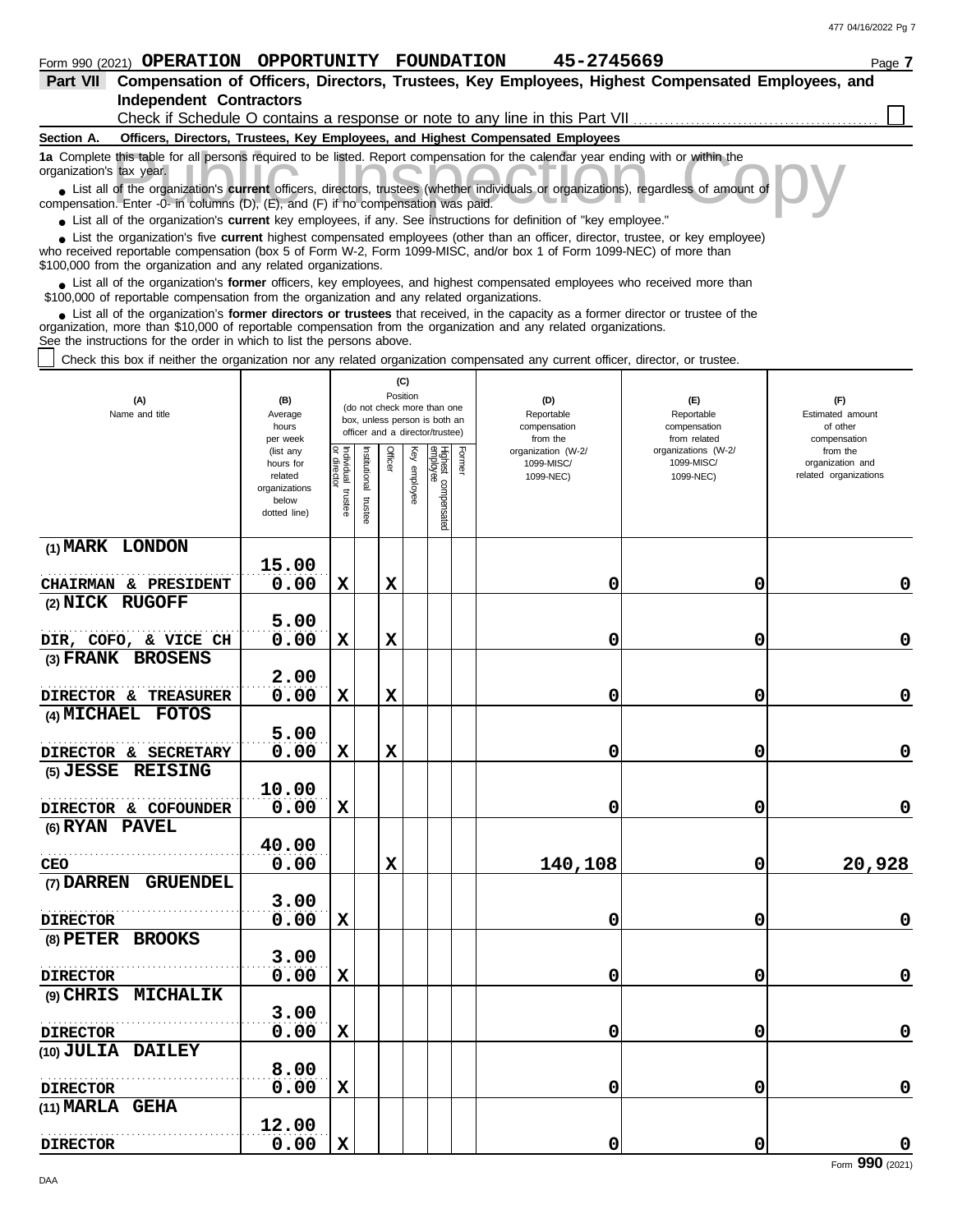|                         | Form 990 (2021) <b>OPERATION</b>                                                                                                                                                | OPPORTUNITY FOUNDATION                                                      |                                      |                      |                 |                 |                                                                                                 |              | 45-2745669                                                                                                                                                                                                           |                                                                                                                                  |                                 |                       | 477 04/16/2022 Pg 8<br>Page 8 |
|-------------------------|---------------------------------------------------------------------------------------------------------------------------------------------------------------------------------|-----------------------------------------------------------------------------|--------------------------------------|----------------------|-----------------|-----------------|-------------------------------------------------------------------------------------------------|--------------|----------------------------------------------------------------------------------------------------------------------------------------------------------------------------------------------------------------------|----------------------------------------------------------------------------------------------------------------------------------|---------------------------------|-----------------------|-------------------------------|
| <b>Part VII</b>         |                                                                                                                                                                                 |                                                                             |                                      |                      |                 |                 |                                                                                                 |              | Section A. Officers, Directors, Trustees, Key Employees, and Highest Compensated Employees (continued)                                                                                                               |                                                                                                                                  |                                 |                       |                               |
|                         | (A)<br>Name and title                                                                                                                                                           | (B)<br>Average<br>hours<br>per week                                         |                                      |                      | (C)<br>Position |                 | (do not check more than one<br>box, unless person is both an<br>officer and a director/trustee) |              | (D)<br>Reportable<br>compensation<br>from the                                                                                                                                                                        | (F)<br>Reportable<br>compensation<br>from related                                                                                | (F)<br>of other<br>compensation | Estimated amount      |                               |
|                         |                                                                                                                                                                                 | (list any<br>hours for<br>related<br>organizations<br>below<br>dotted line) | Individual<br>or director<br>trustee | nstitutional trustee | Officer         | Ķey<br>employee | Highest compensated<br>employee                                                                 | Former       | organization (W-2/<br>1099-MISC/<br>1099-NEC)                                                                                                                                                                        | organizations (W-2/<br>1099-MISC/<br>1099-NEC)                                                                                   | from the<br>organization and    | related organizations |                               |
| (12)                    | <b>DAVID</b><br><b>PATTER\$ON</b>                                                                                                                                               |                                                                             |                                      |                      |                 |                 |                                                                                                 |              |                                                                                                                                                                                                                      |                                                                                                                                  |                                 |                       |                               |
| <b>DIRECTOR</b>         |                                                                                                                                                                                 | 3.00<br>0.00                                                                | X                                    |                      |                 |                 |                                                                                                 |              | 0                                                                                                                                                                                                                    | 0                                                                                                                                |                                 |                       | 0                             |
| (13)                    | <b>ARNE</b><br>SORENSON                                                                                                                                                         | 3.00                                                                        |                                      |                      |                 |                 |                                                                                                 |              |                                                                                                                                                                                                                      |                                                                                                                                  |                                 |                       |                               |
| <b>DIRECTOR</b><br>(14) | <b>MATT</b><br><b>FLAVIN</b>                                                                                                                                                    | 0.00                                                                        | X                                    |                      |                 |                 |                                                                                                 |              | 0                                                                                                                                                                                                                    | 0                                                                                                                                |                                 |                       | 0                             |
| <b>DIRECTOR</b>         |                                                                                                                                                                                 | 3.00<br>0.00                                                                | X                                    |                      |                 |                 |                                                                                                 |              | 0                                                                                                                                                                                                                    | 0                                                                                                                                |                                 |                       | 0                             |
| (15)                    | <b>JESSICA NELSON</b>                                                                                                                                                           | 2.00                                                                        |                                      |                      |                 |                 |                                                                                                 |              |                                                                                                                                                                                                                      |                                                                                                                                  |                                 |                       |                               |
| <b>DIRECTOR</b>         |                                                                                                                                                                                 | 0.00                                                                        | X                                    |                      |                 |                 |                                                                                                 |              | 0                                                                                                                                                                                                                    | 0                                                                                                                                |                                 |                       | 0                             |
|                         |                                                                                                                                                                                 |                                                                             |                                      |                      |                 |                 |                                                                                                 |              |                                                                                                                                                                                                                      |                                                                                                                                  |                                 |                       |                               |
|                         |                                                                                                                                                                                 |                                                                             |                                      |                      |                 |                 |                                                                                                 |              |                                                                                                                                                                                                                      |                                                                                                                                  |                                 |                       |                               |
|                         |                                                                                                                                                                                 |                                                                             |                                      |                      |                 |                 |                                                                                                 |              |                                                                                                                                                                                                                      |                                                                                                                                  |                                 |                       |                               |
|                         |                                                                                                                                                                                 |                                                                             |                                      |                      |                 |                 |                                                                                                 |              |                                                                                                                                                                                                                      |                                                                                                                                  |                                 |                       |                               |
|                         |                                                                                                                                                                                 |                                                                             |                                      |                      |                 |                 |                                                                                                 | u            | 140,108                                                                                                                                                                                                              |                                                                                                                                  |                                 | 20,928                |                               |
|                         | c Total from continuation sheets to Part VII. Section A                                                                                                                         |                                                                             |                                      |                      |                 |                 |                                                                                                 | u            | 140,108                                                                                                                                                                                                              |                                                                                                                                  |                                 | 20,928                |                               |
| 2                       |                                                                                                                                                                                 |                                                                             |                                      |                      |                 |                 |                                                                                                 | $\mathbf{u}$ | Total number of individuals (including but not limited to those listed above) who received more than \$100,000 of                                                                                                    |                                                                                                                                  |                                 |                       |                               |
|                         | reportable compensation from the organization $\mathbf u$ 1                                                                                                                     |                                                                             |                                      |                      |                 |                 |                                                                                                 |              |                                                                                                                                                                                                                      |                                                                                                                                  |                                 | Yes                   | No                            |
| 3                       |                                                                                                                                                                                 |                                                                             |                                      |                      |                 |                 |                                                                                                 |              | Did the organization list any former officer, director, trustee, key employee, or highest compensated                                                                                                                |                                                                                                                                  | 3                               |                       | X                             |
| 4                       |                                                                                                                                                                                 |                                                                             |                                      |                      |                 |                 |                                                                                                 |              | For any individual listed on line 1a, is the sum of reportable compensation and other compensation from the<br>organization and related organizations greater than \$150,000? If "Yes," complete Schedule J for such |                                                                                                                                  |                                 |                       |                               |
|                         |                                                                                                                                                                                 |                                                                             |                                      |                      |                 |                 |                                                                                                 |              |                                                                                                                                                                                                                      |                                                                                                                                  | 4                               | X                     |                               |
| 5                       | for services rendered to the organization? If "Yes," complete Schedule J for such person                                                                                        |                                                                             |                                      |                      |                 |                 |                                                                                                 |              | Did any person listed on line 1a receive or accrue compensation from any unrelated organization or individual                                                                                                        |                                                                                                                                  | 5                               |                       | X                             |
| 1                       | Section B. Independent Contractors                                                                                                                                              |                                                                             |                                      |                      |                 |                 |                                                                                                 |              | Complete this table for your five highest compensated independent contractors that received more than \$100,000 of                                                                                                   |                                                                                                                                  |                                 |                       |                               |
|                         |                                                                                                                                                                                 |                                                                             |                                      |                      |                 |                 |                                                                                                 |              |                                                                                                                                                                                                                      | compensation from the organization. Report compensation for the calendar year ending with or within the organization's tax year. |                                 | (C)                   |                               |
|                         |                                                                                                                                                                                 | (A)<br>Name and business address                                            |                                      |                      |                 |                 |                                                                                                 |              |                                                                                                                                                                                                                      | (B)<br>Description of services                                                                                                   |                                 | Compensation          |                               |
|                         |                                                                                                                                                                                 |                                                                             |                                      |                      |                 |                 |                                                                                                 |              |                                                                                                                                                                                                                      |                                                                                                                                  |                                 |                       |                               |
|                         |                                                                                                                                                                                 |                                                                             |                                      |                      |                 |                 |                                                                                                 |              |                                                                                                                                                                                                                      |                                                                                                                                  |                                 |                       |                               |
|                         |                                                                                                                                                                                 |                                                                             |                                      |                      |                 |                 |                                                                                                 |              |                                                                                                                                                                                                                      |                                                                                                                                  |                                 |                       |                               |
|                         |                                                                                                                                                                                 |                                                                             |                                      |                      |                 |                 |                                                                                                 |              |                                                                                                                                                                                                                      |                                                                                                                                  |                                 |                       |                               |
|                         |                                                                                                                                                                                 |                                                                             |                                      |                      |                 |                 |                                                                                                 |              |                                                                                                                                                                                                                      |                                                                                                                                  |                                 |                       |                               |
|                         |                                                                                                                                                                                 |                                                                             |                                      |                      |                 |                 |                                                                                                 |              |                                                                                                                                                                                                                      |                                                                                                                                  |                                 |                       |                               |
| $\mathbf{2}$            | Total number of independent contractors (including but not limited to those listed above) who<br>received more than \$100,000 of compensation from the organization $\mathbf u$ |                                                                             |                                      |                      |                 |                 |                                                                                                 |              |                                                                                                                                                                                                                      | 0                                                                                                                                |                                 |                       |                               |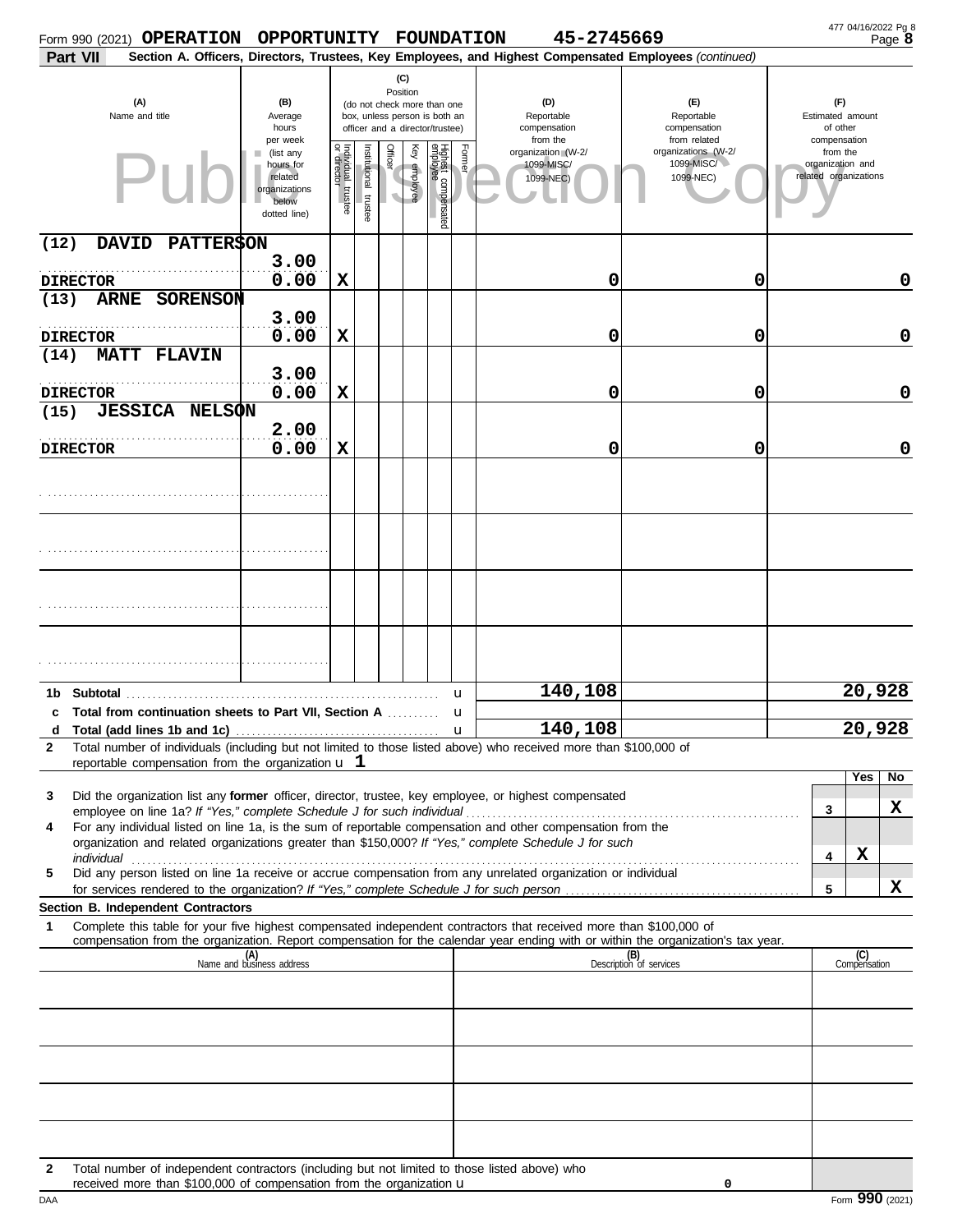# **Form 990 (2021) OPERATION OPPORTUNITY FOUNDATION 45-2745669** Page 9

### **Part VIII Statement of Revenue** Check if Schedule O contains a response or note to any line in this Part VIII. **(A) (B) (C) (D)** Total revenue Related or exempt Unrelated Revenue excluded function revenue business revenue from tax under sections 512-514 Public Inspection Copy <u>និ តិ</u> **Contributions, Gifts, Grants and Other Similar Amounts 1a** Federated campaigns **. . . . . . . . . . . . 1a** Gifts, Grant<br>nilar Amount: **1b b** Membership dues . . . . . . . . . . . . . . . . . . . **1c c** Fundraising events **. . . . . . . . . . . . . .** . . Contributions, Gif<br>and Other Similar **1d d** Related organizations . . . . . . . . . . . . . **255,000 1e e** Government grants (contributions) . . . . . . . . . . . . **f** All other contributions, gifts, grants, **4,823,941 1f** and similar amounts not included above ........ **g** Noncash contributions included in **1g** \$ . . . . . . . . . . . . . . . . . . . . . **239,520** lines 1a-1f ................... **5,078,941** u **h Total.** Add lines 1a–1f . . . . . . . . . . . . . . . . . . . . . . . . . . . . . . . . . . . . . . . . Business Code Program Service<br>Revenue **2a Program Service** . . . . . . . . . . . . . . . . . . . . . . . . . . . . . . . . . . . . . . . . . . . . . . . . . . . . . . . **b c** . . . . . . . . . . . . . . . . . . . . . . . . . . . . . . . . . . . . . . . . . . . . . . . . . . . . . . . **d** . . . . . . . . . . . . . . . . . . . . . . . . . . . . . . . . . . . . . . . . . . . . . . . . . . . . . . . **e** . . . . . . . . . . . . . . . . . . . . . . . . . . . . . . . . . . . . . . . . . . . . . . . . . . . . . . . **f** All other program service revenue . . . . . . . . . . . . . . . . . . . **g Total.** Add lines 2a–2f . . . . . . . . . . . . . . . . . . . . . . . . . . . . . . . . . . . . . . . . u **3** Investment income (including dividends, interest, and **69,782 69,782** other similar amounts) . . . . . . . . . . . . . . . . . . . . . . . . . . . . . . . . . . . . . . . u u **4** Income from investment of tax-exempt bond proceeds ...... **5** Royalties ..... u (i) Real (ii) Personal **6a 6a** Gross rents **6b b** Less: rental expenses **6c c** Rental inc. or (loss) **d** Net rental income or (loss) . . . . . . . . . . . . . . . . . . . . . . . . . . . . . . . . . . . u **7a** Gross amount from (i) Securities (ii) Other sales of assets **173,685 7a** other than inventory Revenue **b** Less: cost or other **Other Revenue 170,720 7b** basis and sales exps. **2,965 7c c** Gain or (loss) **Other 2,965 2,965 d** u Net gain or (loss) . . . . . . . . . . . . . . . . . . . . . . . . . . . . . . . . . . . . . . . . . . . . . **8a** Gross income from fundraising events (not including \$ . . . . . . . . . . . . . . . . . . . . . . of contributions reported on line 1c). See Part IV, line 18 . . . . . . . . . . . . . . . . **8a 8b b** Less: direct expenses . . . . . . . . . . . . . u **c** Net income or (loss) from fundraising events ............... **9a** Gross income from gaming activities. See Part IV, line 19 ....... **9a 9b b** Less: direct expenses ............... u Net income or (loss) from gaming activities . . . . . . . . . . . . . . . . . . **c** 10a Gross sales of inventory, less returns and allowances .......... **10a 10b b** Less: cost of goods sold  $\ldots$ Net income or (loss) from sales of inventory . . . . . . . . . . . . . . . . . **c** u Business Code **Revenue Miscellaneous 11a** . . . . . . . . . . . . . . . . . . . . . . . . . . . . . . . . . . . . . . . . . . . . . . . . . . . . . . . **b c d** All other revenue . . . . . . . . . . . . . . . . . . . . . . . . . . . . . . . . . . . . . **e Total.** Add lines 11a–11d . . . . . . . . . . . . . . . . . . . . . . . . . . . . . . . . . . . . u **5,151,688 2,965 0 69,782 Total revenue.** See instructions **12** u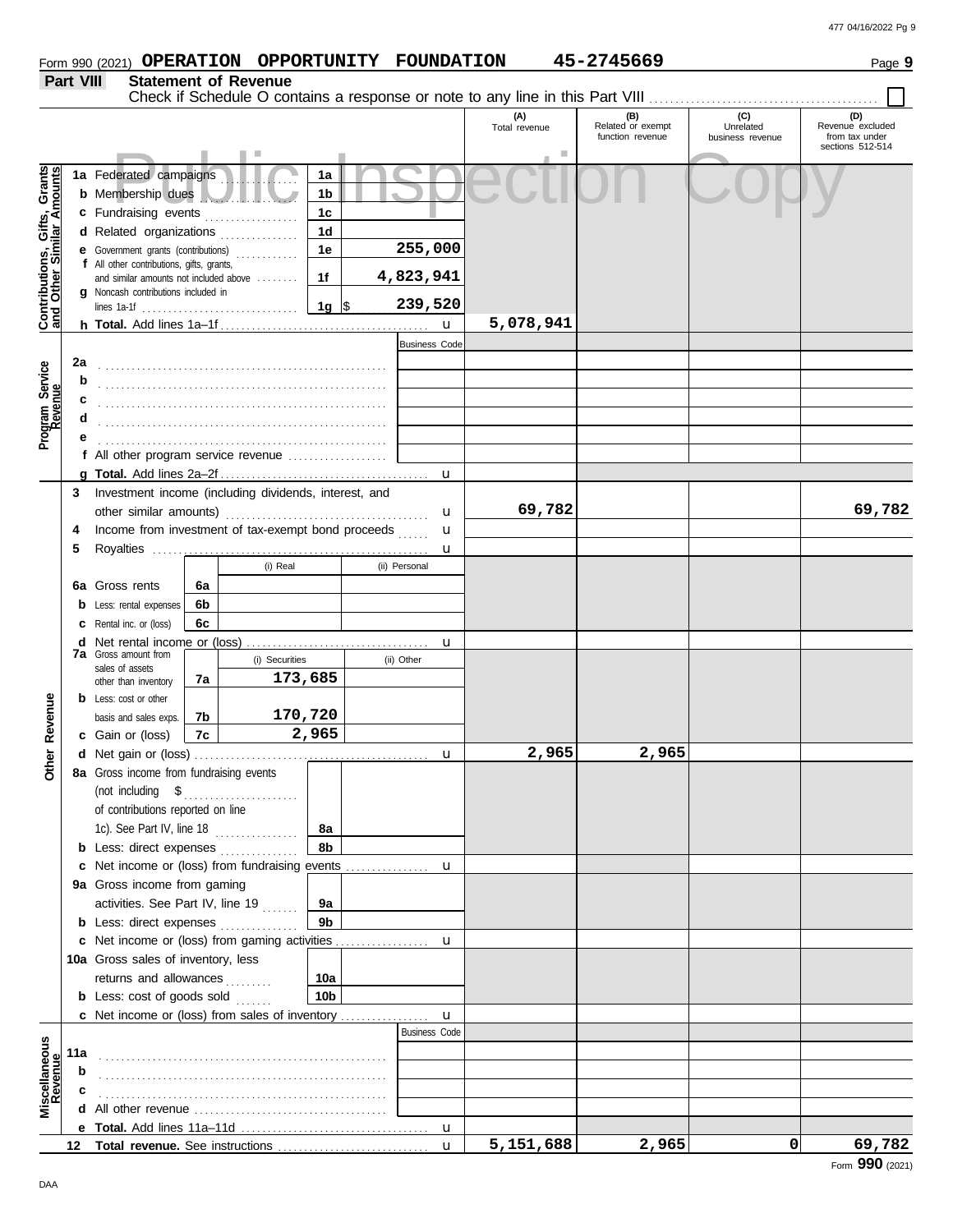## The Summary of Part VIII.<br>
dother assistance to domestic organizations<br>
and other assistance to domestic<br>
and other assistance to domestic **Part IX Statement of Functional Expenses Form 990 (2021) OPERATION OPPORTUNITY FOUNDATION 45-2745669** Page 10 *Section 501(c)(3) and 501(c)(4) organizations must complete all columns. All other organizations must complete column (A). Do not include amounts reported on lines 6b, 7b, 8b, 9b, and 10b of Part VIII.* **1 2 3 4 5 6 7 8 9 10 11 a** Management ................................. **b** Legal . . . . . . . . . . . . . . . . . . . . . . . . . . . . . . . . . . . . . . . . . **c** Accounting . . . . . . . . . . . . . . . . . . . . . . . . . . . . . . . . . . . **d** Lobbying . . . . . . . . . . . . . . . . . . . . . . . . . . . . . . . . . . . . . **e** Professional fundraising services. See Part IV, line 17 **f g** Other. (If line 11g amount exceeds 10% of line 25, column **12** Advertising and promotion . . . . . . . . . . . . . . . . . **13 14 15 16 17 18 19 20 21 22** Depreciation, depletion, and amortization . . . **23 24 a b c d e** All other expenses . . . . . . . . . . . . . . . . . . . . . . . . . . . Grants and other assistance to domestic organizations and domestic governments. See Part IV, line 21 Grants and other assistance to domestic individuals. See Part IV, line 22 Grants and other assistance to foreign organizations, foreign governments, and foreign individuals. See Part IV, lines 15 and 16 Benefits paid to or for members ............. Compensation of current officers, directors, trustees, and key employees . . . . . . . . . . . . . . . . Compensation not included above to disqualified persons (as defined under section 4958(f)(1)) and persons described in section 4958(c)(3)(B) . . . . . . . . Other salaries and wages ................... Pension plan accruals and contributions (include section 401(k) and 403(b) employer contributions) Other employee benefits .................... Payroll taxes . . . . . . . . . . . . . . . . . . . . . . . . . . . . . . . . . Fees for services (nonemployees): Investment management fees ............... Office expenses ................................ Information technology ...................... Royalties . . . . . . . . . . . . . . . . . . . . . . . . . . . . . . . . . . . . . Occupancy . . . . . . . . . . . . . . . . . . . . . . . . . . . . . . . . . . Travel . . . . . . . . . . . . . . . . . . . . . . . . . . . . . . . . . . . . . . . . Payments of travel or entertainment expenses for any federal, state, or local public officials Conferences, conventions, and meetings Interest . . . . . . . . . . . . . . . . . . . . . . . . . . . . . . . . . . . . . . Payments to affiliates . . . . . . . . . . . . . . . . . . . . . . . . Insurance . . . . . . . . . . . . . . . . . . . . . . . . . . . . . . . . . . . . Other expenses. Itemize expenses not covered above (List miscellaneous expenses on line 24e. If line 24e amount exceeds 10% of line 25, column (A) amount, list line 24e expenses on Schedule O.) **(A) (B) (C) (D)** Management and expenses and general expenses (D)<br>Fundraising expenses **SUBCONTRACTED SERVICES 158,518** 158,518 **CAMPUS EXPENSES** 2.158,454 158,454 **COURSE MATERIALS 116 37,116 37,116 COURSE DEVELOPMENT** 26,789 36,789 Check if Schedule O contains a response or note to any line in this Part IX (A) amount, list line 11g expenses on Schedule O.) . . . . . . . . **150,000 52,500 60,000 37,500 1,503,851 1,120,205 203,873 179,773 71,851 31,657 25,755 14,439 152,418 113,363 21,591 17,464 340 340 67,583 67,583 74,014 37,986 28,870 7,158 26,880 23,008 3,846 26 34,536 30,742 1,717 2,077 65,028 39,981 15,929 9,118 17,550 1,950 15,600 66,270 55,509 9,071 1,690 315 85 230 -1,477 -1,477 6,316 4,400 1,916 31,541 2,950 22,833 5,758**

**2,657,893 1,905,128 477,532 275,233**

# following SOP 98-2 (ASC 958-720)

**26**

**25 Total functional expenses.** Add lines 1 through 24e . . . . .

**Joint costs.** Complete this line only if the

fundraising solicitation. Check here  $\mathbf{u}$  | if organization reported in column (B) joint costs from a combined educational campaign and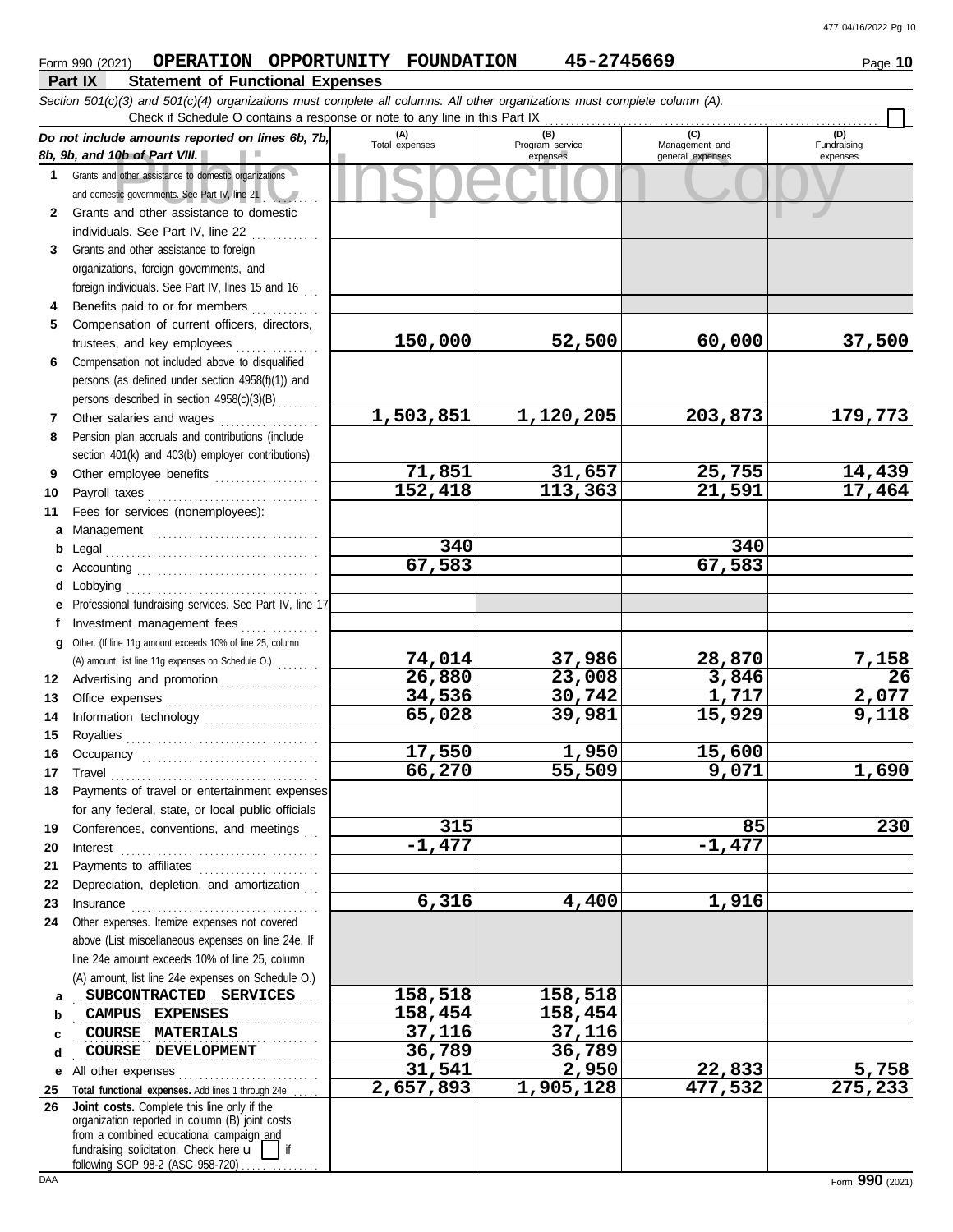|                             |        | Form 990 (2021)                                                                   | OPERATION OPPORTUNITY FOUNDATION |                 | 45-2745669        |                 | Page 11                    |
|-----------------------------|--------|-----------------------------------------------------------------------------------|----------------------------------|-----------------|-------------------|-----------------|----------------------------|
|                             | Part X | <b>Balance Sheet</b>                                                              |                                  |                 |                   |                 |                            |
|                             |        |                                                                                   |                                  |                 |                   |                 |                            |
|                             |        |                                                                                   |                                  |                 | (A)               |                 | (B)                        |
|                             |        |                                                                                   |                                  |                 | Beginning of year |                 | End of year                |
|                             | 1      | Cash-non-interest-bearing                                                         |                                  |                 | 298,209<br>m.     | $\mathbf{1}$    | 2,204,981                  |
|                             | 2      |                                                                                   |                                  |                 | 1,569,641         | $\sqrt{2}$      | 440,328                    |
|                             | 3      | Pledges and grants receivable, net //www.all.com/all.com/all.com/all.com/all.com/ |                                  |                 | $2, 233, 533$ 3   |                 | 2,292,850                  |
|                             | 4      | Accounts receivable, net                                                          |                                  |                 |                   | 4               |                            |
|                             | 5      | Loans and other receivables from any current or former officer, director,         |                                  |                 |                   |                 |                            |
|                             |        | trustee, key employee, creator or founder, substantial contributor, or 35%        |                                  |                 |                   |                 |                            |
|                             |        | controlled entity or family member of any of these persons                        |                                  |                 |                   | 5               |                            |
|                             | 6      | Loans and other receivables from other disqualified persons (as defined           |                                  |                 |                   |                 |                            |
|                             |        | under section 4958(f)(1)), and persons described in section 4958(c)(3)(B)         |                                  |                 |                   | 6               |                            |
| Assets                      | 7      |                                                                                   |                                  |                 |                   | $\overline{7}$  |                            |
|                             | 8      | Inventories for sale or use                                                       |                                  |                 |                   | 8               |                            |
|                             | 9      | Prepaid expenses and deferred charges                                             |                                  |                 | 85,677            | $\mathbf{9}$    | 26,304                     |
|                             |        | 10a Land, buildings, and equipment: cost or other                                 |                                  |                 |                   |                 |                            |
|                             |        |                                                                                   |                                  |                 |                   |                 |                            |
|                             |        | <b>b</b> Less: accumulated depreciation                                           |                                  | 10 <sub>b</sub> |                   | 10 <sub>c</sub> |                            |
|                             | 11     | Investments-publicly traded securities                                            |                                  |                 | 2,268,296         | 11              | 3,853,450                  |
|                             | 12     |                                                                                   |                                  |                 |                   | 12              |                            |
|                             | 13     |                                                                                   |                                  |                 |                   | 13              |                            |
|                             | 14     | Intangible assets                                                                 |                                  |                 |                   | 14              |                            |
|                             | 15     | Other assets. See Part IV, line 11                                                |                                  |                 |                   | 15              |                            |
|                             | 16     |                                                                                   |                                  |                 | 6,455,356         | 16              |                            |
|                             | 17     |                                                                                   |                                  |                 | 28,590            | 17              | $\frac{8,817,913}{42,374}$ |
|                             | 18     | Grants payable                                                                    |                                  |                 |                   | 18              |                            |
|                             | 19     | Deferred revenue                                                                  |                                  |                 | 21,860            | 19              |                            |
|                             | 20     |                                                                                   |                                  |                 |                   | 20              |                            |
|                             | 21     | Escrow or custodial account liability. Complete Part IV of Schedule D             |                                  |                 |                   | 21              |                            |
|                             | 22     | Loans and other payables to any current or former officer, director,              |                                  |                 |                   |                 |                            |
|                             |        | trustee, key employee, creator or founder, substantial contributor, or 35%        |                                  |                 |                   |                 |                            |
| Liabilities                 |        | controlled entity or family member of any of these persons                        |                                  |                 |                   | 22              |                            |
|                             | 23     | Secured mortgages and notes payable to unrelated third parties                    |                                  |                 |                   | 23              |                            |
|                             | 24     | Unsecured notes and loans payable to unrelated third parties                      |                                  |                 | 255,000           | 24              |                            |
|                             | 25     | Other liabilities (including federal income tax, payables to related third        |                                  |                 |                   |                 |                            |
|                             |        | parties, and other liabilities not included on lines 17-24). Complete Part X      |                                  |                 |                   |                 |                            |
|                             |        | of Schedule D                                                                     |                                  |                 |                   | 25              |                            |
|                             | 26     |                                                                                   |                                  |                 | 305,450           | 26              | 42,374                     |
|                             |        | Organizations that follow FASB ASC 958, check here $\mathbf{u} \mathbf{X}$        |                                  |                 |                   |                 |                            |
|                             |        | and complete lines 27, 28, 32, and 33.                                            |                                  |                 |                   |                 |                            |
|                             | 27     | Net assets without donor restrictions                                             |                                  |                 | 3,901,127         | 27              | 6, 514, 602                |
|                             | 28     | Net assets with donor restrictions                                                |                                  |                 | 2,248,779         | 28              | 2,260,937                  |
|                             |        | Organizations that do not follow FASB ASC 958, check here u                       |                                  |                 |                   |                 |                            |
|                             |        | and complete lines 29 through 33.                                                 |                                  |                 |                   |                 |                            |
|                             | 29     | Capital stock or trust principal, or current funds                                |                                  |                 |                   | 29              |                            |
|                             | 30     | Paid-in or capital surplus, or land, building, or equipment fund                  |                                  |                 |                   | 30              |                            |
| Net Assets or Fund Balances | 31     | Retained earnings, endowment, accumulated income, or other funds                  |                                  | .               |                   | 31              |                            |
|                             | 32     | Total net assets or fund balances                                                 |                                  |                 | 6,149,906         | 32              | 8,775,539                  |
|                             | 33     |                                                                                   |                                  |                 | 6,455,356         | 33              | 8,817,913                  |

Form **990** (2021)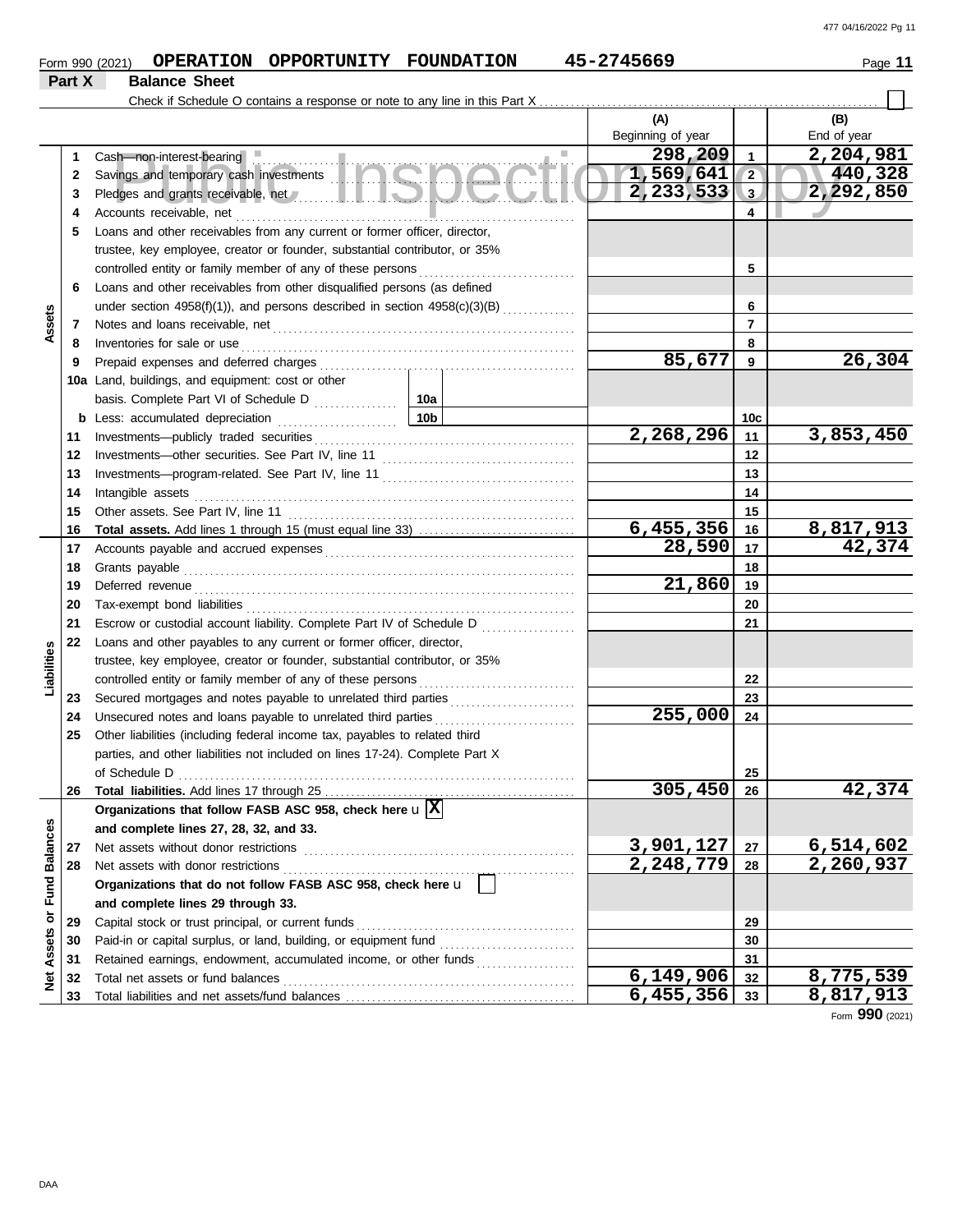|    | 45-2745669<br>Form 990 (2021) OPERATION OPPORTUNITY FOUNDATION                                                                                                                                                                      |                |         | Page 12 |
|----|-------------------------------------------------------------------------------------------------------------------------------------------------------------------------------------------------------------------------------------|----------------|---------|---------|
|    | <b>Reconciliation of Net Assets</b><br>Part XI                                                                                                                                                                                      |                |         |         |
|    |                                                                                                                                                                                                                                     |                |         |         |
| 1  | $\mathbf{1}$                                                                                                                                                                                                                        | 5,151,688      |         |         |
| 2  | $\mathbf{2}$                                                                                                                                                                                                                        | 2,657,893      |         |         |
| 3  | $\mathbf{3}$<br>Revenue less expenses. Subtract line 2 from line 1<br>Revenue less expenses. Subtract line 2 from line 1<br>Net assets or fund balances at beginning of year (must equal Part X, line 32, column (A))               | 2,493,795      |         |         |
| 4  | $\overline{4}$                                                                                                                                                                                                                      | 6,149,906      |         |         |
| 5  | 5                                                                                                                                                                                                                                   |                | 131,838 |         |
| 6  | 6                                                                                                                                                                                                                                   |                |         |         |
| 7  | $\overline{7}$<br>Investment expenses                                                                                                                                                                                               |                |         |         |
| 8  | 8<br>Prior period adjustments entertainments and adjustments of the contract of the contract of the contract of the contract of the contract of the contract of the contract of the contract of the contract of the contract of the |                |         |         |
| 9  | Other changes in net assets or fund balances (explain on Schedule O)<br>9                                                                                                                                                           |                |         |         |
| 10 | Net assets or fund balances at end of year. Combine lines 3 through 9 (must equal Part X, line                                                                                                                                      |                |         |         |
|    | 10<br>32, column (B))                                                                                                                                                                                                               | 8,775,539      |         |         |
|    | <b>Financial Statements and Reporting</b><br>Part XII                                                                                                                                                                               |                |         |         |
|    |                                                                                                                                                                                                                                     |                |         |         |
|    |                                                                                                                                                                                                                                     |                | Yes     | No      |
| 1  | x <br>Accrual<br>Accounting method used to prepare the Form 990:<br>Cash<br>Other                                                                                                                                                   |                |         |         |
|    | If the organization changed its method of accounting from a prior year or checked "Other," explain on                                                                                                                               |                |         |         |
|    | Schedule O.                                                                                                                                                                                                                         |                |         |         |
|    | 2a Were the organization's financial statements compiled or reviewed by an independent accountant?                                                                                                                                  | 2a             |         | х       |
|    | If "Yes," check a box below to indicate whether the financial statements for the year were compiled or                                                                                                                              |                |         |         |
|    | reviewed on a separate basis, consolidated basis, or both:                                                                                                                                                                          |                |         |         |
|    | Separate basis<br>  Consolidated basis<br>Both consolidated and separate basis                                                                                                                                                      |                |         |         |
|    | <b>b</b> Were the organization's financial statements audited by an independent accountant?                                                                                                                                         | 2 <sub>b</sub> | X       |         |
|    | If "Yes," check a box below to indicate whether the financial statements for the year were audited on a                                                                                                                             |                |         |         |
|    | separate basis, consolidated basis, or both:                                                                                                                                                                                        |                |         |         |
|    | X <br>Separate basis<br>  Consolidated basis<br>  Both consolidated and separate basis                                                                                                                                              |                |         |         |
| c  | If "Yes" to line 2a or 2b, does the organization have a committee that assumes responsibility for oversight of                                                                                                                      |                |         |         |
|    | the audit, review, or compilation of its financial statements and selection of an independent accountant?                                                                                                                           | 2c             | X       |         |
|    | If the organization changed either its oversight process or selection process during the tax year, explain on                                                                                                                       |                |         |         |
|    | Schedule O.                                                                                                                                                                                                                         |                |         |         |
|    | 3a As a result of a federal award, was the organization required to undergo an audit or audits as set forth in the                                                                                                                  |                |         |         |
|    | Single Audit Act and OMB Circular A-133?                                                                                                                                                                                            | За             |         | x       |
|    | <b>b</b> If "Yes," did the organization undergo the required audit or audits? If the organization did not undergo the                                                                                                               |                |         |         |
|    | required audit or audits, explain why on Schedule O and describe any steps taken to undergo such audits                                                                                                                             | 3b             |         |         |

Form **990** (2021)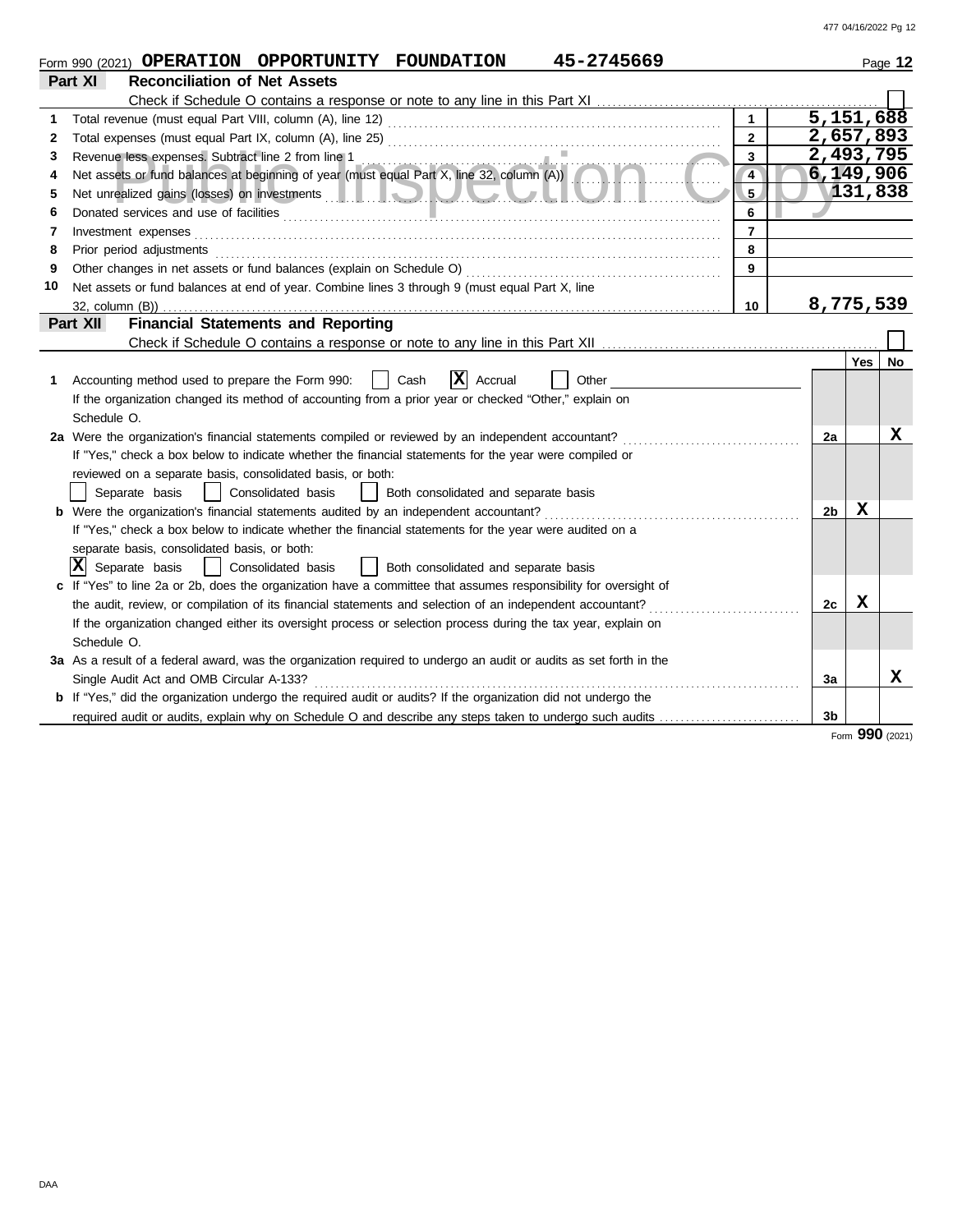| 477 04/16/2022 Pg 13 |  |
|----------------------|--|

| <b>SCHEDULE A</b>                                                               |                                                                                                                                                                                                                                                                                                                                                                                                                                                                                                                                                                                                                                                                                                                                                                                                                                                                                                                                                                                                                                                                                                                                                                                                                                                                                                                                                                                                                                                                                                                                                                                                                                                                                                                                                                                                                                                                                                                                                                                           | <b>Public Charity Status and Public Support</b>                                                                                                                                                                                                                                                                                                                                                                                                                                                                                                                                                                                                                                                                                                                                                                            |                                                                   |    |                                                         |                                              | OMB No. 1545-0047                                     |  |  |  |
|---------------------------------------------------------------------------------|-------------------------------------------------------------------------------------------------------------------------------------------------------------------------------------------------------------------------------------------------------------------------------------------------------------------------------------------------------------------------------------------------------------------------------------------------------------------------------------------------------------------------------------------------------------------------------------------------------------------------------------------------------------------------------------------------------------------------------------------------------------------------------------------------------------------------------------------------------------------------------------------------------------------------------------------------------------------------------------------------------------------------------------------------------------------------------------------------------------------------------------------------------------------------------------------------------------------------------------------------------------------------------------------------------------------------------------------------------------------------------------------------------------------------------------------------------------------------------------------------------------------------------------------------------------------------------------------------------------------------------------------------------------------------------------------------------------------------------------------------------------------------------------------------------------------------------------------------------------------------------------------------------------------------------------------------------------------------------------------|----------------------------------------------------------------------------------------------------------------------------------------------------------------------------------------------------------------------------------------------------------------------------------------------------------------------------------------------------------------------------------------------------------------------------------------------------------------------------------------------------------------------------------------------------------------------------------------------------------------------------------------------------------------------------------------------------------------------------------------------------------------------------------------------------------------------------|-------------------------------------------------------------------|----|---------------------------------------------------------|----------------------------------------------|-------------------------------------------------------|--|--|--|
| (Form 990)                                                                      |                                                                                                                                                                                                                                                                                                                                                                                                                                                                                                                                                                                                                                                                                                                                                                                                                                                                                                                                                                                                                                                                                                                                                                                                                                                                                                                                                                                                                                                                                                                                                                                                                                                                                                                                                                                                                                                                                                                                                                                           |                                                                                                                                                                                                                                                                                                                                                                                                                                                                                                                                                                                                                                                                                                                                                                                                                            |                                                                   |    |                                                         |                                              |                                                       |  |  |  |
| Department of the Treasury                                                      |                                                                                                                                                                                                                                                                                                                                                                                                                                                                                                                                                                                                                                                                                                                                                                                                                                                                                                                                                                                                                                                                                                                                                                                                                                                                                                                                                                                                                                                                                                                                                                                                                                                                                                                                                                                                                                                                                                                                                                                           | La Attach to Form 990 or Form 990-EZ.                                                                                                                                                                                                                                                                                                                                                                                                                                                                                                                                                                                                                                                                                                                                                                                      |                                                                   |    |                                                         |                                              | Open to Public                                        |  |  |  |
| Internal Revenue Service                                                        |                                                                                                                                                                                                                                                                                                                                                                                                                                                                                                                                                                                                                                                                                                                                                                                                                                                                                                                                                                                                                                                                                                                                                                                                                                                                                                                                                                                                                                                                                                                                                                                                                                                                                                                                                                                                                                                                                                                                                                                           | <b>u</b> Go to www.irs.gov/Form990 for instructions and the latest information.                                                                                                                                                                                                                                                                                                                                                                                                                                                                                                                                                                                                                                                                                                                                            |                                                                   |    |                                                         |                                              | <b>Inspection</b>                                     |  |  |  |
| Name of the organization<br>Part I<br>1<br>2<br>3<br>4<br>city, and state:<br>5 | section 170(b)(1)(A)(iv). (Complete Part II.)                                                                                                                                                                                                                                                                                                                                                                                                                                                                                                                                                                                                                                                                                                                                                                                                                                                                                                                                                                                                                                                                                                                                                                                                                                                                                                                                                                                                                                                                                                                                                                                                                                                                                                                                                                                                                                                                                                                                             | OPERATION OPPORTUNITY FOUNDATION<br>Reason for Public Charity Status. (All organizations must complete this part.) See instructions.<br>The organization is not a private foundation because it is: (For lines 1 through 12, check only one box.)<br>A church, convention of churches, or association of churches described in section 170(b)(1)(A)(i).<br>A school described in section 170(b)(1)(A)(ii). (Attach Schedule E (Form 990).)<br>A hospital or a cooperative hospital service organization described in section 170(b)(1)(A)(iii).<br>A medical research organization operated in conjunction with a hospital described in section 170(b)(1)(A)(iii). Enter the hospital's name,<br>An organization operated for the benefit of a college or university owned or operated by a governmental unit described in |                                                                   |    |                                                         | Employer identification number<br>45-2745669 |                                                       |  |  |  |
| 6<br>$ {\bf x} $<br>7<br>8<br>9                                                 | A federal, state, or local government or governmental unit described in section 170(b)(1)(A)(v).<br>An organization that normally receives a substantial part of its support from a governmental unit or from the general public<br>described in section 170(b)(1)(A)(vi). (Complete Part II.)<br>A community trust described in section 170(b)(1)(A)(vi). (Complete Part II.)<br>An agricultural research organization described in section 170(b)(1)(A)(ix) operated in conjunction with a land-grant college                                                                                                                                                                                                                                                                                                                                                                                                                                                                                                                                                                                                                                                                                                                                                                                                                                                                                                                                                                                                                                                                                                                                                                                                                                                                                                                                                                                                                                                                           |                                                                                                                                                                                                                                                                                                                                                                                                                                                                                                                                                                                                                                                                                                                                                                                                                            |                                                                   |    |                                                         |                                              |                                                       |  |  |  |
| university:                                                                     |                                                                                                                                                                                                                                                                                                                                                                                                                                                                                                                                                                                                                                                                                                                                                                                                                                                                                                                                                                                                                                                                                                                                                                                                                                                                                                                                                                                                                                                                                                                                                                                                                                                                                                                                                                                                                                                                                                                                                                                           | or university or a non-land-grant college of agriculture (see instructions). Enter the name, city, and state of the college or                                                                                                                                                                                                                                                                                                                                                                                                                                                                                                                                                                                                                                                                                             |                                                                   |    |                                                         |                                              |                                                       |  |  |  |
| 10                                                                              | An organization that normally receives (1) more than 33 1/3% of its support from contributions, membership fees, and gross<br>receipts from activities related to its exempt functions, subject to certain exceptions; and (2) no more than 331/3% of its<br>support from gross investment income and unrelated business taxable income (less section 511 tax) from businesses<br>acquired by the organization after June 30, 1975. See section 509(a)(2). (Complete Part III.)                                                                                                                                                                                                                                                                                                                                                                                                                                                                                                                                                                                                                                                                                                                                                                                                                                                                                                                                                                                                                                                                                                                                                                                                                                                                                                                                                                                                                                                                                                           |                                                                                                                                                                                                                                                                                                                                                                                                                                                                                                                                                                                                                                                                                                                                                                                                                            |                                                                   |    |                                                         |                                              |                                                       |  |  |  |
| 11                                                                              |                                                                                                                                                                                                                                                                                                                                                                                                                                                                                                                                                                                                                                                                                                                                                                                                                                                                                                                                                                                                                                                                                                                                                                                                                                                                                                                                                                                                                                                                                                                                                                                                                                                                                                                                                                                                                                                                                                                                                                                           |                                                                                                                                                                                                                                                                                                                                                                                                                                                                                                                                                                                                                                                                                                                                                                                                                            |                                                                   |    |                                                         |                                              |                                                       |  |  |  |
| a<br>b<br>c<br>d<br>е                                                           | An organization organized and operated exclusively to test for public safety. See section 509(a)(4).<br>12<br>An organization organized and operated exclusively for the benefit of, to perform the functions of, or to carry out the purposes of<br>one or more publicly supported organizations described in section 509(a)(1) or section 509(a)(2). See section 509(a)(3). Check<br>the box on lines 12a through 12d that describes the type of supporting organization and complete lines 12e, 12f, and 12g.<br>Type I. A supporting organization operated, supervised, or controlled by its supported organization(s), typically by giving<br>the supported organization(s) the power to regularly appoint or elect a majority of the directors or trustees of the<br>supporting organization. You must complete Part IV, Sections A and B.<br>Type II. A supporting organization supervised or controlled in connection with its supported organization(s), by having<br>control or management of the supporting organization vested in the same persons that control or manage the supported<br>organization(s). You must complete Part IV, Sections A and C.<br>Type III functionally integrated. A supporting organization operated in connection with, and functionally integrated with,<br>its supported organization(s) (see instructions). You must complete Part IV, Sections A, D, and E.<br>Type III non-functionally integrated. A supporting organization operated in connection with its supported organization(s)<br>that is not functionally integrated. The organization generally must satisfy a distribution requirement and an attentiveness<br>requirement (see instructions). You must complete Part IV, Sections A and D, and Part V.<br>Check this box if the organization received a written determination from the IRS that it is a Type I, Type II, Type III<br>functionally integrated, or Type III non-functionally integrated supporting organization. |                                                                                                                                                                                                                                                                                                                                                                                                                                                                                                                                                                                                                                                                                                                                                                                                                            |                                                                   |    |                                                         |                                              |                                                       |  |  |  |
| f                                                                               | Enter the number of supported organizations                                                                                                                                                                                                                                                                                                                                                                                                                                                                                                                                                                                                                                                                                                                                                                                                                                                                                                                                                                                                                                                                                                                                                                                                                                                                                                                                                                                                                                                                                                                                                                                                                                                                                                                                                                                                                                                                                                                                               | Provide the following information about the supported organization(s).                                                                                                                                                                                                                                                                                                                                                                                                                                                                                                                                                                                                                                                                                                                                                     |                                                                   |    |                                                         |                                              |                                                       |  |  |  |
| g<br>(i) Name of supported<br>organization                                      | (ii) EIN                                                                                                                                                                                                                                                                                                                                                                                                                                                                                                                                                                                                                                                                                                                                                                                                                                                                                                                                                                                                                                                                                                                                                                                                                                                                                                                                                                                                                                                                                                                                                                                                                                                                                                                                                                                                                                                                                                                                                                                  | (iii) Type of organization<br>(described on lines 1-10<br>above (see instructions))                                                                                                                                                                                                                                                                                                                                                                                                                                                                                                                                                                                                                                                                                                                                        | (iv) Is the organization<br>listed in your governing<br>document? |    | (v) Amount of monetary<br>support (see<br>instructions) |                                              | (vi) Amount of<br>other support (see<br>instructions) |  |  |  |
| (A)                                                                             |                                                                                                                                                                                                                                                                                                                                                                                                                                                                                                                                                                                                                                                                                                                                                                                                                                                                                                                                                                                                                                                                                                                                                                                                                                                                                                                                                                                                                                                                                                                                                                                                                                                                                                                                                                                                                                                                                                                                                                                           |                                                                                                                                                                                                                                                                                                                                                                                                                                                                                                                                                                                                                                                                                                                                                                                                                            | Yes                                                               | No |                                                         |                                              |                                                       |  |  |  |
| (B)                                                                             |                                                                                                                                                                                                                                                                                                                                                                                                                                                                                                                                                                                                                                                                                                                                                                                                                                                                                                                                                                                                                                                                                                                                                                                                                                                                                                                                                                                                                                                                                                                                                                                                                                                                                                                                                                                                                                                                                                                                                                                           |                                                                                                                                                                                                                                                                                                                                                                                                                                                                                                                                                                                                                                                                                                                                                                                                                            |                                                                   |    |                                                         |                                              |                                                       |  |  |  |
| (C)                                                                             |                                                                                                                                                                                                                                                                                                                                                                                                                                                                                                                                                                                                                                                                                                                                                                                                                                                                                                                                                                                                                                                                                                                                                                                                                                                                                                                                                                                                                                                                                                                                                                                                                                                                                                                                                                                                                                                                                                                                                                                           |                                                                                                                                                                                                                                                                                                                                                                                                                                                                                                                                                                                                                                                                                                                                                                                                                            |                                                                   |    |                                                         |                                              |                                                       |  |  |  |
| (D)                                                                             |                                                                                                                                                                                                                                                                                                                                                                                                                                                                                                                                                                                                                                                                                                                                                                                                                                                                                                                                                                                                                                                                                                                                                                                                                                                                                                                                                                                                                                                                                                                                                                                                                                                                                                                                                                                                                                                                                                                                                                                           |                                                                                                                                                                                                                                                                                                                                                                                                                                                                                                                                                                                                                                                                                                                                                                                                                            |                                                                   |    |                                                         |                                              |                                                       |  |  |  |
| (E)                                                                             |                                                                                                                                                                                                                                                                                                                                                                                                                                                                                                                                                                                                                                                                                                                                                                                                                                                                                                                                                                                                                                                                                                                                                                                                                                                                                                                                                                                                                                                                                                                                                                                                                                                                                                                                                                                                                                                                                                                                                                                           |                                                                                                                                                                                                                                                                                                                                                                                                                                                                                                                                                                                                                                                                                                                                                                                                                            |                                                                   |    |                                                         |                                              |                                                       |  |  |  |
| <b>Total</b>                                                                    |                                                                                                                                                                                                                                                                                                                                                                                                                                                                                                                                                                                                                                                                                                                                                                                                                                                                                                                                                                                                                                                                                                                                                                                                                                                                                                                                                                                                                                                                                                                                                                                                                                                                                                                                                                                                                                                                                                                                                                                           | For Paperwork Reduction Act Notice, see the Instructions for Form 990 or 990-EZ.                                                                                                                                                                                                                                                                                                                                                                                                                                                                                                                                                                                                                                                                                                                                           |                                                                   |    |                                                         |                                              | Schedule A (Form 990) 2021                            |  |  |  |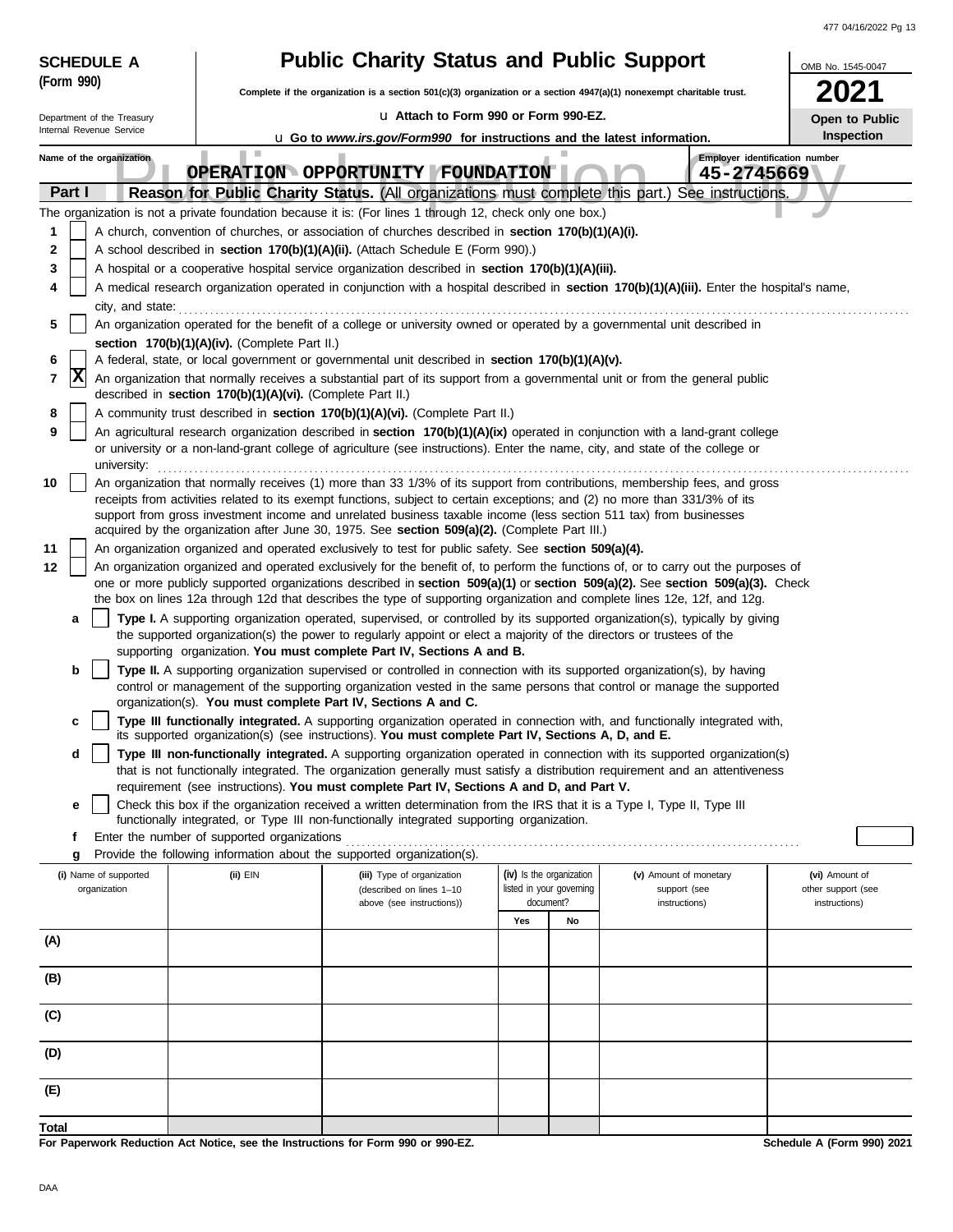| Schedule A (Form 990) 2021 |  |  |
|----------------------------|--|--|

(Complete only if you checked the box on line 5, 7, or 8 of Part I or if the organization failed to qualify under **Part II** Support Schedule for Organizations Described in Sections 170(b)(1)(A)(iv) and 170(b)(1)(A)(vi) Part III. If the organization fails to qualify under the tests listed below, please complete Part III.)

|              | <b>Section A. Public Support</b>                                                                                                                                                                                                             |            |           |            |            |            |                                             |
|--------------|----------------------------------------------------------------------------------------------------------------------------------------------------------------------------------------------------------------------------------------------|------------|-----------|------------|------------|------------|---------------------------------------------|
|              | Calendar year (or fiscal year beginning in)<br>u                                                                                                                                                                                             | (a) 2017   | (b) 2018  | $(c)$ 2019 | $(d)$ 2020 | (e) 2021   | (f) Total                                   |
| 1            | Gifts, grants, contributions, and<br>membership fees received. (Do not<br>include any "unusual grants.")                                                                                                                                     | 2,353,695  | 3,290,531 | 2,348,606  | 3,373,295  | 5,078,941  | 16,445,068                                  |
| $\mathbf{2}$ | Tax revenues levied for the<br>organization's benefit and either paid<br>to or expended on its behalf                                                                                                                                        |            |           |            |            |            |                                             |
| 3            | The value of services or facilities<br>furnished by a governmental unit to the<br>organization without charge                                                                                                                                |            |           |            |            |            |                                             |
| 4            | Total. Add lines 1 through 3<br><u>.</u><br>.                                                                                                                                                                                                | 2,353,695  | 3,290,531 | 2,348,606  | 3,373,295  | 5,078,941  | 16,445,068                                  |
| 5            | The portion of total contributions by<br>each person (other than a<br>governmental unit or publicly<br>supported organization) included on<br>line 1 that exceeds 2% of the amount                                                           |            |           |            |            |            |                                             |
|              | shown on line 11, column (f)<br>.                                                                                                                                                                                                            |            |           |            |            |            | 8,680,836                                   |
| 6            | Public support. Subtract line 5 from line 4                                                                                                                                                                                                  |            |           |            |            |            | 7,764,232                                   |
|              | <b>Section B. Total Support</b>                                                                                                                                                                                                              |            |           |            |            |            |                                             |
|              | Calendar year (or fiscal year beginning in)<br>$\mathbf{u}$                                                                                                                                                                                  | (a) $2017$ | (b) 2018  | $(c)$ 2019 | $(d)$ 2020 | (e) $2021$ | (f) Total                                   |
| 7            | Amounts from line 4                                                                                                                                                                                                                          | 2,353,695  | 3,290,531 | 2,348,606  | 3,373,295  | 5,078,941  | 16,445,068                                  |
| 8            | Gross income from interest, dividends,<br>payments received on securities loans,<br>rents, royalties, and income from<br>similar sources                                                                                                     | 905        | 41,683    | 69,304     | 74,790     | 69,782     | 256,464                                     |
| 9            | Net income from unrelated business<br>activities, whether or not the business<br>is regularly carried on $\ldots$ , $\ldots$                                                                                                                 |            |           |            |            |            |                                             |
| 10           | Other income. Do not include gain or<br>loss from the sale of capital assets<br>(Explain in Part VI.)                                                                                                                                        |            |           |            |            |            |                                             |
| 11           | Total support. Add lines 7 through 10                                                                                                                                                                                                        |            |           |            |            |            | 16,701,532                                  |
| 12           | Gross receipts from related activities, etc. (see instructions)                                                                                                                                                                              |            |           |            |            | 12         |                                             |
| 13           | First 5 years. If the Form 990 is for the organization's first, second, third, fourth, or fifth tax year as a section 501(c)(3)                                                                                                              |            |           |            |            |            |                                             |
|              | organization, check this box and stop here                                                                                                                                                                                                   |            |           |            |            |            |                                             |
|              | Section C. Computation of Public Support Percentage                                                                                                                                                                                          |            |           |            |            |            |                                             |
| 14           | Public support percentage for 2021 (line 6, column (f) divided by line 11, column (f)) [[[[[[[[[[[[[[[[[[[[[[                                                                                                                                |            |           |            |            | 14         | 46.49%                                      |
| 15           | Public support percentage from 2020 Schedule A, Part II, line 14                                                                                                                                                                             |            |           |            |            | 15         | 52.81%                                      |
| 16a          | 33 1/3% support test-2021. If the organization did not check the box on line 13, and line 14 is 33 1/3% or more, check this                                                                                                                  |            |           |            |            |            |                                             |
|              | box and stop here. The organization qualifies as a publicly supported organization                                                                                                                                                           |            |           |            |            |            | $\blacktriangleright \overline{\mathbf{X}}$ |
| b            | 33 1/3% support test-2020. If the organization did not check a box on line 13 or 16a, and line 15 is 33 1/3% or more, check                                                                                                                  |            |           |            |            |            |                                             |
|              | this box and stop here. The organization qualifies as a publicly supported organization                                                                                                                                                      |            |           |            |            |            |                                             |
| 17a          | 10%-facts-and-circumstances test-2021. If the organization did not check a box on line 13, 16a, or 16b, and line 14 is                                                                                                                       |            |           |            |            |            |                                             |
|              | 10% or more, and if the organization meets the facts-and-circumstances test, check this box and stop here. Explain in                                                                                                                        |            |           |            |            |            |                                             |
|              | Part VI how the organization meets the facts-and-circumstances test. The organization qualifies as a publicly supported                                                                                                                      |            |           |            |            |            |                                             |
|              | organization                                                                                                                                                                                                                                 |            |           |            |            |            |                                             |
| b            | 10%-facts-and-circumstances test-2020. If the organization did not check a box on line 13, 16a, 16b, or 17a, and line                                                                                                                        |            |           |            |            |            |                                             |
|              | 15 is 10% or more, and if the organization meets the facts-and-circumstances test, check this box and stop here. Explain                                                                                                                     |            |           |            |            |            |                                             |
|              | in Part VI how the organization meets the facts-and-circumstances test. The organization qualifies as a publicly supported                                                                                                                   |            |           |            |            |            |                                             |
|              | organization                                                                                                                                                                                                                                 |            |           |            |            |            |                                             |
| 18           | Private foundation. If the organization did not check a box on line 13, 16a, 16b, 17a, or 17b, check this box and see                                                                                                                        |            |           |            |            |            |                                             |
|              | instructions<br><sub>contr</sub> ettions<br>and the contract of the contract of the contract of the contract of the contract of the contract of the contract of the contract of the contract of the contract of the contract of the contract |            |           |            |            |            |                                             |

**Schedule A (Form 990) 2021**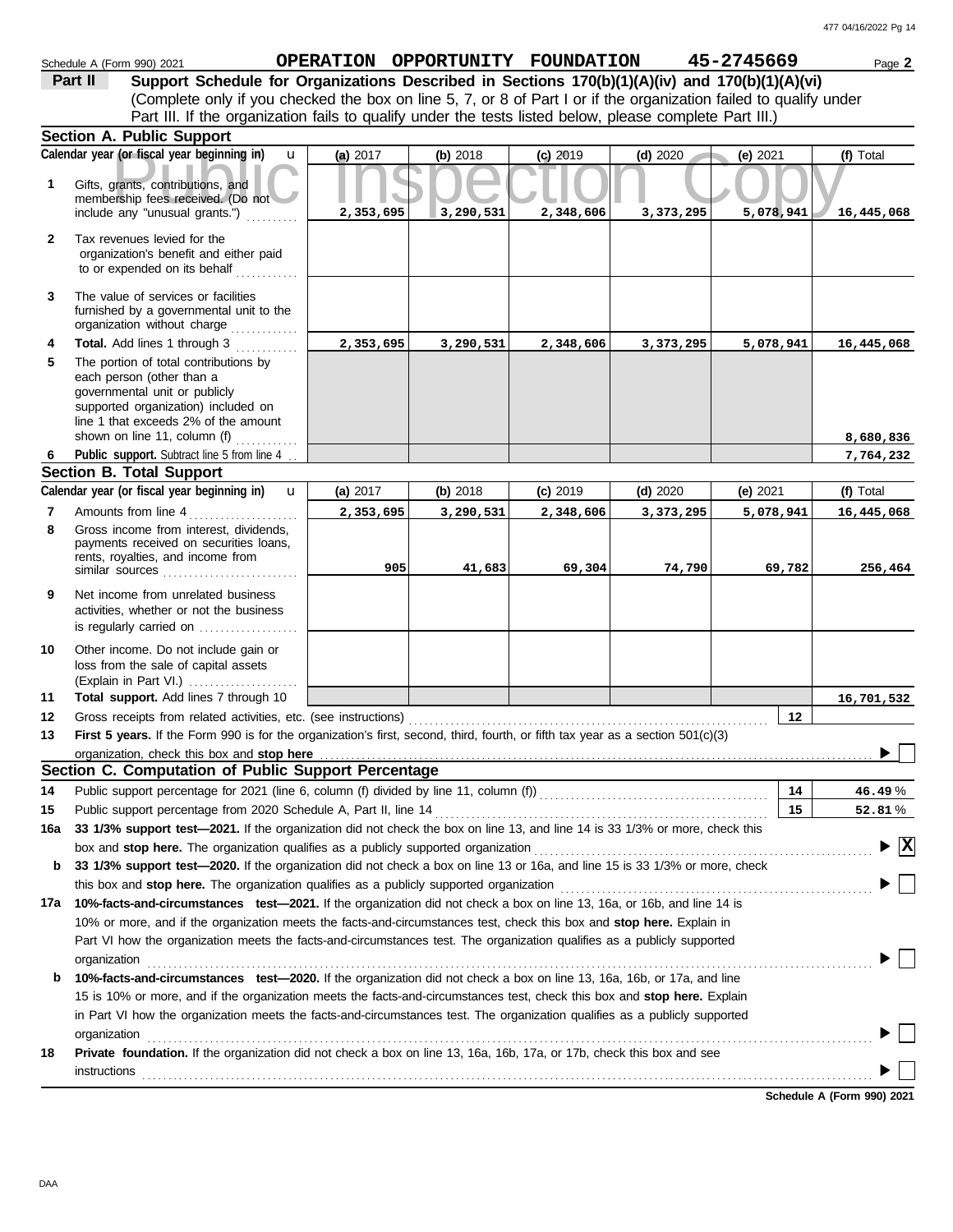| Schedule A (Form 990) 2021                                                                                         |                                                                                              |          | OPERATION OPPORTUNITY FOUNDATION |            | 45-2745669               | Page 3    |  |  |  |  |  |
|--------------------------------------------------------------------------------------------------------------------|----------------------------------------------------------------------------------------------|----------|----------------------------------|------------|--------------------------|-----------|--|--|--|--|--|
| Part III                                                                                                           | Support Schedule for Organizations Described in Section 509(a)(2)                            |          |                                  |            |                          |           |  |  |  |  |  |
| (Complete only if you checked the box on line 10 of Part I or if the organization failed to qualify under Part II. |                                                                                              |          |                                  |            |                          |           |  |  |  |  |  |
|                                                                                                                    | If the organization fails to qualify under the tests listed below, please complete Part II.) |          |                                  |            |                          |           |  |  |  |  |  |
| Section A. Public Support                                                                                          |                                                                                              |          |                                  |            |                          |           |  |  |  |  |  |
| Calendar year (or fiscal year beginning in)                                                                        | $\mathbf{u}$                                                                                 | (a) 2017 | (b) $2018$                       | $(c)$ 2019 | (e) $2021$<br>$(d)$ 2020 | (f) Total |  |  |  |  |  |
|                                                                                                                    |                                                                                              |          |                                  |            |                          |           |  |  |  |  |  |

|              | Calendar year (or fiscal year beginning in)<br>$\mathbf u$                                                                                                                                              | (a) 2017 | (b) 2018 | $(c)$ 2019 | $(d)$ 2020 | (e) 2021   | (f) Total      |
|--------------|---------------------------------------------------------------------------------------------------------------------------------------------------------------------------------------------------------|----------|----------|------------|------------|------------|----------------|
| 1            | Gifts, grants, contributions, and membership fees<br>received. (Do not include any "unusual grants.")                                                                                                   |          |          |            |            |            |                |
| $\mathbf{2}$ | Gross receipts from admissions, merchandise<br>sold or services performed, or facilities<br>furnished in any activity that is related to the<br>organization's fax-exempt purpose                       |          |          |            |            |            |                |
| 3            | Gross receipts from activities that are not an<br>unrelated trade or business under section 513                                                                                                         |          |          |            |            |            |                |
| 4            | Tax revenues levied for the<br>organization's benefit and either paid<br>to or expended on its behalf<br>.                                                                                              |          |          |            |            |            |                |
| 5            | The value of services or facilities<br>furnished by a governmental unit to the<br>organization without charge                                                                                           |          |          |            |            |            |                |
| 6            | Total. Add lines 1 through 5                                                                                                                                                                            |          |          |            |            |            |                |
| 7a           | Amounts included on lines 1, 2, and 3<br>received from disqualified persons<br>.                                                                                                                        |          |          |            |            |            |                |
| b            | Amounts included on lines 2 and 3<br>received from other than disqualified<br>persons that exceed the greater of \$5,000<br>or 1% of the amount on line 13 for the year $\ldots$<br>Add lines 7a and 7b |          |          |            |            |            |                |
| c<br>8       | Public support. (Subtract line 7c from                                                                                                                                                                  |          |          |            |            |            |                |
|              | line $6.$ )                                                                                                                                                                                             |          |          |            |            |            |                |
|              | <b>Section B. Total Support</b>                                                                                                                                                                         |          |          |            |            |            |                |
|              | Calendar year (or fiscal year beginning in)<br>$\mathbf{u}$                                                                                                                                             | (a) 2017 | (b) 2018 | $(c)$ 2019 | $(d)$ 2020 | (e) $2021$ | (f) Total      |
| 9            | Amounts from line 6<br>.                                                                                                                                                                                |          |          |            |            |            |                |
| 10a          | Gross income from interest, dividends,<br>payments received on securities loans, rents,<br>royalties, and income from similar sources                                                                   |          |          |            |            |            |                |
| b            | Unrelated business taxable income (less<br>section 511 taxes) from businesses<br>acquired after June 30, 1975                                                                                           |          |          |            |            |            |                |
| c            | Add lines 10a and 10b                                                                                                                                                                                   |          |          |            |            |            |                |
| 11           | Net income from unrelated business<br>activities not included on line 10b, whether<br>or not the business is regularly carried on                                                                       |          |          |            |            |            |                |
| 12           | Other income. Do not include gain or<br>loss from the sale of capital assets<br>(Explain in Part VI.)                                                                                                   |          |          |            |            |            |                |
| 13           | Total support. (Add lines 9, 10c, 11,                                                                                                                                                                   |          |          |            |            |            |                |
|              | and $12.$ )<br>.                                                                                                                                                                                        |          |          |            |            |            |                |
| 14           | First 5 years. If the Form 990 is for the organization's first, second, third, fourth, or fifth tax year as a section 501(c)(3)                                                                         |          |          |            |            |            |                |
|              | organization, check this box and stop here<br>Section C. Computation of Public Support Percentage                                                                                                       |          |          |            |            |            |                |
|              |                                                                                                                                                                                                         |          |          |            |            |            |                |
| 15<br>16     |                                                                                                                                                                                                         |          |          |            |            | 15<br>16   | %<br>$\%$      |
|              | Section D. Computation of Investment Income Percentage                                                                                                                                                  |          |          |            |            |            |                |
| 17           |                                                                                                                                                                                                         |          |          |            |            | 17         | %              |
| 18           | Investment income percentage from 2020 Schedule A, Part III, line 17                                                                                                                                    |          |          |            |            | 18         | %              |
| 19a          | 33 1/3% support tests-2021. If the organization did not check the box on line 14, and line 15 is more than 33 1/3%, and line                                                                            |          |          |            |            |            |                |
|              | 17 is not more than 33 1/3%, check this box and stop here. The organization qualifies as a publicly supported organization                                                                              |          |          |            |            |            | $\mathbb{R}^n$ |
| b            | 33 1/3% support tests-2020. If the organization did not check a box on line 14 or line 19a, and line 16 is more than 33 1/3%, and                                                                       |          |          |            |            |            |                |
|              |                                                                                                                                                                                                         |          |          |            |            |            | $\mathbf{L}$   |
| 20           |                                                                                                                                                                                                         |          |          |            |            |            |                |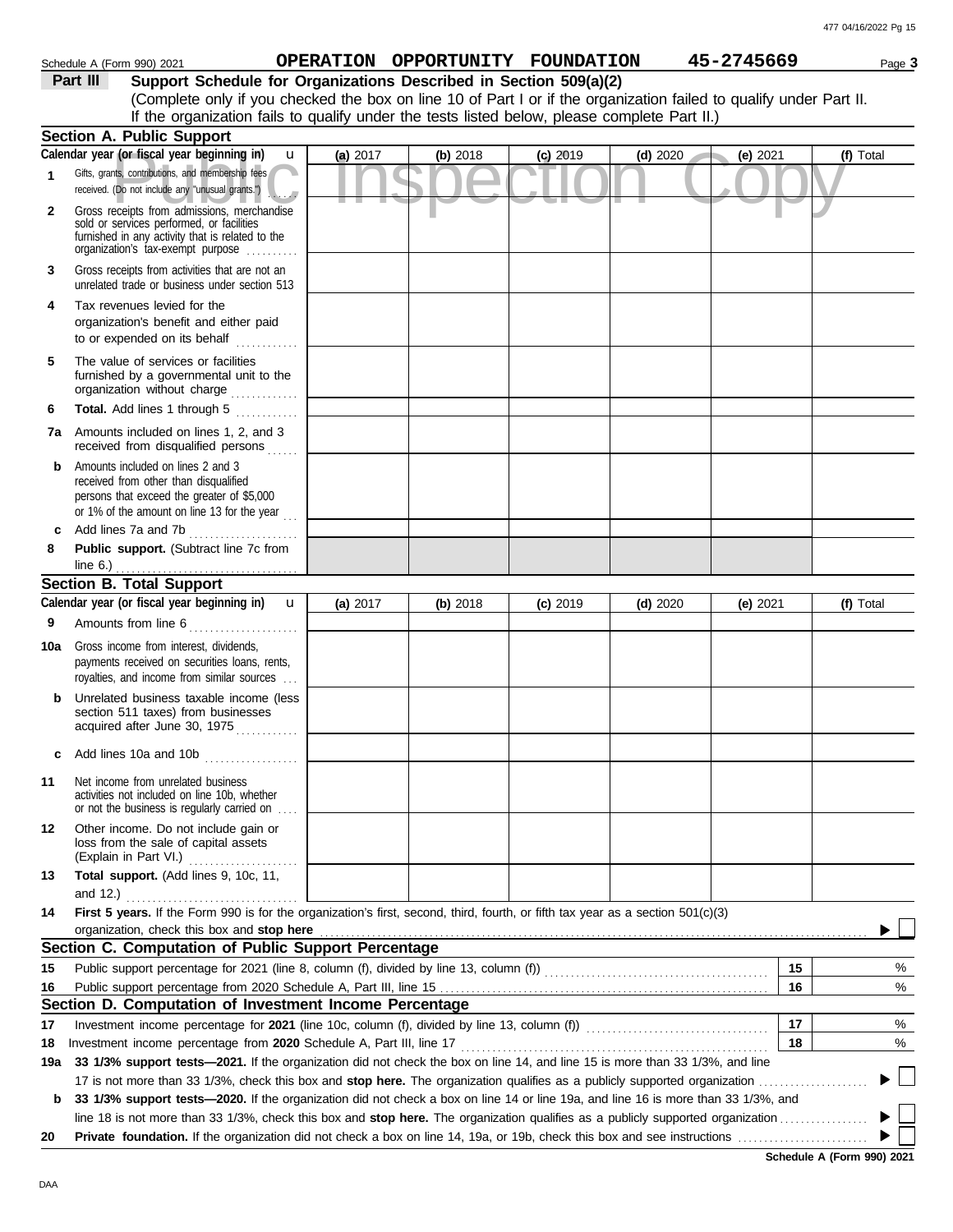|         | OPERATION OPPORTUNITY FOUNDATION<br>Schedule A (Form 990) 2021                                                                                                                                                               |  | 45-2745669      | Page 4                     |
|---------|------------------------------------------------------------------------------------------------------------------------------------------------------------------------------------------------------------------------------|--|-----------------|----------------------------|
| Part IV | <b>Supporting Organizations</b>                                                                                                                                                                                              |  |                 |                            |
|         | (Complete only if you checked a box in line 12 on Part I. If you checked box 12a, Part I, complete Sections A                                                                                                                |  |                 |                            |
|         | and B. If you checked box 12b, Part I, complete Sections A and C. If you checked box 12c, Part I, complete                                                                                                                   |  |                 |                            |
|         | Sections A, D, and E. If you checked box 12d, Part I, complete Sections A and D, and complete Part V.)                                                                                                                       |  |                 |                            |
|         | <b>Section A. All Supporting Organizations</b>                                                                                                                                                                               |  |                 |                            |
|         |                                                                                                                                                                                                                              |  |                 | <b>Yes</b><br>No           |
| 1       | Are all of the organization's supported organizations listed by name in the organization's governing                                                                                                                         |  |                 |                            |
|         | documents? If "No," describe in Part VI how the supported organizations are designated. If designated by                                                                                                                     |  |                 |                            |
| 2       | class or purpose, describe the designation. If historic and continuing relationship, explain.<br>Did the organization have any supported organization that does not have an IRS determination of status                      |  | 1               |                            |
|         | under section 509(a)(1) or (2)? If "Yes," explain in Part VI how the organization determined that the supported                                                                                                              |  |                 |                            |
|         | organization was described in section 509(a)(1) or (2).                                                                                                                                                                      |  | $\mathbf{2}$    |                            |
| За      | Did the organization have a supported organization described in section $501(c)(4)$ , (5), or (6)? If "Yes," answer                                                                                                          |  |                 |                            |
|         | lines 3b and 3c below.                                                                                                                                                                                                       |  | 3a              |                            |
| b       | Did the organization confirm that each supported organization qualified under section $501(c)(4)$ , $(5)$ , or $(6)$ and                                                                                                     |  |                 |                            |
|         | satisfied the public support tests under section 509(a)(2)? If "Yes," describe in Part VI when and how the                                                                                                                   |  |                 |                            |
|         | organization made the determination.                                                                                                                                                                                         |  | 3b              |                            |
| c       | Did the organization ensure that all support to such organizations was used exclusively for section $170(c)(2)(B)$                                                                                                           |  |                 |                            |
|         | purposes? If "Yes," explain in Part VI what controls the organization put in place to ensure such use.                                                                                                                       |  | 3c              |                            |
| 4a      | Was any supported organization not organized in the United States ("foreign supported organization")? If                                                                                                                     |  |                 |                            |
|         | "Yes," and if you checked box 12a or 12b in Part I, answer lines 4b and 4c below.                                                                                                                                            |  | 4a              |                            |
| b       | Did the organization have ultimate control and discretion in deciding whether to make grants to the foreign                                                                                                                  |  |                 |                            |
|         | supported organization? If "Yes," describe in Part VI how the organization had such control and discretion                                                                                                                   |  |                 |                            |
|         | despite being controlled or supervised by or in connection with its supported organizations.                                                                                                                                 |  | 4b              |                            |
| c       | Did the organization support any foreign supported organization that does not have an IRS determination                                                                                                                      |  |                 |                            |
|         | under sections $501(c)(3)$ and $509(a)(1)$ or (2)? If "Yes," explain in Part VI what controls the organization used                                                                                                          |  |                 |                            |
|         | to ensure that all support to the foreign supported organization was used exclusively for section $170(c)(2)(B)$                                                                                                             |  |                 |                            |
|         | purposes.                                                                                                                                                                                                                    |  | 4c              |                            |
| 5a      | Did the organization add, substitute, or remove any supported organizations during the tax year? If "Yes,"<br>answer lines 5b and 5c below (if applicable). Also, provide detail in Part VI, including (i) the names and EIN |  |                 |                            |
|         | numbers of the supported organizations added, substituted, or removed; (ii) the reasons for each such action;                                                                                                                |  |                 |                            |
|         | (iii) the authority under the organization's organizing document authorizing such action; and (iv) how the action                                                                                                            |  |                 |                            |
|         | was accomplished (such as by amendment to the organizing document).                                                                                                                                                          |  | 5а              |                            |
| b       | Type I or Type II only. Was any added or substituted supported organization part of a class already                                                                                                                          |  |                 |                            |
|         | designated in the organization's organizing document?                                                                                                                                                                        |  | 5b              |                            |
| c       | Substitutions only. Was the substitution the result of an event beyond the organization's control?                                                                                                                           |  | 5 <sub>c</sub>  |                            |
| 6       | Did the organization provide support (whether in the form of grants or the provision of services or facilities) to                                                                                                           |  |                 |                            |
|         | anyone other than (i) its supported organizations, (ii) individuals that are part of the charitable class benefited                                                                                                          |  |                 |                            |
|         | by one or more of its supported organizations, or (iii) other supporting organizations that also support or                                                                                                                  |  |                 |                            |
|         | benefit one or more of the filing organization's supported organizations? If "Yes," provide detail in Part VI.                                                                                                               |  | 6               |                            |
| 7       | Did the organization provide a grant, loan, compensation, or other similar payment to a substantial contributor                                                                                                              |  |                 |                            |
|         | (as defined in section $4958(c)(3)(C)$ ), a family member of a substantial contributor, or a 35% controlled entity                                                                                                           |  |                 |                            |
|         | with regard to a substantial contributor? If "Yes," complete Part I of Schedule L (Form 990).                                                                                                                                |  | 7               |                            |
| 8       | Did the organization make a loan to a disqualified person (as defined in section 4958) not described on line                                                                                                                 |  |                 |                            |
|         | 7? If "Yes," complete Part I of Schedule L (Form 990).                                                                                                                                                                       |  | 8               |                            |
| 9а      | Was the organization controlled directly or indirectly at any time during the tax year by one or more<br>disqualified persons, as defined in section 4946 (other than foundation managers and organizations                  |  |                 |                            |
|         | described in section 509(a)(1) or (2))? If "Yes," provide detail in Part VI.                                                                                                                                                 |  | 9а              |                            |
| b       | Did one or more disqualified persons (as defined on line 9a) hold a controlling interest in any entity in which                                                                                                              |  |                 |                            |
|         | the supporting organization had an interest? If "Yes," provide detail in Part VI.                                                                                                                                            |  | 9b              |                            |
| c       | Did a disqualified person (as defined on line 9a) have an ownership interest in, or derive any personal benefit                                                                                                              |  |                 |                            |
|         | from, assets in which the supporting organization also had an interest? If "Yes," provide detail in Part VI.                                                                                                                 |  | 9с              |                            |
| 10a     | Was the organization subject to the excess business holdings rules of section 4943 because of section                                                                                                                        |  |                 |                            |
|         | 4943(f) (regarding certain Type II supporting organizations, and all Type III non-functionally integrated                                                                                                                    |  |                 |                            |
|         | supporting organizations)? If "Yes," answer line 10b below.                                                                                                                                                                  |  | 10a             |                            |
| b       | Did the organization have any excess business holdings in the tax year? (Use Schedule C, Form 4720, to                                                                                                                       |  |                 |                            |
|         | determine whether the organization had excess business holdings.)                                                                                                                                                            |  | 10 <sub>b</sub> |                            |
|         |                                                                                                                                                                                                                              |  |                 | Schedule A (Form 990) 2021 |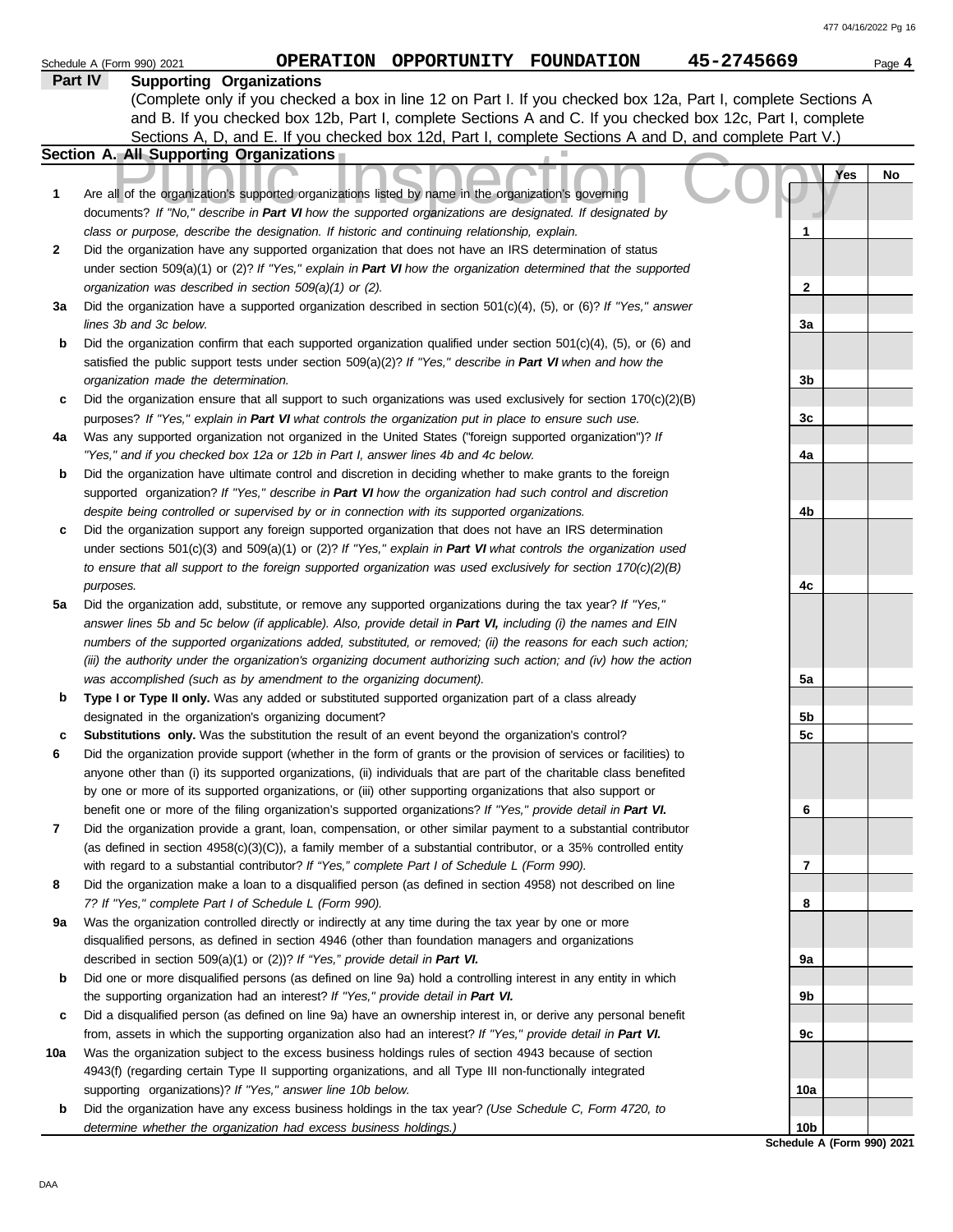477 04/16/2022 Pg 17

|         | Schedule A (Form 990) 2021                     |                                                                                                                                                                                                                                            | OPERATION OPPORTUNITY FOUNDATION | 45-2745669                 |     | Page 5 |
|---------|------------------------------------------------|--------------------------------------------------------------------------------------------------------------------------------------------------------------------------------------------------------------------------------------------|----------------------------------|----------------------------|-----|--------|
| Part IV |                                                | <b>Supporting Organizations (continued)</b>                                                                                                                                                                                                |                                  |                            |     |        |
|         |                                                |                                                                                                                                                                                                                                            |                                  |                            | Yes | No     |
| 11      |                                                | Has the organization accepted a gift or contribution from any of the following persons?                                                                                                                                                    |                                  |                            |     |        |
| а       |                                                | A person who directly or indirectly controls, either alone or together with persons described on lines 11b and                                                                                                                             |                                  |                            |     |        |
|         |                                                | 11c below, the governing body of a supported organization?                                                                                                                                                                                 |                                  | 11a                        |     |        |
| b       |                                                | A family member of a person described on line 11a above?                                                                                                                                                                                   |                                  | 11 <sub>b</sub>            |     |        |
| c       |                                                | A 35% controlled entity of a person described on line 11a or 11b above? If "Yes" to line 11a, 11b, or 11c,                                                                                                                                 |                                  |                            |     |        |
|         | provide detail in Part VI.                     | <b>Section B. Type I Supporting Organizations</b>                                                                                                                                                                                          |                                  | 11 <sub>c</sub>            |     |        |
|         |                                                |                                                                                                                                                                                                                                            |                                  |                            | Yes | No     |
| 1       |                                                | Did the governing body, members of the governing body, officers acting in their official capacity, or membership of one or                                                                                                                 |                                  |                            |     |        |
|         |                                                | more supported organizations have the power to regularly appoint or elect at least a majority of the organization's officers,                                                                                                              |                                  |                            |     |        |
|         |                                                | directors, or trustees at all times during the tax year? If "No," describe in Part VI how the supported organization(s)                                                                                                                    |                                  |                            |     |        |
|         |                                                | effectively operated, supervised, or controlled the organization's activities. If the organization had more than one supported                                                                                                             |                                  |                            |     |        |
|         |                                                | organization, describe how the powers to appoint and/or remove officers, directors, or trustees were allocated among the                                                                                                                   |                                  |                            |     |        |
|         |                                                | supported organizations and what conditions or restrictions, if any, applied to such powers during the tax year.                                                                                                                           |                                  | 1                          |     |        |
| 2       |                                                | Did the organization operate for the benefit of any supported organization other than the supported                                                                                                                                        |                                  |                            |     |        |
|         |                                                | organization(s) that operated, supervised, or controlled the supporting organization? If "Yes," explain in Part                                                                                                                            |                                  |                            |     |        |
|         |                                                | VI how providing such benefit carried out the purposes of the supported organization(s) that operated,                                                                                                                                     |                                  |                            |     |        |
|         |                                                | supervised, or controlled the supporting organization.                                                                                                                                                                                     |                                  | $\mathbf{2}$               |     |        |
|         |                                                | Section C. Type II Supporting Organizations                                                                                                                                                                                                |                                  |                            |     |        |
|         |                                                |                                                                                                                                                                                                                                            |                                  |                            | Yes | No     |
| 1       |                                                | Were a majority of the organization's directors or trustees during the tax year also a majority of the directors                                                                                                                           |                                  |                            |     |        |
|         |                                                | or trustees of each of the organization's supported organization(s)? If "No," describe in Part VI how control                                                                                                                              |                                  |                            |     |        |
|         |                                                | or management of the supporting organization was vested in the same persons that controlled or managed                                                                                                                                     |                                  |                            |     |        |
|         | the supported organization(s).                 |                                                                                                                                                                                                                                            |                                  | 1                          |     |        |
|         |                                                | Section D. All Type III Supporting Organizations                                                                                                                                                                                           |                                  |                            |     |        |
|         |                                                |                                                                                                                                                                                                                                            |                                  |                            | Yes | No     |
| 1       |                                                | Did the organization provide to each of its supported organizations, by the last day of the fifth month of the                                                                                                                             |                                  |                            |     |        |
|         |                                                | organization's tax year, (i) a written notice describing the type and amount of support provided during the prior tax                                                                                                                      |                                  |                            |     |        |
|         |                                                | year, (ii) a copy of the Form 990 that was most recently filed as of the date of notification, and (iii) copies of the<br>organization's governing documents in effect on the date of notification, to the extent not previously provided? |                                  | 1                          |     |        |
| 2       |                                                | Were any of the organization's officers, directors, or trustees either (i) appointed or elected by the supported                                                                                                                           |                                  |                            |     |        |
|         |                                                | organization(s) or (ii) serving on the governing body of a supported organization? If "No," explain in Part VI how                                                                                                                         |                                  |                            |     |        |
|         |                                                | the organization maintained a close and continuous working relationship with the supported organization(s).                                                                                                                                |                                  | 2                          |     |        |
| 3       |                                                | By reason of the relationship described on line 2, above, did the organization's supported organizations have                                                                                                                              |                                  |                            |     |        |
|         |                                                | a significant voice in the organization's investment policies and in directing the use of the organization's                                                                                                                               |                                  |                            |     |        |
|         |                                                | income or assets at all times during the tax year? If "Yes," describe in Part VI the role the organization's                                                                                                                               |                                  |                            |     |        |
|         | supported organizations played in this regard. |                                                                                                                                                                                                                                            |                                  | 3                          |     |        |
|         |                                                | Section E. Type III Functionally Integrated Supporting Organizations                                                                                                                                                                       |                                  |                            |     |        |
| 1       |                                                | Check the box next to the method that the organization used to satisfy the Integral Part Test during the year (see instructions).                                                                                                          |                                  |                            |     |        |
| a       |                                                | The organization satisfied the Activities Test. Complete line 2 below.                                                                                                                                                                     |                                  |                            |     |        |
| b       |                                                | The organization is the parent of each of its supported organizations. Complete line 3 below.                                                                                                                                              |                                  |                            |     |        |
| c       |                                                | The organization supported a governmental entity. Describe in Part VI how you supported a governmental entity (see instructions).                                                                                                          |                                  |                            |     |        |
| 2       |                                                | Activities Test. Answer lines 2a and 2b below.                                                                                                                                                                                             |                                  |                            | Yes | No     |
| а       |                                                | Did substantially all of the organization's activities during the tax year directly further the exempt purposes of                                                                                                                         |                                  |                            |     |        |
|         |                                                | the supported organization(s) to which the organization was responsive? If "Yes," then in Part VI identify                                                                                                                                 |                                  |                            |     |        |
|         |                                                | those supported organizations and explain how these activities directly furthered their exempt purposes,                                                                                                                                   |                                  |                            |     |        |
|         |                                                | how the organization was responsive to those supported organizations, and how the organization determined                                                                                                                                  |                                  |                            |     |        |
|         |                                                | that these activities constituted substantially all of its activities.                                                                                                                                                                     |                                  | 2a                         |     |        |
| b       |                                                | Did the activities described on line 2a, above, constitute activities that, but for the organization's                                                                                                                                     |                                  |                            |     |        |
|         |                                                | involvement, one or more of the organization's supported organization(s) would have been engaged in? If                                                                                                                                    |                                  |                            |     |        |
|         |                                                | "Yes," explain in Part VI the reasons for the organization's position that its supported organization(s) would                                                                                                                             |                                  |                            |     |        |
|         |                                                | have engaged in these activities but for the organization's involvement.                                                                                                                                                                   |                                  | 2b                         |     |        |
| 3       |                                                | Parent of Supported Organizations. Answer lines 3a and 3b below.                                                                                                                                                                           |                                  |                            |     |        |
| а       |                                                | Did the organization have the power to regularly appoint or elect a majority of the officers, directors, or<br>trustees of each of the supported organizations? If "Yes" or "No," provide details in Part VI.                              |                                  | За                         |     |        |
| b       |                                                | Did the organization exercise a substantial degree of direction over the policies, programs, and activities of each                                                                                                                        |                                  |                            |     |        |
|         |                                                | of its supported organizations? If "Yes," describe in Part VI the role played by the organization in this regard.                                                                                                                          |                                  | 3b                         |     |        |
| DAA     |                                                |                                                                                                                                                                                                                                            |                                  | Schedule A (Form 990) 2021 |     |        |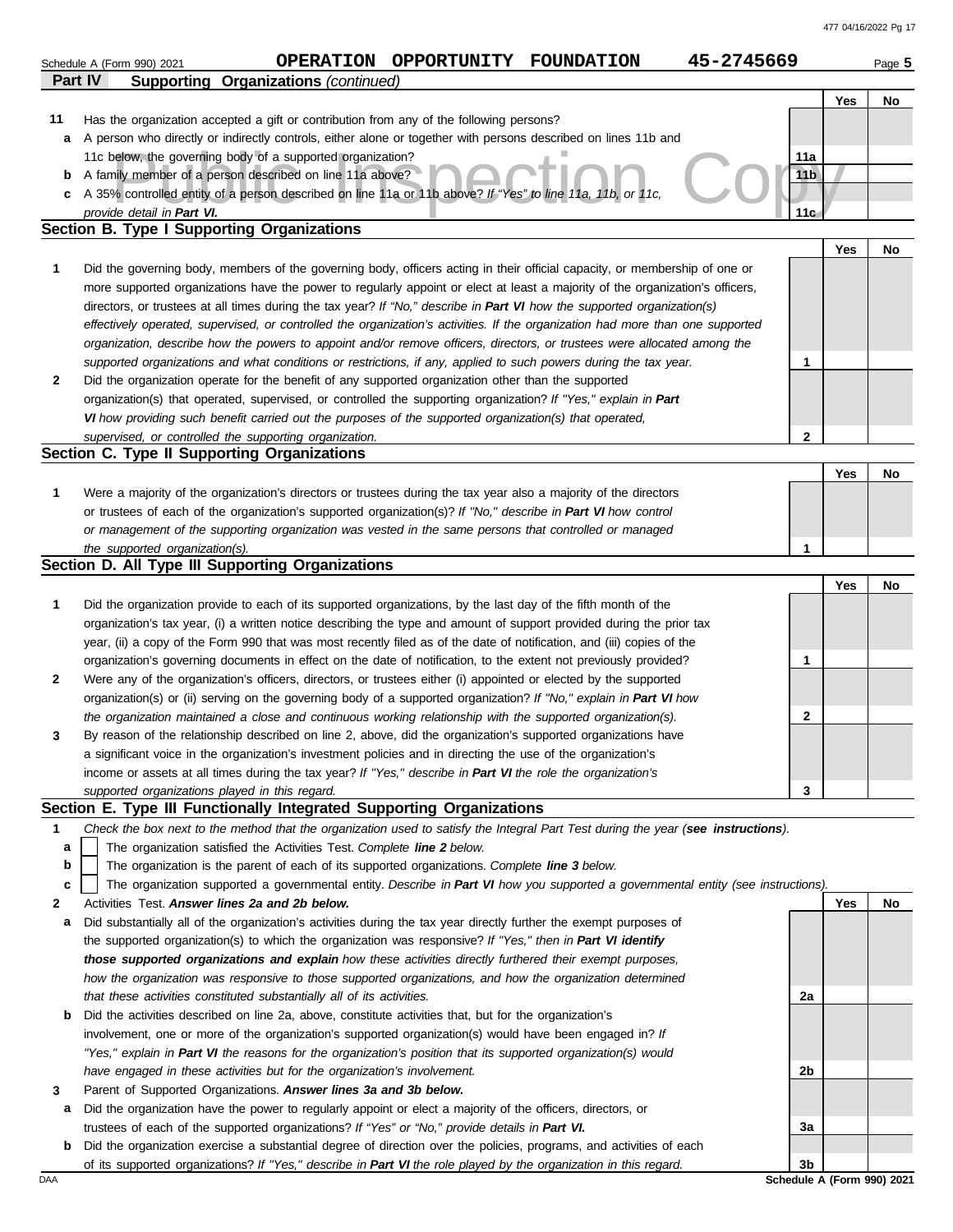|                | OPERATION OPPORTUNITY FOUNDATION<br>Schedule A (Form 990) 2021                                                                   |                | 45-2745669     | Page 6                         |
|----------------|----------------------------------------------------------------------------------------------------------------------------------|----------------|----------------|--------------------------------|
| Part V         | Type III Non-Functionally Integrated 509(a)(3) Supporting Organizations                                                          |                |                |                                |
| 1              | Check here if the organization satisfied the Integral Part Test as a qualifying trust on Nov. 20, 1970 (explain in Part VI). See |                |                |                                |
|                | instructions. All other Type III non-functionally integrated supporting organizations must complete Sections A through E.        |                |                |                                |
|                | Section A - Adjusted Net Income                                                                                                  |                | (A) Prior Year | (B) Current Year<br>(optional) |
| 1              | Net short-term capital gain                                                                                                      | $\mathbf{1}$   |                |                                |
| $\mathbf{2}$   | Recoveries of prior-year distributions                                                                                           | $\overline{2}$ |                |                                |
| 3              | Other gross income (see instructions)                                                                                            | 3              |                |                                |
| 4              | Add lines 1 through 3.                                                                                                           | 4              |                |                                |
| 5              | Depreciation and depletion                                                                                                       | 5              |                |                                |
| 6              | Portion of operating expenses paid or incurred for production or collection                                                      |                |                |                                |
|                | of gross income or for management, conservation, or maintenance of                                                               |                |                |                                |
|                | property held for production of income (see instructions)                                                                        | 6              |                |                                |
| 7              | Other expenses (see instructions)                                                                                                | $\overline{7}$ |                |                                |
| 8              | Adjusted Net Income (subtract lines 5, 6, and 7 from line 4)                                                                     | 8              |                |                                |
|                | <b>Section B - Minimum Asset Amount</b>                                                                                          |                | (A) Prior Year | (B) Current Year<br>(optional) |
| 1              | Aggregate fair market value of all non-exempt-use assets (see                                                                    |                |                |                                |
|                | instructions for short tax year or assets held for part of year):                                                                |                |                |                                |
|                | a Average monthly value of securities                                                                                            | 1a             |                |                                |
|                | <b>b</b> Average monthly cash balances                                                                                           | 1b             |                |                                |
|                | c Fair market value of other non-exempt-use assets                                                                               | 1c             |                |                                |
|                | d Total (add lines 1a, 1b, and 1c)                                                                                               | 1d             |                |                                |
|                | e Discount claimed for blockage or other factors                                                                                 |                |                |                                |
|                | (explain in detail in Part VI):                                                                                                  |                |                |                                |
| 2              | Acquisition indebtedness applicable to non-exempt-use assets                                                                     | $\mathbf{2}$   |                |                                |
| 3              | Subtract line 2 from line 1d.                                                                                                    | 3              |                |                                |
| 4              | Cash deemed held for exempt use. Enter 0.015 of line 3 (for greater amount,                                                      |                |                |                                |
|                | see instructions).                                                                                                               | 4              |                |                                |
| 5              | Net value of non-exempt-use assets (subtract line 4 from line 3)                                                                 | 5              |                |                                |
| 6              | Multiply line 5 by 0.035.                                                                                                        | 6              |                |                                |
| 7              | Recoveries of prior-year distributions                                                                                           | $\overline{7}$ |                |                                |
| 8              | Minimum Asset Amount (add line 7 to line 6)                                                                                      | 8              |                |                                |
|                | Section C - Distributable Amount                                                                                                 |                |                | <b>Current Year</b>            |
|                | Adjusted net income for prior year (from Section A, line 8, column A)                                                            |                |                |                                |
| $\mathbf{2}$   | Enter 0.85 of line 1.                                                                                                            | $\mathbf{2}$   |                |                                |
| 3              | Minimum asset amount for prior year (from Section B, line 8, column A)                                                           | 3              |                |                                |
| 4              | Enter greater of line 2 or line 3.                                                                                               | 4              |                |                                |
| 5              | Income tax imposed in prior year                                                                                                 | 5              |                |                                |
| 6              | <b>Distributable Amount.</b> Subtract line 5 from line 4, unless subject to                                                      |                |                |                                |
|                | emergency temporary reduction (see instructions).                                                                                | 6              |                |                                |
| $\overline{7}$ | Check here if the current year is the organization's first as a non-functionally integrated Type III supporting organization     |                |                |                                |

(see instructions).

**Schedule A (Form 990) 2021**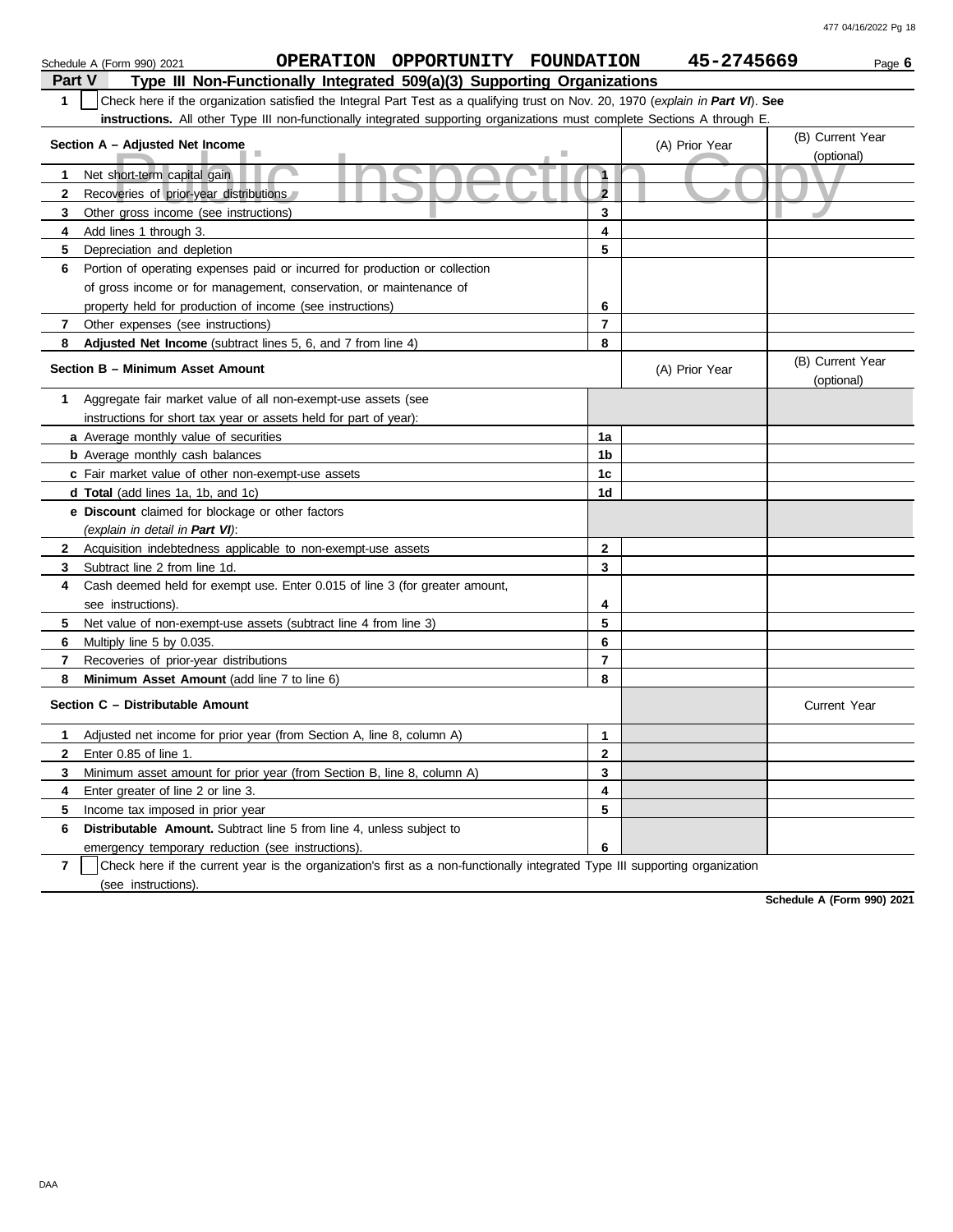# Schedule A (Form 990) 2021 **COPERATION OPPORTUNITY FOUNDATION** 45-2745669 Page 7

| Part V<br>Type III Non-Functionally Integrated 509(a)(3) Supporting Organizations (continued) |                                                                                                                                          |                                    |                                               |                                                  |  |  |  |
|-----------------------------------------------------------------------------------------------|------------------------------------------------------------------------------------------------------------------------------------------|------------------------------------|-----------------------------------------------|--------------------------------------------------|--|--|--|
|                                                                                               | Section D - Distributions                                                                                                                |                                    |                                               | <b>Current Year</b>                              |  |  |  |
| 1                                                                                             | Amounts paid to supported organizations to accomplish exempt purposes                                                                    |                                    |                                               |                                                  |  |  |  |
| $\mathbf{2}$                                                                                  | Amounts paid to perform activity that directly furthers exempt purposes of supported<br>organizations, in excess of income from activity |                                    |                                               |                                                  |  |  |  |
| 3                                                                                             | Administrative expenses paid to accomplish exempt purposes of supported organizations                                                    |                                    |                                               |                                                  |  |  |  |
| 4                                                                                             | Amounts paid to acquire exempt-use assets                                                                                                |                                    |                                               |                                                  |  |  |  |
| 5                                                                                             | Qualified set-aside amounts (prior IRS approval required-provide details in Part VI)                                                     |                                    |                                               |                                                  |  |  |  |
| 6                                                                                             | Other distributions (describe in Part VI). See instructions.                                                                             |                                    |                                               |                                                  |  |  |  |
| 7                                                                                             | Total annual distributions. Add lines 1 through 6.                                                                                       |                                    |                                               |                                                  |  |  |  |
| 8                                                                                             | Distributions to attentive supported organizations to which the organization is responsive                                               |                                    |                                               |                                                  |  |  |  |
|                                                                                               | (provide details in Part VI). See instructions.                                                                                          |                                    |                                               |                                                  |  |  |  |
| 9                                                                                             | Distributable amount for 2021 from Section C, line 6                                                                                     |                                    |                                               |                                                  |  |  |  |
| 10                                                                                            | Line 8 amount divided by line 9 amount                                                                                                   |                                    |                                               |                                                  |  |  |  |
|                                                                                               | <b>Section E - Distribution Allocations (see instructions)</b>                                                                           | (i)<br><b>Excess Distributions</b> | (ii)<br><b>Underdistributions</b><br>Pre-2021 | (iii)<br><b>Distributable</b><br>Amount for 2021 |  |  |  |
| 1                                                                                             | Distributable amount for 2021 from Section C, line 6                                                                                     |                                    |                                               |                                                  |  |  |  |
| $\mathbf{2}$                                                                                  | Underdistributions, if any, for years prior to 2021<br>(reasonable cause required-explain in Part VI). See<br>instructions.              |                                    |                                               |                                                  |  |  |  |
| 3                                                                                             | Excess distributions carryover, if any, to 2021                                                                                          |                                    |                                               |                                                  |  |  |  |
|                                                                                               |                                                                                                                                          |                                    |                                               |                                                  |  |  |  |
|                                                                                               |                                                                                                                                          |                                    |                                               |                                                  |  |  |  |
|                                                                                               |                                                                                                                                          |                                    |                                               |                                                  |  |  |  |
|                                                                                               |                                                                                                                                          |                                    |                                               |                                                  |  |  |  |
|                                                                                               |                                                                                                                                          |                                    |                                               |                                                  |  |  |  |
|                                                                                               | f Total of lines 3a through 3e                                                                                                           |                                    |                                               |                                                  |  |  |  |
|                                                                                               | g Applied to underdistributions of prior years                                                                                           |                                    |                                               |                                                  |  |  |  |
|                                                                                               | h Applied to 2021 distributable amount                                                                                                   |                                    |                                               |                                                  |  |  |  |
|                                                                                               | Carryover from 2016 not applied (see instructions)                                                                                       |                                    |                                               |                                                  |  |  |  |
|                                                                                               | Remainder. Subtract lines 3g, 3h, and 3i from line 3f.                                                                                   |                                    |                                               |                                                  |  |  |  |
| 4                                                                                             | Distributions for 2021 from                                                                                                              |                                    |                                               |                                                  |  |  |  |
|                                                                                               | \$<br>Section D, line 7:                                                                                                                 |                                    |                                               |                                                  |  |  |  |
|                                                                                               | <b>a</b> Applied to underdistributions of prior years                                                                                    |                                    |                                               |                                                  |  |  |  |
|                                                                                               | <b>b</b> Applied to 2021 distributable amount                                                                                            |                                    |                                               |                                                  |  |  |  |
|                                                                                               | c Remainder. Subtract lines 4a and 4b from line 4.                                                                                       |                                    |                                               |                                                  |  |  |  |
| 5.                                                                                            | Remaining underdistributions for years prior to 2021, if                                                                                 |                                    |                                               |                                                  |  |  |  |
|                                                                                               | any. Subtract lines 3g and 4a from line 2. For result                                                                                    |                                    |                                               |                                                  |  |  |  |
|                                                                                               | greater than zero, explain in Part VI. See instructions.                                                                                 |                                    |                                               |                                                  |  |  |  |
| 6                                                                                             | Remaining underdistributions for 2021 Subtract lines 3h                                                                                  |                                    |                                               |                                                  |  |  |  |
|                                                                                               | and 4b from line 1. For result greater than zero, explain in                                                                             |                                    |                                               |                                                  |  |  |  |
|                                                                                               | Part VI. See instructions.                                                                                                               |                                    |                                               |                                                  |  |  |  |
| 7                                                                                             | Excess distributions carryover to 2022. Add lines 3j                                                                                     |                                    |                                               |                                                  |  |  |  |
|                                                                                               | and 4c.                                                                                                                                  |                                    |                                               |                                                  |  |  |  |
| 8                                                                                             | Breakdown of line 7:                                                                                                                     |                                    |                                               |                                                  |  |  |  |
|                                                                                               | <b>a</b> Excess from 2017                                                                                                                |                                    |                                               |                                                  |  |  |  |
|                                                                                               | <b>b</b> Excess from 2018                                                                                                                |                                    |                                               |                                                  |  |  |  |
|                                                                                               | c Excess from 2019<br>.                                                                                                                  |                                    |                                               |                                                  |  |  |  |
|                                                                                               | d Excess from 2020                                                                                                                       |                                    |                                               |                                                  |  |  |  |
|                                                                                               | e Excess from 2021                                                                                                                       |                                    |                                               |                                                  |  |  |  |

**Schedule A (Form 990) 2021**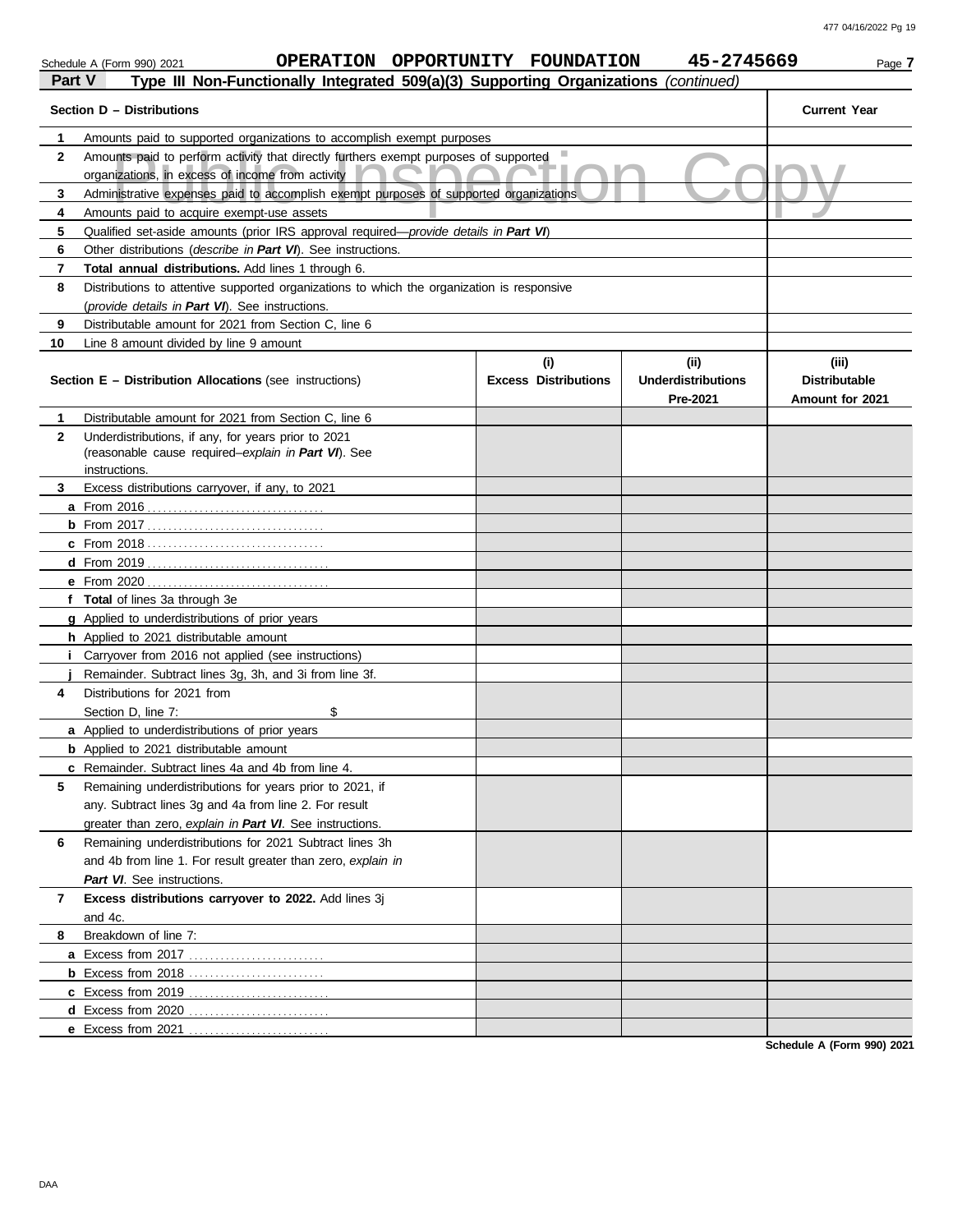| Schedule A (Form 990) 2021 |  | OPERATION OPPORTUNITY FOUNDATION |                                                                                                                                                                                                                                                | 45-2745669 | Page 8 |
|----------------------------|--|----------------------------------|------------------------------------------------------------------------------------------------------------------------------------------------------------------------------------------------------------------------------------------------|------------|--------|
| Part VI                    |  |                                  | Supplemental Information. Provide the explanations required by Part II, line 10; Part II, line 17a or 17b; Part<br>III, line 12; Part IV, Section A, lines 1, 2, 3b, 3c, 4b, 4c, 5a, 6, 9a, 9b, 9c, 11a, 11b, and 11c; Part IV, Section        |            |        |
|                            |  |                                  | B, lines 1 and 2; Part IV, Section C, line 1; Part IV, Section D, lines 2 and 3; Part IV, Section E, lines 1c, 2a, 2b,<br>3a, and 3b; Part V, line 1; Part V, Section B, line 1e; Part V, Section D, lines 5, 6, and 8; and Part V, Section E, |            |        |
|                            |  |                                  | lines 2, 5, and 6. Also complete this part for any additional information. (See instructions.)                                                                                                                                                 |            |        |
|                            |  |                                  |                                                                                                                                                                                                                                                |            |        |
|                            |  |                                  |                                                                                                                                                                                                                                                |            |        |
|                            |  |                                  |                                                                                                                                                                                                                                                |            |        |
|                            |  |                                  |                                                                                                                                                                                                                                                |            |        |
|                            |  |                                  |                                                                                                                                                                                                                                                |            |        |
|                            |  |                                  |                                                                                                                                                                                                                                                |            |        |
|                            |  |                                  |                                                                                                                                                                                                                                                |            |        |
|                            |  |                                  |                                                                                                                                                                                                                                                |            |        |
|                            |  |                                  |                                                                                                                                                                                                                                                |            |        |
|                            |  |                                  |                                                                                                                                                                                                                                                |            |        |
|                            |  |                                  |                                                                                                                                                                                                                                                |            |        |
|                            |  |                                  |                                                                                                                                                                                                                                                |            |        |
|                            |  |                                  |                                                                                                                                                                                                                                                |            |        |
|                            |  |                                  |                                                                                                                                                                                                                                                |            |        |
|                            |  |                                  |                                                                                                                                                                                                                                                |            |        |
|                            |  |                                  |                                                                                                                                                                                                                                                |            |        |
|                            |  |                                  |                                                                                                                                                                                                                                                |            |        |
|                            |  |                                  |                                                                                                                                                                                                                                                |            |        |
|                            |  |                                  |                                                                                                                                                                                                                                                |            |        |
|                            |  |                                  |                                                                                                                                                                                                                                                |            |        |
|                            |  |                                  |                                                                                                                                                                                                                                                |            |        |
|                            |  |                                  |                                                                                                                                                                                                                                                |            |        |
|                            |  |                                  |                                                                                                                                                                                                                                                |            |        |
|                            |  |                                  |                                                                                                                                                                                                                                                |            |        |
|                            |  |                                  |                                                                                                                                                                                                                                                |            |        |
|                            |  |                                  |                                                                                                                                                                                                                                                |            |        |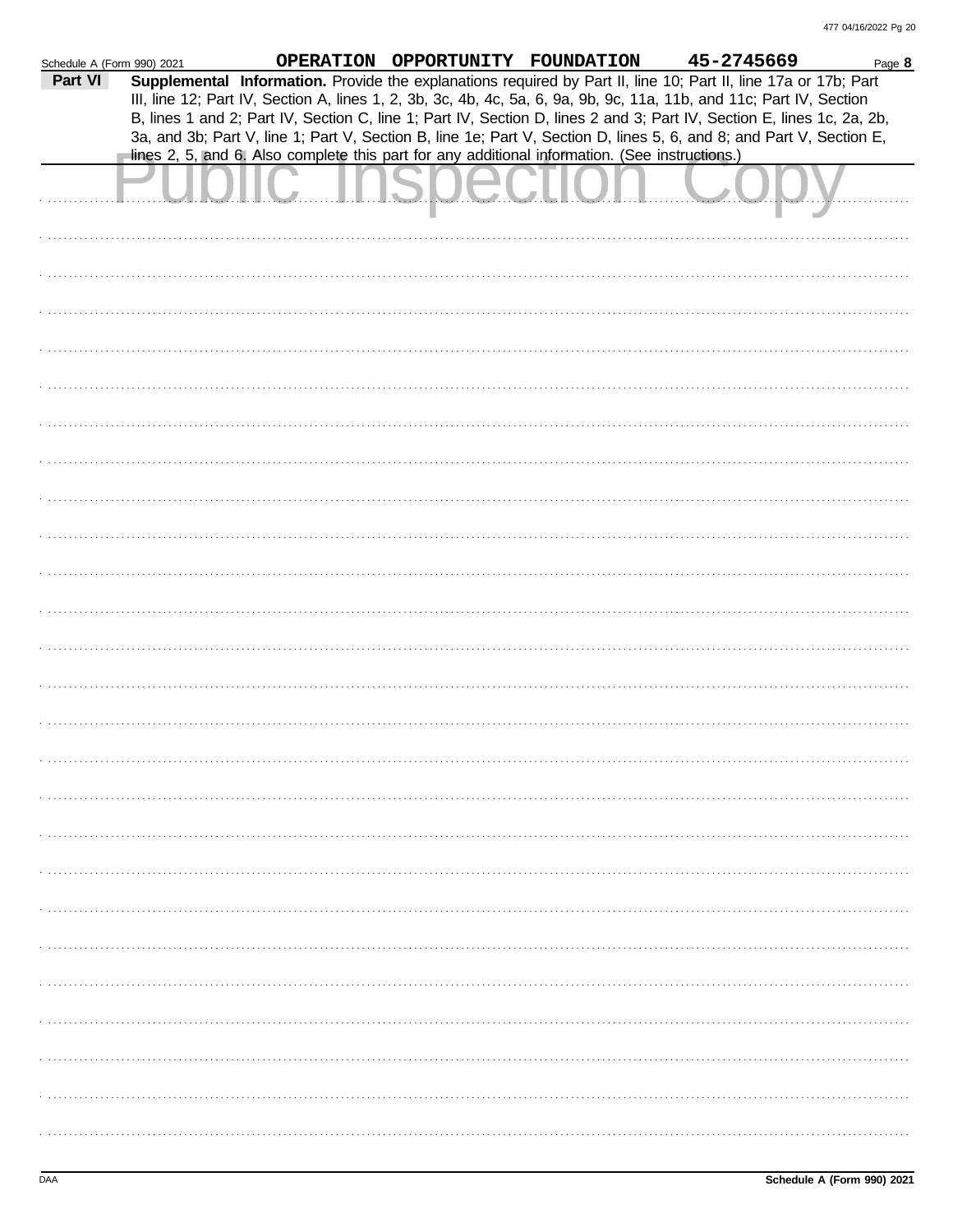|                                                                          |                                                                                                                                                                                                                                                                                                                                                                                                                                                                                                                                                                                                                                                                          | 477 04/16/2022 Pg 21 |  |  |  |  |  |  |  |
|--------------------------------------------------------------------------|--------------------------------------------------------------------------------------------------------------------------------------------------------------------------------------------------------------------------------------------------------------------------------------------------------------------------------------------------------------------------------------------------------------------------------------------------------------------------------------------------------------------------------------------------------------------------------------------------------------------------------------------------------------------------|----------------------|--|--|--|--|--|--|--|
| <b>Schedule B</b><br>(Form 990)                                          | <b>Schedule of Contributors</b>                                                                                                                                                                                                                                                                                                                                                                                                                                                                                                                                                                                                                                          | OMB No. 1545-0047    |  |  |  |  |  |  |  |
| Department of the Treasury                                               | La Attach to Form 990 or Form 990-PF.<br>u Go to www.irs.gov/Form990 for the latest information.                                                                                                                                                                                                                                                                                                                                                                                                                                                                                                                                                                         |                      |  |  |  |  |  |  |  |
| Internal Revenue Service<br>Name of the organization<br><b>OPERATION</b> | Employer identification number<br>OPPORTUNITY FOUNDATION<br>45-2745669<br>Organization type (check one):                                                                                                                                                                                                                                                                                                                                                                                                                                                                                                                                                                 |                      |  |  |  |  |  |  |  |
| Filers of:                                                               | Section:                                                                                                                                                                                                                                                                                                                                                                                                                                                                                                                                                                                                                                                                 |                      |  |  |  |  |  |  |  |
| Form 990 or 990-EZ                                                       | 3 ) (enter number) organization<br>IXI<br>501(c)                                                                                                                                                                                                                                                                                                                                                                                                                                                                                                                                                                                                                         |                      |  |  |  |  |  |  |  |
|                                                                          | $4947(a)(1)$ nonexempt charitable trust not treated as a private foundation                                                                                                                                                                                                                                                                                                                                                                                                                                                                                                                                                                                              |                      |  |  |  |  |  |  |  |
|                                                                          | 527 political organization                                                                                                                                                                                                                                                                                                                                                                                                                                                                                                                                                                                                                                               |                      |  |  |  |  |  |  |  |
| Form 990-PF                                                              | 501(c)(3) exempt private foundation                                                                                                                                                                                                                                                                                                                                                                                                                                                                                                                                                                                                                                      |                      |  |  |  |  |  |  |  |
|                                                                          | $4947(a)(1)$ nonexempt charitable trust treated as a private foundation                                                                                                                                                                                                                                                                                                                                                                                                                                                                                                                                                                                                  |                      |  |  |  |  |  |  |  |
|                                                                          | 501(c)(3) taxable private foundation                                                                                                                                                                                                                                                                                                                                                                                                                                                                                                                                                                                                                                     |                      |  |  |  |  |  |  |  |
| instructions.<br><b>General Rule</b>                                     | Check if your organization is covered by the General Rule or a Special Rule.<br>Note: Only a section 501(c)(7), (8), or (10) organization can check boxes for both the General Rule and a Special Rule. See                                                                                                                                                                                                                                                                                                                                                                                                                                                              |                      |  |  |  |  |  |  |  |
| contributor's total contributions.                                       | For an organization filing Form 990, 990-EZ, or 990-PF that received, during the year, contributions totaling \$5,000<br>or more (in money or property) from any one contributor. Complete Parts I and II. See instructions for determining a                                                                                                                                                                                                                                                                                                                                                                                                                            |                      |  |  |  |  |  |  |  |
| <b>Special Rules</b>                                                     |                                                                                                                                                                                                                                                                                                                                                                                                                                                                                                                                                                                                                                                                          |                      |  |  |  |  |  |  |  |
| X                                                                        | For an organization described in section 501(c)(3) filing Form 990 or 990-EZ that met the 33 <sup>1</sup> /3% support test of the<br>regulations under sections 509(a)(1) and 170(b)(1)(A)(vi), that checked Schedule A (Form 990), Part II, line 13, 16a, or<br>16b, and that received from any one contributor, during the year, total contributions of the greater of (1) \$5,000; or<br>(2) 2% of the amount on (i) Form 990, Part VIII, line 1h; or (ii) Form 990-EZ, line 1. Complete Parts I and II.                                                                                                                                                              |                      |  |  |  |  |  |  |  |
|                                                                          | For an organization described in section $501(c)(7)$ , (8), or (10) filing Form 990 or 990-EZ that received from any one<br>contributor, during the year, total contributions of more than \$1,000 exclusively for religious, charitable, scientific,<br>literary, or educational purposes, or for the prevention of cruelty to children or animals. Complete Parts I (entering<br>"N/A" in column (b) instead of the contributor name and address), II, and III.                                                                                                                                                                                                        |                      |  |  |  |  |  |  |  |
|                                                                          | For an organization described in section $501(c)(7)$ , (8), or (10) filing Form 990 or 990-EZ that received from any one<br>contributor, during the year, contributions exclusively for religious, charitable, etc., purposes, but no such<br>contributions totaled more than \$1,000. If this box is checked, enter here the total contributions that were received<br>during the year for an exclusively religious, charitable, etc., purpose. Don't complete any of the parts unless the<br>General Rule applies to this organization because it received nonexclusively religious, charitable, etc., contributions<br>totaling \$5,000 or more during the year<br>\$ |                      |  |  |  |  |  |  |  |
|                                                                          | Caution: An organization that isn't covered by the General Rule and/or the Special Rules doesn't file Schedule B (Form 990), but it<br>must answer "No" on Part IV, line 2, of its Form 990; or check the box on line H of its Form 990-EZ or on its Form 990-PF, Part I, line<br>2, to certify that it doesn't meet the filing requirements of Schedule B (Form 990).                                                                                                                                                                                                                                                                                                   |                      |  |  |  |  |  |  |  |

**For Paperwork Reduction Act Notice, see the instructions for Form 990, 990-EZ, or 990-PF.**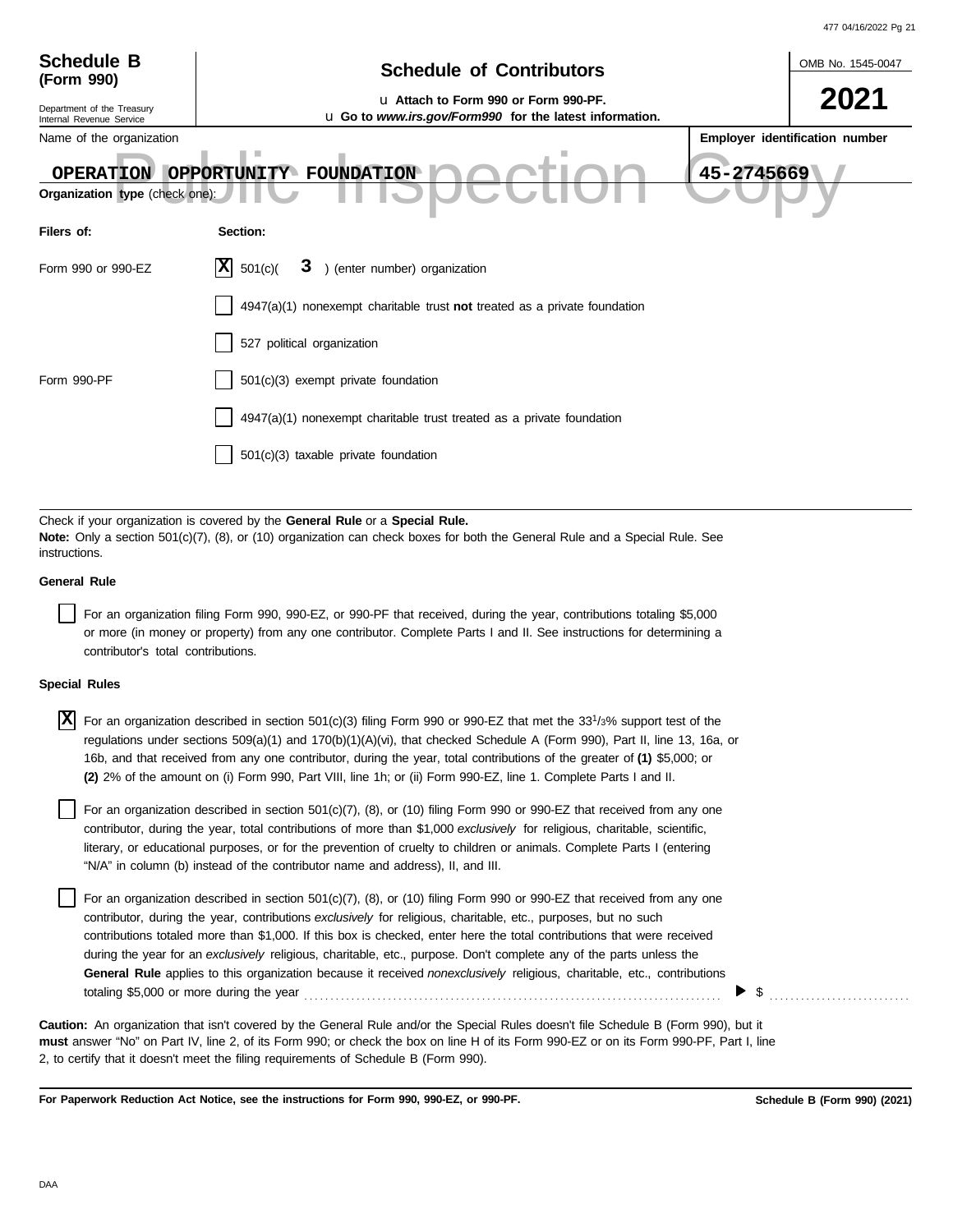|                            | Schedule B (Form 990) (2021)                                                                   |                                                    | PAGE 1 OF 1<br>Page 2                                                                                                                      |
|----------------------------|------------------------------------------------------------------------------------------------|----------------------------------------------------|--------------------------------------------------------------------------------------------------------------------------------------------|
|                            | Name of organization<br><b>OPERATION</b><br>OPPORTUNITY<br>FOUNDATION                          |                                                    | Employer identification number<br>45-2745669                                                                                               |
| Part I                     | Contributors (see instructions). Use duplicate copies of Part I if additional space is needed. |                                                    |                                                                                                                                            |
| (a)<br>No.<br>$\mathbf{1}$ | (b)<br>Name, address, and $ZIP + 4$                                                            | (c)<br><b>Total contributions</b><br>250,000<br>\$ | (d)<br>Type of contribution<br>$\overline{\mathbf{x}}$<br>Person<br>Payroll<br>Noncash<br>(Complete Part II for<br>noncash contributions.) |
| (a)                        | (b)                                                                                            | (c)                                                | (d)                                                                                                                                        |
| No.                        | Name, address, and ZIP + 4                                                                     | <b>Total contributions</b>                         | Type of contribution                                                                                                                       |
| $\boldsymbol{2}$           |                                                                                                | 3,500,000<br>\$                                    | х<br>Person<br>Payroll<br>Noncash<br>(Complete Part II for<br>noncash contributions.)                                                      |
| (a)                        | (b)                                                                                            | (c)                                                | (d)                                                                                                                                        |
| No.                        | Name, address, and ZIP + 4                                                                     | <b>Total contributions</b>                         | Type of contribution                                                                                                                       |
|                            |                                                                                                | \$                                                 | Person<br>Payroll<br>Noncash<br>(Complete Part II for<br>noncash contributions.)                                                           |
| (a)                        | (b)                                                                                            | (c)                                                | (d)                                                                                                                                        |
| No.                        | Name, address, and ZIP + 4                                                                     | <b>Total contributions</b>                         | Type of contribution                                                                                                                       |
|                            |                                                                                                | \$                                                 | Person<br>Payroll<br>Noncash<br>(Complete Part II for<br>noncash contributions.)                                                           |
| (a)                        | (b)                                                                                            | (c)                                                | (d)                                                                                                                                        |
| No.                        | Name, address, and ZIP + 4                                                                     | <b>Total contributions</b>                         | Type of contribution                                                                                                                       |
|                            |                                                                                                | \$                                                 | Person<br>Payroll<br><b>Noncash</b><br>(Complete Part II for<br>noncash contributions.)                                                    |
| (a)                        | (b)                                                                                            | (c)                                                | (d)                                                                                                                                        |
| No.                        | Name, address, and ZIP + 4                                                                     | <b>Total contributions</b>                         | Type of contribution                                                                                                                       |
|                            |                                                                                                | \$                                                 | Person<br>Payroll<br>Noncash<br>(Complete Part II for<br>noncash contributions.)                                                           |

**Schedule B (Form 990) (2021)**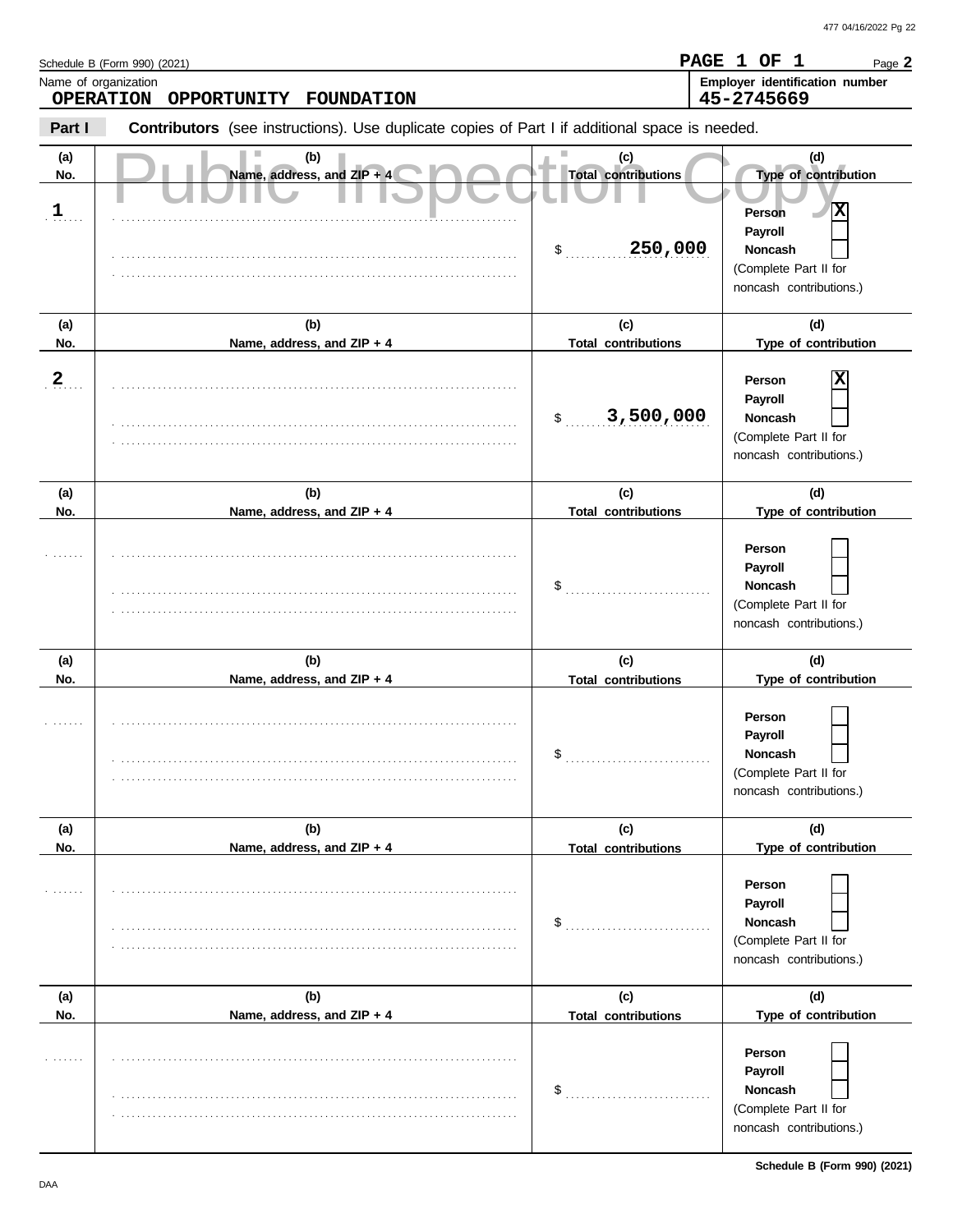| 477 04/16/2022 Pg 23 |  |
|----------------------|--|

|     |                                                                                                                                                                    |                                                        |                                                                                                                                                                                                                                                                                                                                                                |  |                         |                                                    |    |                                | OMB No. 1545-0047               |
|-----|--------------------------------------------------------------------------------------------------------------------------------------------------------------------|--------------------------------------------------------|----------------------------------------------------------------------------------------------------------------------------------------------------------------------------------------------------------------------------------------------------------------------------------------------------------------------------------------------------------------|--|-------------------------|----------------------------------------------------|----|--------------------------------|---------------------------------|
|     | <b>SCHEDULE D</b><br>(Form 990)                                                                                                                                    |                                                        | <b>Supplemental Financial Statements</b><br>u Complete if the organization answered "Yes" on Form 990,                                                                                                                                                                                                                                                         |  |                         |                                                    |    |                                |                                 |
|     | Part IV, line 6, 7, 8, 9, 10, 11a, 11b, 11c, 11d, 11e, 11f, 12a, or 12b.                                                                                           |                                                        |                                                                                                                                                                                                                                                                                                                                                                |  |                         |                                                    |    |                                |                                 |
|     | u Attach to Form 990.<br>Department of the Treasury<br>Internal Revenue Service<br><b>u</b> Go to www.irs.gov/Form990 for instructions and the latest information. |                                                        |                                                                                                                                                                                                                                                                                                                                                                |  |                         |                                                    |    |                                | Open to Public<br>Inspection    |
|     | Name of the organization                                                                                                                                           |                                                        |                                                                                                                                                                                                                                                                                                                                                                |  |                         |                                                    |    | Employer identification number |                                 |
|     |                                                                                                                                                                    |                                                        |                                                                                                                                                                                                                                                                                                                                                                |  |                         |                                                    |    |                                |                                 |
|     | OPERATION OPPORTUNITY FOUNDATION                                                                                                                                   |                                                        |                                                                                                                                                                                                                                                                                                                                                                |  |                         |                                                    |    | 45-2745669                     |                                 |
|     | Part I                                                                                                                                                             |                                                        | Organizations Maintaining Donor Advised Funds or Other Similar Funds or Accounts.<br>Complete if the organization answered "Yes" on Form 990, Part IV, line 6.                                                                                                                                                                                                 |  |                         |                                                    |    |                                |                                 |
|     |                                                                                                                                                                    |                                                        |                                                                                                                                                                                                                                                                                                                                                                |  | (a) Donor advised funds |                                                    |    |                                | (b) Funds and other accounts    |
| 1   |                                                                                                                                                                    |                                                        |                                                                                                                                                                                                                                                                                                                                                                |  |                         |                                                    |    |                                |                                 |
| 2   |                                                                                                                                                                    |                                                        | Aggregate value of contributions to (during year)                                                                                                                                                                                                                                                                                                              |  |                         |                                                    |    |                                |                                 |
| 3   |                                                                                                                                                                    |                                                        |                                                                                                                                                                                                                                                                                                                                                                |  |                         |                                                    |    |                                |                                 |
| 4   |                                                                                                                                                                    |                                                        |                                                                                                                                                                                                                                                                                                                                                                |  |                         |                                                    |    |                                |                                 |
| 5   |                                                                                                                                                                    |                                                        | Did the organization inform all donors and donor advisors in writing that the assets held in donor advised                                                                                                                                                                                                                                                     |  |                         |                                                    |    |                                |                                 |
|     |                                                                                                                                                                    |                                                        |                                                                                                                                                                                                                                                                                                                                                                |  |                         |                                                    |    |                                | Yes<br>No                       |
| 6   |                                                                                                                                                                    |                                                        | Did the organization inform all grantees, donors, and donor advisors in writing that grant funds can be used                                                                                                                                                                                                                                                   |  |                         |                                                    |    |                                |                                 |
|     | conferring impermissible private benefit?                                                                                                                          |                                                        | only for charitable purposes and not for the benefit of the donor or donor advisor, or for any other purpose                                                                                                                                                                                                                                                   |  |                         |                                                    |    |                                | Yes<br>No.                      |
|     | Part II                                                                                                                                                            | <b>Conservation Easements.</b>                         |                                                                                                                                                                                                                                                                                                                                                                |  |                         |                                                    |    |                                |                                 |
|     |                                                                                                                                                                    |                                                        | Complete if the organization answered "Yes" on Form 990, Part IV, line 7.                                                                                                                                                                                                                                                                                      |  |                         |                                                    |    |                                |                                 |
| 1   |                                                                                                                                                                    |                                                        | Purpose(s) of conservation easements held by the organization (check all that apply).                                                                                                                                                                                                                                                                          |  |                         |                                                    |    |                                |                                 |
|     |                                                                                                                                                                    |                                                        | Preservation of land for public use (for example, recreation or education)                                                                                                                                                                                                                                                                                     |  |                         | Preservation of a historically important land area |    |                                |                                 |
|     | Protection of natural habitat                                                                                                                                      |                                                        |                                                                                                                                                                                                                                                                                                                                                                |  |                         | Preservation of a certified historic structure     |    |                                |                                 |
|     | Preservation of open space                                                                                                                                         |                                                        |                                                                                                                                                                                                                                                                                                                                                                |  |                         |                                                    |    |                                |                                 |
| 2   |                                                                                                                                                                    |                                                        | Complete lines 2a through 2d if the organization held a qualified conservation contribution in the form of a conservation                                                                                                                                                                                                                                      |  |                         |                                                    |    |                                |                                 |
|     | easement on the last day of the tax year.                                                                                                                          |                                                        |                                                                                                                                                                                                                                                                                                                                                                |  |                         |                                                    |    |                                | Held at the End of the Tax Year |
|     |                                                                                                                                                                    |                                                        |                                                                                                                                                                                                                                                                                                                                                                |  |                         |                                                    | 2a |                                |                                 |
|     |                                                                                                                                                                    |                                                        | Total acreage restricted by conservation easements [111] [11] Total acreage restricted by conservation easements [11] [11] Total acreage restricted by conservation easements [11] Total acreage restricted by conservation ex                                                                                                                                 |  |                         |                                                    | 2b |                                |                                 |
|     |                                                                                                                                                                    |                                                        | Number of conservation easements on a certified historic structure included in (a) [11] Number of conservation                                                                                                                                                                                                                                                 |  |                         |                                                    | 2c |                                |                                 |
|     |                                                                                                                                                                    |                                                        | d Number of conservation easements included in (c) acquired after 7/25/06, and not on a                                                                                                                                                                                                                                                                        |  |                         |                                                    |    |                                |                                 |
| 3   |                                                                                                                                                                    |                                                        | historic structure listed in the National Register [11, 12] And The Mathematical Analysis of the National Register [11, 12] Analysis and Mathematical Analysis and Mathematical Analysis and Mathematical Analysis and Mathema<br>Number of conservation easements modified, transferred, released, extinguished, or terminated by the organization during the |  |                         |                                                    | 2d |                                |                                 |
|     |                                                                                                                                                                    |                                                        |                                                                                                                                                                                                                                                                                                                                                                |  |                         |                                                    |    |                                |                                 |
|     | tax year $\mathbf u$                                                                                                                                               |                                                        | Number of states where property subject to conservation easement is located <b>u</b>                                                                                                                                                                                                                                                                           |  |                         |                                                    |    |                                |                                 |
| 5   |                                                                                                                                                                    |                                                        | Does the organization have a written policy regarding the periodic monitoring, inspection, handling of                                                                                                                                                                                                                                                         |  |                         |                                                    |    |                                |                                 |
|     |                                                                                                                                                                    |                                                        |                                                                                                                                                                                                                                                                                                                                                                |  |                         |                                                    |    |                                | Yes<br>No                       |
| 6   |                                                                                                                                                                    |                                                        | Staff and volunteer hours devoted to monitoring, inspecting, handling of violations, and enforcing conservation easements during the year                                                                                                                                                                                                                      |  |                         |                                                    |    |                                |                                 |
|     | $\mathbf{u}$                                                                                                                                                       |                                                        |                                                                                                                                                                                                                                                                                                                                                                |  |                         |                                                    |    |                                |                                 |
| 7   |                                                                                                                                                                    |                                                        | Amount of expenses incurred in monitoring, inspecting, handling of violations, and enforcing conservation easements during the year                                                                                                                                                                                                                            |  |                         |                                                    |    |                                |                                 |
|     |                                                                                                                                                                    |                                                        |                                                                                                                                                                                                                                                                                                                                                                |  |                         |                                                    |    |                                |                                 |
| 8   |                                                                                                                                                                    |                                                        | Does each conservation easement reported on line 2(d) above satisfy the requirements of section 170(h)(4)(B)(i)                                                                                                                                                                                                                                                |  |                         |                                                    |    |                                |                                 |
|     |                                                                                                                                                                    |                                                        |                                                                                                                                                                                                                                                                                                                                                                |  |                         |                                                    |    |                                | Yes<br>No                       |
| 9   |                                                                                                                                                                    |                                                        | In Part XIII, describe how the organization reports conservation easements in its revenue and expense statement and                                                                                                                                                                                                                                            |  |                         |                                                    |    |                                |                                 |
|     |                                                                                                                                                                    | organization's accounting for conservation easements.  | balance sheet, and include, if applicable, the text of the footnote to the organization's financial statements that describes the                                                                                                                                                                                                                              |  |                         |                                                    |    |                                |                                 |
|     | Part III                                                                                                                                                           |                                                        | Organizations Maintaining Collections of Art, Historical Treasures, or Other Similar Assets.                                                                                                                                                                                                                                                                   |  |                         |                                                    |    |                                |                                 |
|     |                                                                                                                                                                    |                                                        | Complete if the organization answered "Yes" on Form 990, Part IV, line 8.                                                                                                                                                                                                                                                                                      |  |                         |                                                    |    |                                |                                 |
|     |                                                                                                                                                                    |                                                        | 1a If the organization elected, as permitted under FASB ASC 958, not to report in its revenue statement and balance sheet works                                                                                                                                                                                                                                |  |                         |                                                    |    |                                |                                 |
|     |                                                                                                                                                                    |                                                        | of art, historical treasures, or other similar assets held for public exhibition, education, or research in furtherance of public                                                                                                                                                                                                                              |  |                         |                                                    |    |                                |                                 |
|     |                                                                                                                                                                    |                                                        | service, provide in Part XIII the text of the footnote to its financial statements that describes these items.                                                                                                                                                                                                                                                 |  |                         |                                                    |    |                                |                                 |
|     |                                                                                                                                                                    |                                                        | <b>b</b> If the organization elected, as permitted under FASB ASC 958, to report in its revenue statement and balance sheet works of                                                                                                                                                                                                                           |  |                         |                                                    |    |                                |                                 |
|     |                                                                                                                                                                    |                                                        | art, historical treasures, or other similar assets held for public exhibition, education, or research in furtherance of public service,                                                                                                                                                                                                                        |  |                         |                                                    |    |                                |                                 |
|     |                                                                                                                                                                    | provide the following amounts relating to these items: |                                                                                                                                                                                                                                                                                                                                                                |  |                         |                                                    |    |                                |                                 |
|     |                                                                                                                                                                    |                                                        |                                                                                                                                                                                                                                                                                                                                                                |  |                         |                                                    |    |                                | $\mathbf{u}$ \$                 |
|     |                                                                                                                                                                    |                                                        | If the organization received or held works of art, historical treasures, or other similar assets for financial gain, provide the                                                                                                                                                                                                                               |  |                         |                                                    |    |                                | $\mathbf{u}$ \$                 |
| 2   |                                                                                                                                                                    |                                                        | following amounts required to be reported under FASB ASC 958 relating to these items:                                                                                                                                                                                                                                                                          |  |                         |                                                    |    |                                |                                 |
| а   |                                                                                                                                                                    |                                                        |                                                                                                                                                                                                                                                                                                                                                                |  |                         |                                                    |    |                                |                                 |
| b   |                                                                                                                                                                    |                                                        |                                                                                                                                                                                                                                                                                                                                                                |  |                         |                                                    |    | u \$                           |                                 |
|     |                                                                                                                                                                    |                                                        | For Paperwork Reduction Act Notice, see the Instructions for Form 990.                                                                                                                                                                                                                                                                                         |  |                         |                                                    |    |                                | Schedule D (Form 990) 2021      |
| DAA |                                                                                                                                                                    |                                                        |                                                                                                                                                                                                                                                                                                                                                                |  |                         |                                                    |    |                                |                                 |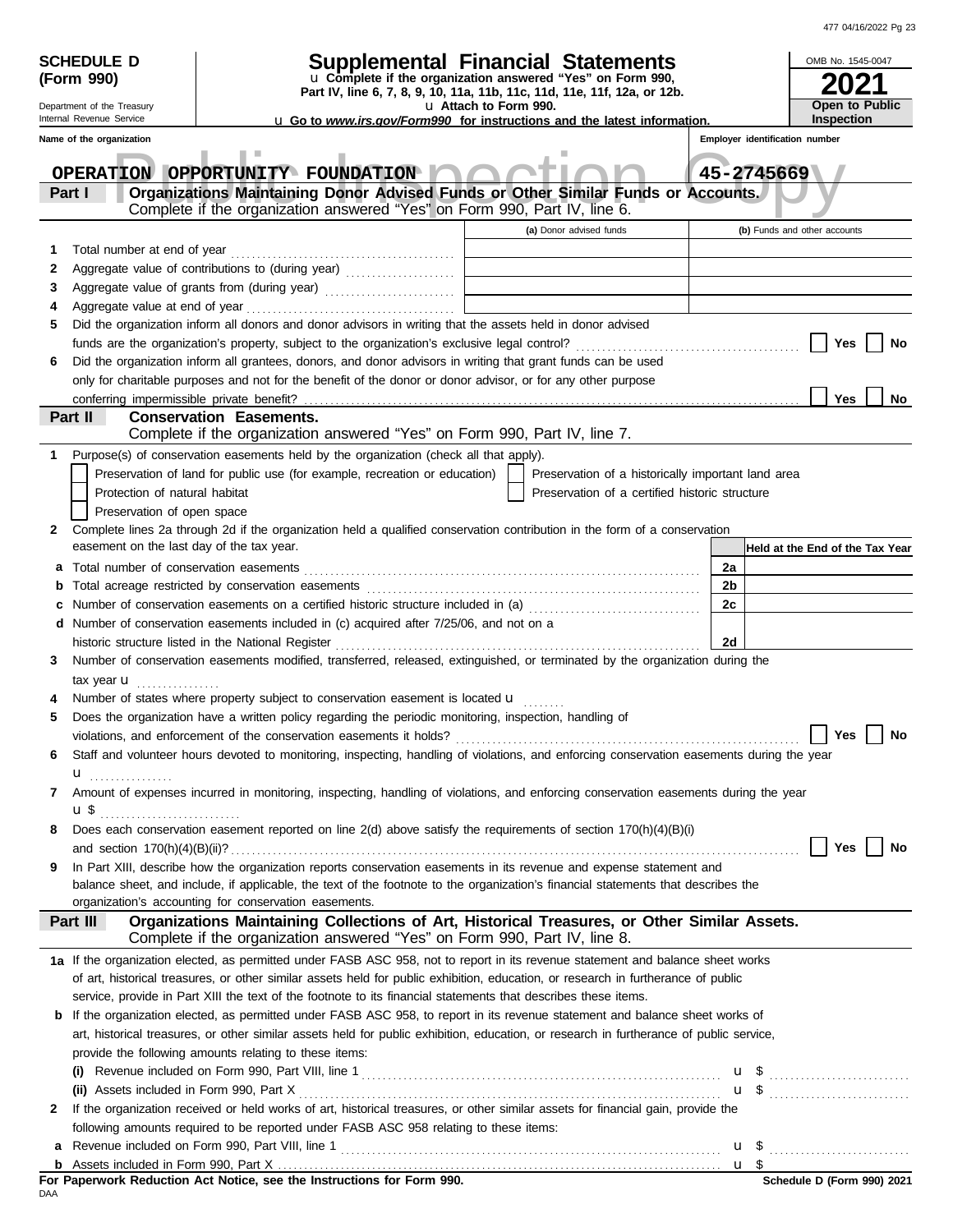|    | Schedule D (Form 990) 2021  OPERATION  OPPORTUNITY  FOUNDATION                                                                                                                                                                 |                                                                                                                     |                            |                         | 45-2745669      |                      |                     |     | Page 2 |
|----|--------------------------------------------------------------------------------------------------------------------------------------------------------------------------------------------------------------------------------|---------------------------------------------------------------------------------------------------------------------|----------------------------|-------------------------|-----------------|----------------------|---------------------|-----|--------|
|    | Organizations Maintaining Collections of Art, Historical Treasures, or Other Similar Assets (continued)<br>Part III                                                                                                            |                                                                                                                     |                            |                         |                 |                      |                     |     |        |
| 3. | Using the organization's acquisition, accession, and other records, check any of the following that make significant use of its<br>collection items (check all that apply):                                                    |                                                                                                                     |                            |                         |                 |                      |                     |     |        |
| a  | Public exhibition                                                                                                                                                                                                              | d                                                                                                                   | Loan or exchange program   |                         |                 |                      |                     |     |        |
| b  | Scholarly research                                                                                                                                                                                                             | е                                                                                                                   | Other <b>Communication</b> |                         |                 |                      |                     |     |        |
| c  | Preservation for future generations                                                                                                                                                                                            |                                                                                                                     |                            |                         |                 |                      |                     |     |        |
|    | Provide a description of the organization's collections and explain how they further the organization's exempt purpose in Part                                                                                                 |                                                                                                                     |                            |                         |                 |                      |                     |     |        |
|    | XIII.                                                                                                                                                                                                                          |                                                                                                                     |                            |                         |                 |                      |                     |     |        |
|    | During the year, did the organization solicit or receive donations of art, historical treasures, or other similar                                                                                                              |                                                                                                                     |                            |                         |                 |                      |                     |     |        |
|    |                                                                                                                                                                                                                                |                                                                                                                     |                            |                         |                 |                      | Yes                 |     | No     |
|    | <b>Escrow and Custodial Arrangements.</b><br>Part IV                                                                                                                                                                           |                                                                                                                     |                            |                         |                 |                      |                     |     |        |
|    | Complete if the organization answered "Yes" on Form 990, Part IV, line 9, or reported an amount on Form                                                                                                                        |                                                                                                                     |                            |                         |                 |                      |                     |     |        |
|    | 990, Part X, line 21.                                                                                                                                                                                                          |                                                                                                                     |                            |                         |                 |                      |                     |     |        |
|    | 1a Is the organization an agent, trustee, custodian or other intermediary for contributions or other assets not                                                                                                                |                                                                                                                     |                            |                         |                 |                      |                     |     |        |
|    | included on Form 990, Part X?                                                                                                                                                                                                  |                                                                                                                     |                            |                         |                 |                      | Yes                 |     |        |
|    | <b>b</b> If "Yes," explain the arrangement in Part XIII and complete the following table:                                                                                                                                      |                                                                                                                     |                            |                         |                 |                      |                     |     |        |
|    |                                                                                                                                                                                                                                |                                                                                                                     |                            |                         |                 |                      | Amount              |     |        |
|    | c Beginning balance                                                                                                                                                                                                            |                                                                                                                     |                            |                         |                 | 1c                   |                     |     |        |
|    | Additions during the year contact the search contact the year contact the year contact the year contact the year                                                                                                               |                                                                                                                     |                            |                         |                 | 1 <sub>d</sub>       |                     |     |        |
|    |                                                                                                                                                                                                                                |                                                                                                                     |                            |                         |                 | 1е                   |                     |     |        |
|    | Ending balance contains and account of the contact of the contact of the contact of the contact of the contact of the contact of the contact of the contact of the contact of the contact of the contact of the contact of the |                                                                                                                     |                            |                         |                 | 1f                   |                     |     |        |
|    | 2a Did the organization include an amount on Form 990, Part X, line 21, for escrow or custodial account liability?                                                                                                             |                                                                                                                     |                            |                         |                 |                      | <b>Yes</b>          |     | No     |
|    |                                                                                                                                                                                                                                |                                                                                                                     |                            |                         |                 |                      |                     |     |        |
|    | Part V<br><b>Endowment Funds.</b>                                                                                                                                                                                              |                                                                                                                     |                            |                         |                 |                      |                     |     |        |
|    | Complete if the organization answered "Yes" on Form 990, Part IV, line 10.                                                                                                                                                     |                                                                                                                     |                            |                         |                 |                      |                     |     |        |
|    |                                                                                                                                                                                                                                | (a) Current year                                                                                                    | (b) Prior year             | (c) Two years back      |                 | (d) Three years back | (e) Four years back |     |        |
|    | 1a Beginning of year balance                                                                                                                                                                                                   |                                                                                                                     |                            |                         |                 |                      |                     |     |        |
|    | <b>b</b> Contributions <b>contributions</b>                                                                                                                                                                                    |                                                                                                                     |                            |                         |                 |                      |                     |     |        |
|    | Net investment earnings, gains, and                                                                                                                                                                                            |                                                                                                                     |                            |                         |                 |                      |                     |     |        |
|    | losses                                                                                                                                                                                                                         |                                                                                                                     |                            |                         |                 |                      |                     |     |        |
|    | d Grants or scholarships                                                                                                                                                                                                       |                                                                                                                     |                            |                         |                 |                      |                     |     |        |
|    | e Other expenditures for facilities and                                                                                                                                                                                        |                                                                                                                     |                            |                         |                 |                      |                     |     |        |
|    |                                                                                                                                                                                                                                |                                                                                                                     |                            |                         |                 |                      |                     |     |        |
|    |                                                                                                                                                                                                                                |                                                                                                                     |                            |                         |                 |                      |                     |     |        |
| a  | End of year balance                                                                                                                                                                                                            |                                                                                                                     |                            |                         |                 |                      |                     |     |        |
|    | Provide the estimated percentage of the current year end balance (line 1g, column (a)) held as:                                                                                                                                |                                                                                                                     |                            |                         |                 |                      |                     |     |        |
|    | Board designated or quasi-endowment <b>u</b> %                                                                                                                                                                                 |                                                                                                                     |                            |                         |                 |                      |                     |     |        |
|    | <b>b</b> Permanent endowment <b>u</b> %                                                                                                                                                                                        |                                                                                                                     |                            |                         |                 |                      |                     |     |        |
| c  | Term endowment <b>u</b> %                                                                                                                                                                                                      |                                                                                                                     |                            |                         |                 |                      |                     |     |        |
|    | The percentages on lines 2a, 2b, and 2c should equal 100%.                                                                                                                                                                     |                                                                                                                     |                            |                         |                 |                      |                     |     |        |
|    | 3a Are there endowment funds not in the possession of the organization that are held and administered for the                                                                                                                  |                                                                                                                     |                            |                         |                 |                      |                     |     |        |
|    | organization by:                                                                                                                                                                                                               |                                                                                                                     |                            |                         |                 |                      |                     | Yes | No.    |
|    |                                                                                                                                                                                                                                |                                                                                                                     |                            |                         |                 |                      | 3a(i)               |     |        |
|    |                                                                                                                                                                                                                                |                                                                                                                     |                            |                         |                 |                      | 3a(ii)              |     |        |
|    |                                                                                                                                                                                                                                |                                                                                                                     |                            |                         |                 |                      | 3b                  |     |        |
|    | Describe in Part XIII the intended uses of the organization's endowment funds.                                                                                                                                                 |                                                                                                                     |                            |                         |                 |                      |                     |     |        |
|    | Part VI<br>Land, Buildings, and Equipment.                                                                                                                                                                                     |                                                                                                                     |                            |                         |                 |                      |                     |     |        |
|    | Complete if the organization answered "Yes" on Form 990, Part IV, line 11a. See Form 990, Part X, line 10.                                                                                                                     |                                                                                                                     |                            |                         |                 |                      |                     |     |        |
|    | Description of property                                                                                                                                                                                                        | (a) Cost or other basis                                                                                             |                            | (b) Cost or other basis | (c) Accumulated |                      | (d) Book value      |     |        |
|    |                                                                                                                                                                                                                                | (investment)                                                                                                        |                            | (other)                 | depreciation    |                      |                     |     |        |
|    | <b>1a</b> Land                                                                                                                                                                                                                 |                                                                                                                     |                            |                         |                 |                      |                     |     |        |
|    |                                                                                                                                                                                                                                |                                                                                                                     |                            |                         |                 |                      |                     |     |        |
|    | c Leasehold improvements                                                                                                                                                                                                       | <u> 1990 - Johann John Store, markin samti samti samti samti samti samti samti samti samti samti samti samti sa</u> |                            |                         |                 |                      |                     |     |        |
|    |                                                                                                                                                                                                                                |                                                                                                                     |                            |                         |                 |                      |                     |     |        |
|    |                                                                                                                                                                                                                                |                                                                                                                     |                            |                         |                 |                      |                     |     |        |
|    |                                                                                                                                                                                                                                |                                                                                                                     |                            |                         |                 |                      |                     |     |        |

**Schedule D (Form 990) 2021**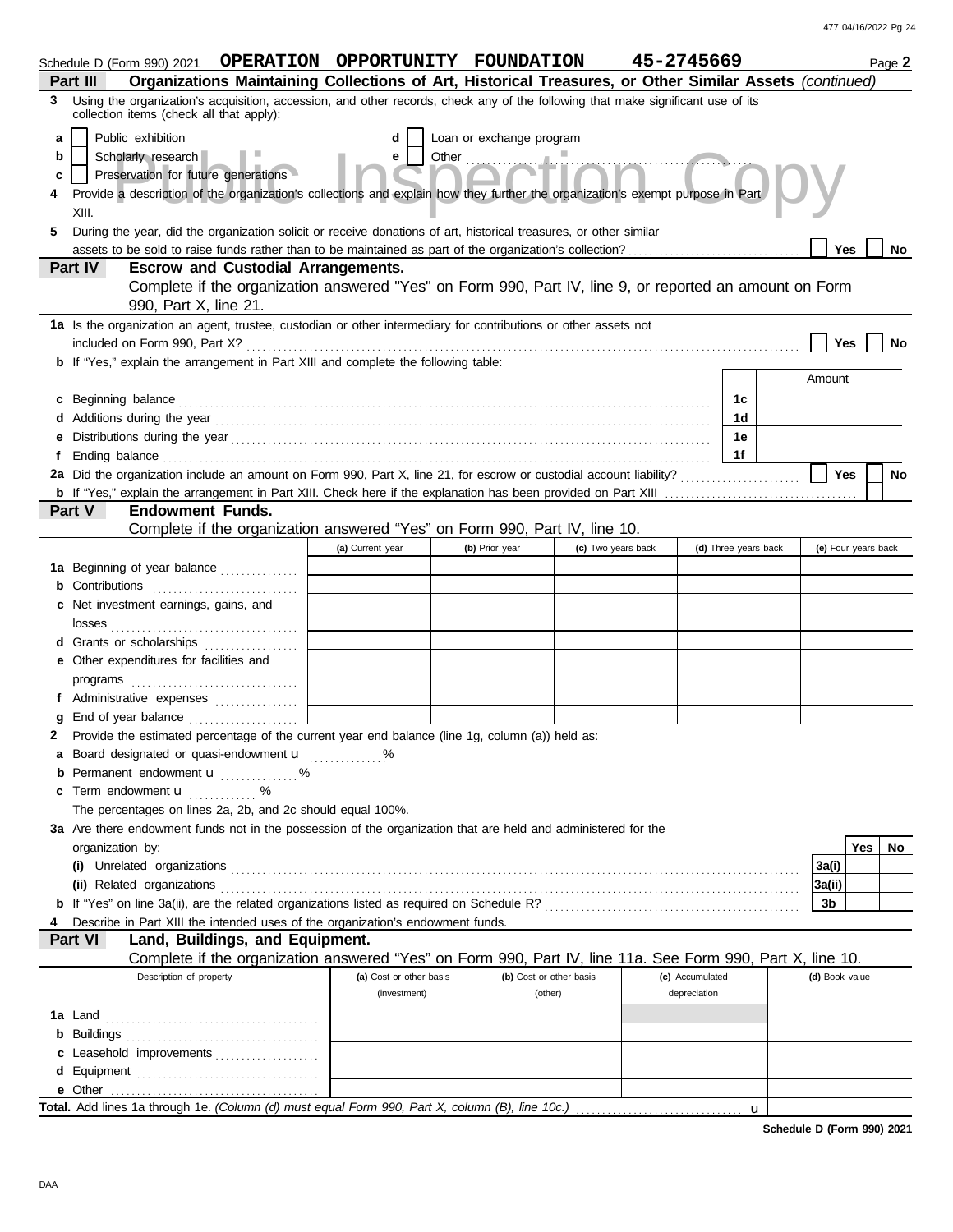| Schedule D (Form 990) 2021 |                                   |                                                                                                      | OPERATION OPPORTUNITY FOUNDATION |                | 45-2745669                                                                                                                                           | Page 3         |
|----------------------------|-----------------------------------|------------------------------------------------------------------------------------------------------|----------------------------------|----------------|------------------------------------------------------------------------------------------------------------------------------------------------------|----------------|
| <b>Part VII</b>            |                                   | <b>Investments - Other Securities.</b>                                                               |                                  |                |                                                                                                                                                      |                |
|                            |                                   |                                                                                                      |                                  |                | Complete if the organization answered "Yes" on Form 990, Part IV, line 11b. See Form 990, Part X, line 12.                                           |                |
|                            |                                   | (a) Description of security or category                                                              |                                  | (b) Book value | (c) Method of valuation:<br>Cost or end-of-year market value                                                                                         |                |
|                            |                                   | (including name of security)                                                                         |                                  |                |                                                                                                                                                      |                |
| (1) Financial derivatives  | (2) Closely held equity interests |                                                                                                      |                                  |                |                                                                                                                                                      |                |
| $(3)$ Other                |                                   |                                                                                                      |                                  |                |                                                                                                                                                      |                |
| (A)                        |                                   |                                                                                                      |                                  |                |                                                                                                                                                      |                |
| (B)                        |                                   |                                                                                                      |                                  |                |                                                                                                                                                      |                |
| (C)                        |                                   |                                                                                                      |                                  |                |                                                                                                                                                      |                |
| (D)                        |                                   |                                                                                                      |                                  |                |                                                                                                                                                      |                |
| (E)                        |                                   |                                                                                                      |                                  |                |                                                                                                                                                      |                |
| (F)                        |                                   |                                                                                                      |                                  |                |                                                                                                                                                      |                |
| (G)                        |                                   |                                                                                                      |                                  |                |                                                                                                                                                      |                |
| (H)                        |                                   |                                                                                                      |                                  |                |                                                                                                                                                      |                |
| Part VIII                  |                                   | Total. (Column (b) must equal Form 990, Part X, col. (B) line 12.)<br>Investments - Program Related. | u                                |                |                                                                                                                                                      |                |
|                            |                                   |                                                                                                      |                                  |                | Complete if the organization answered "Yes" on Form 990, Part IV, line 11c. See Form 990, Part X, line 13.                                           |                |
|                            |                                   | (a) Description of investment                                                                        |                                  | (b) Book value | (c) Method of valuation:                                                                                                                             |                |
|                            |                                   |                                                                                                      |                                  |                | Cost or end-of-year market value                                                                                                                     |                |
| (1)                        |                                   |                                                                                                      |                                  |                |                                                                                                                                                      |                |
| (2)                        |                                   |                                                                                                      |                                  |                |                                                                                                                                                      |                |
| (3)                        |                                   |                                                                                                      |                                  |                |                                                                                                                                                      |                |
| (4)                        |                                   |                                                                                                      |                                  |                |                                                                                                                                                      |                |
| (5)                        |                                   |                                                                                                      |                                  |                |                                                                                                                                                      |                |
| (6)                        |                                   |                                                                                                      |                                  |                |                                                                                                                                                      |                |
| (7)                        |                                   |                                                                                                      |                                  |                |                                                                                                                                                      |                |
| (8)                        |                                   |                                                                                                      |                                  |                |                                                                                                                                                      |                |
| (9)                        |                                   |                                                                                                      |                                  |                |                                                                                                                                                      |                |
| Part IX                    | Other Assets.                     | Total. (Column (b) must equal Form 990, Part X, col. (B) line 13.)                                   | u                                |                |                                                                                                                                                      |                |
|                            |                                   |                                                                                                      |                                  |                | Complete if the organization answered "Yes" on Form 990, Part IV, line 11d. See Form 990, Part X, line 15.                                           |                |
|                            |                                   |                                                                                                      | (a) Description                  |                |                                                                                                                                                      | (b) Book value |
| (1)                        |                                   |                                                                                                      |                                  |                |                                                                                                                                                      |                |
| (2)                        |                                   |                                                                                                      |                                  |                |                                                                                                                                                      |                |
| (3)                        |                                   |                                                                                                      |                                  |                |                                                                                                                                                      |                |
| (4)                        |                                   |                                                                                                      |                                  |                |                                                                                                                                                      |                |
| (5)                        |                                   |                                                                                                      |                                  |                |                                                                                                                                                      |                |
| (6)                        |                                   |                                                                                                      |                                  |                |                                                                                                                                                      |                |
| (7)                        |                                   |                                                                                                      |                                  |                |                                                                                                                                                      |                |
| (8)<br>(9)                 |                                   |                                                                                                      |                                  |                |                                                                                                                                                      |                |
|                            |                                   | Total. (Column (b) must equal Form 990, Part X, col. (B) line 15.)                                   |                                  |                | u                                                                                                                                                    |                |
| Part X                     | Other Liabilities.                |                                                                                                      |                                  |                |                                                                                                                                                      |                |
|                            |                                   |                                                                                                      |                                  |                | Complete if the organization answered "Yes" on Form 990, Part IV, line 11e or 11f. See Form 990, Part X,                                             |                |
|                            | line $25$ .                       |                                                                                                      |                                  |                |                                                                                                                                                      |                |
| 1.                         |                                   | (a) Description of liability                                                                         |                                  |                |                                                                                                                                                      | (b) Book value |
| (1)                        | Federal income taxes              |                                                                                                      |                                  |                |                                                                                                                                                      |                |
| (2)                        |                                   |                                                                                                      |                                  |                |                                                                                                                                                      |                |
| (3)                        |                                   |                                                                                                      |                                  |                |                                                                                                                                                      |                |
| (4)                        |                                   |                                                                                                      |                                  |                |                                                                                                                                                      |                |
| (5)                        |                                   |                                                                                                      |                                  |                |                                                                                                                                                      |                |
| (6)                        |                                   |                                                                                                      |                                  |                |                                                                                                                                                      |                |
| (7)<br>(8)                 |                                   |                                                                                                      |                                  |                |                                                                                                                                                      |                |
| (9)                        |                                   |                                                                                                      |                                  |                |                                                                                                                                                      |                |
|                            |                                   | Total. (Column (b) must equal Form 990, Part X, col. (B) line 25.)                                   |                                  |                | u                                                                                                                                                    |                |
|                            |                                   |                                                                                                      |                                  |                | 2. Liability for uncertain tax positions. In Part XIII, provide the text of the footnote to the organization's financial statements that reports the |                |
|                            |                                   |                                                                                                      |                                  |                | organization's liability for uncertain tax positions under FASB ASC 740. Check here if the text of the footnote has been provided in Part XIII       |                |

**Schedule D (Form 990) 2021**

DAA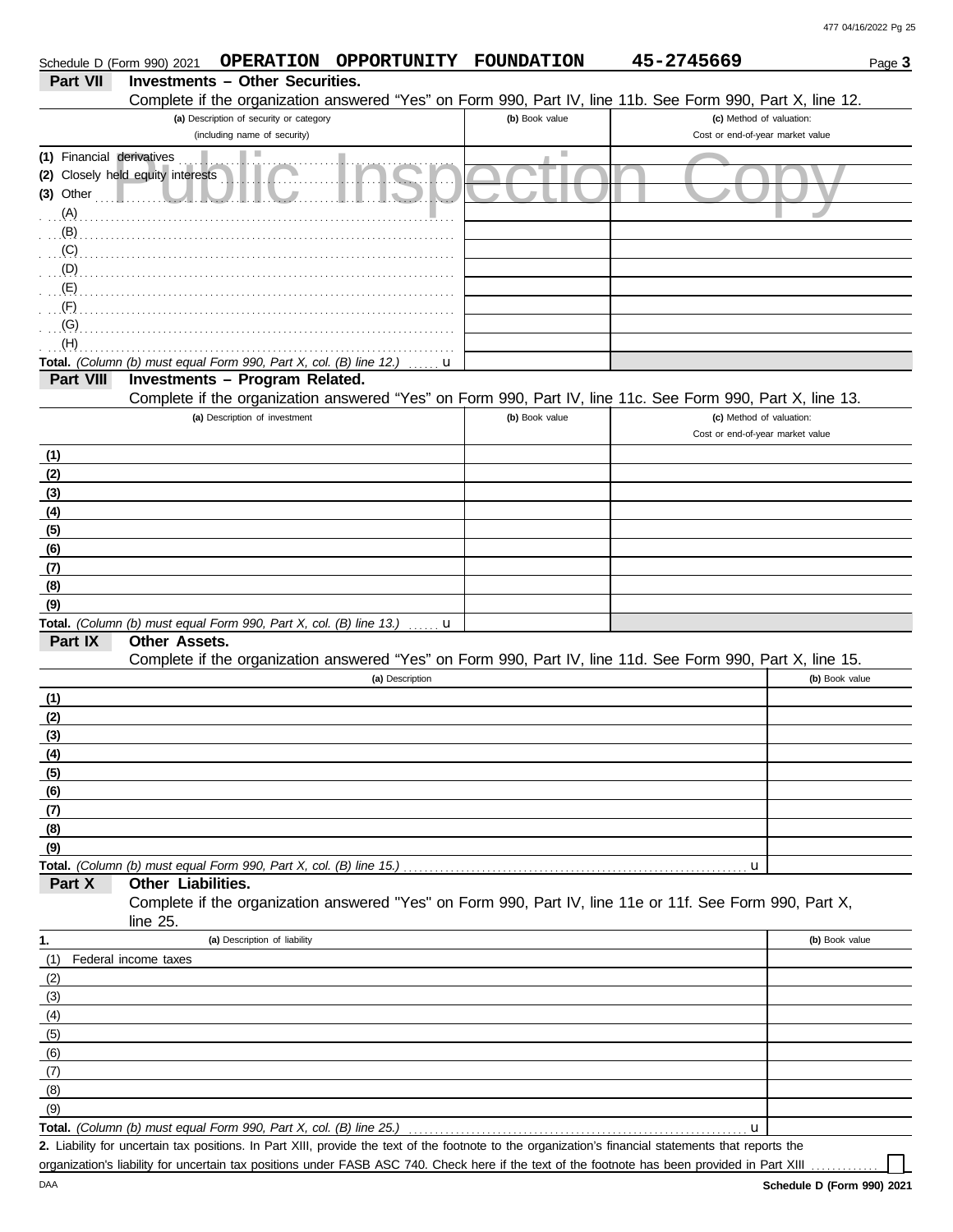|              | OPERATION OPPORTUNITY FOUNDATION<br>Schedule D (Form 990) 2021                                                                                                                                                                       |                | 45-2745669                                                                                                     |              | Page 4    |
|--------------|--------------------------------------------------------------------------------------------------------------------------------------------------------------------------------------------------------------------------------------|----------------|----------------------------------------------------------------------------------------------------------------|--------------|-----------|
|              | Reconciliation of Revenue per Audited Financial Statements With Revenue per Return.<br>Part XI<br>Complete if the organization answered "Yes" on Form 990, Part IV, line 12a.                                                        |                |                                                                                                                |              |           |
| 1            | Total revenue, gains, and other support per audited financial statements                                                                                                                                                             |                | and a series of the contract of the contract of the contract of the contract of the contract of the contract o | $\mathbf{1}$ | 5,151,688 |
| $\mathbf{2}$ | Amounts included on line 1 but not on Form 990, Part VIII, line 12:                                                                                                                                                                  |                |                                                                                                                |              |           |
|              | a Net unrealized gains (losses) on investments                                                                                                                                                                                       | 2a             |                                                                                                                |              |           |
|              | <b>b</b> Donated services and use of facilities                                                                                                                                                                                      | 2 <sub>b</sub> |                                                                                                                |              |           |
|              | c Recoveries of prior year grants <b>the contract of the contract of the contract of the contract of the contract of the contract of the contract of the contract of the contract of the contract of the contract of the contrac</b> | 2 <sub>c</sub> |                                                                                                                |              |           |
|              |                                                                                                                                                                                                                                      | 2d             |                                                                                                                |              |           |
|              |                                                                                                                                                                                                                                      |                |                                                                                                                | 2e           |           |
| 3            |                                                                                                                                                                                                                                      |                |                                                                                                                | 3            | 5,151,688 |
| 4            | Amounts included on Form 990, Part VIII, line 12, but not on line 1:                                                                                                                                                                 |                |                                                                                                                |              |           |
|              |                                                                                                                                                                                                                                      | 4a             |                                                                                                                |              |           |
|              |                                                                                                                                                                                                                                      | 4 <sub>b</sub> |                                                                                                                |              |           |
|              | c Add lines 4a and 4b                                                                                                                                                                                                                |                |                                                                                                                | 4с           |           |
|              |                                                                                                                                                                                                                                      |                |                                                                                                                | 5            | 5,151,688 |
|              | Reconciliation of Expenses per Audited Financial Statements With Expenses per Return.<br>Part XII                                                                                                                                    |                |                                                                                                                |              |           |
|              | Complete if the organization answered "Yes" on Form 990, Part IV, line 12a.                                                                                                                                                          |                |                                                                                                                |              |           |
| 1            | Total expenses and losses per audited financial statements                                                                                                                                                                           |                |                                                                                                                | $\mathbf{1}$ | 2,657,893 |
| $\mathbf{2}$ | Amounts included on line 1 but not on Form 990, Part IX, line 25:                                                                                                                                                                    |                |                                                                                                                |              |           |
|              |                                                                                                                                                                                                                                      | 2a             |                                                                                                                |              |           |
|              |                                                                                                                                                                                                                                      | 2 <sub>b</sub> |                                                                                                                |              |           |
|              | <b>c</b> Other losses                                                                                                                                                                                                                | 2c             |                                                                                                                |              |           |
|              |                                                                                                                                                                                                                                      | 2d             |                                                                                                                |              |           |
|              |                                                                                                                                                                                                                                      |                |                                                                                                                | 2e           |           |
| 3            |                                                                                                                                                                                                                                      |                |                                                                                                                | 3            | 2,657,893 |
| 4            | Amounts included on Form 990, Part IX, line 25, but not on line 1:                                                                                                                                                                   |                |                                                                                                                |              |           |
|              |                                                                                                                                                                                                                                      | 4a             |                                                                                                                |              |           |
|              |                                                                                                                                                                                                                                      | 4 <sub>b</sub> |                                                                                                                |              |           |
|              | c Add lines 4a and 4b                                                                                                                                                                                                                |                |                                                                                                                | 4с           |           |
|              |                                                                                                                                                                                                                                      |                |                                                                                                                | 5            | 2,657,893 |
|              | Part XIII Supplemental Information.                                                                                                                                                                                                  |                |                                                                                                                |              |           |
|              | Provide the descriptions required for Part II, lines 3, 5, and 9; Part III, lines 1a and 4; Part IV, lines 1b and 2b; Part V, line 4; Part X, line                                                                                   |                |                                                                                                                |              |           |
|              | 2; Part XI, lines 2d and 4b; and Part XII, lines 2d and 4b. Also complete this part to provide any additional information.                                                                                                           |                |                                                                                                                |              |           |
|              |                                                                                                                                                                                                                                      |                |                                                                                                                |              |           |
|              |                                                                                                                                                                                                                                      |                |                                                                                                                |              |           |
|              |                                                                                                                                                                                                                                      |                |                                                                                                                |              |           |
|              |                                                                                                                                                                                                                                      |                |                                                                                                                |              |           |
|              |                                                                                                                                                                                                                                      |                |                                                                                                                |              |           |
|              |                                                                                                                                                                                                                                      |                |                                                                                                                |              |           |
|              |                                                                                                                                                                                                                                      |                |                                                                                                                |              |           |
|              |                                                                                                                                                                                                                                      |                |                                                                                                                |              |           |
|              |                                                                                                                                                                                                                                      |                |                                                                                                                |              |           |
|              |                                                                                                                                                                                                                                      |                |                                                                                                                |              |           |
|              |                                                                                                                                                                                                                                      |                |                                                                                                                |              |           |
|              |                                                                                                                                                                                                                                      |                |                                                                                                                |              |           |
|              |                                                                                                                                                                                                                                      |                |                                                                                                                |              |           |
|              |                                                                                                                                                                                                                                      |                |                                                                                                                |              |           |
|              |                                                                                                                                                                                                                                      |                |                                                                                                                |              |           |
|              |                                                                                                                                                                                                                                      |                |                                                                                                                |              |           |
|              |                                                                                                                                                                                                                                      |                |                                                                                                                |              |           |
|              |                                                                                                                                                                                                                                      |                |                                                                                                                |              |           |
|              |                                                                                                                                                                                                                                      |                |                                                                                                                |              |           |
|              |                                                                                                                                                                                                                                      |                |                                                                                                                |              |           |
|              |                                                                                                                                                                                                                                      |                |                                                                                                                |              |           |
|              |                                                                                                                                                                                                                                      |                |                                                                                                                |              |           |
|              |                                                                                                                                                                                                                                      |                |                                                                                                                |              |           |
|              |                                                                                                                                                                                                                                      |                |                                                                                                                |              |           |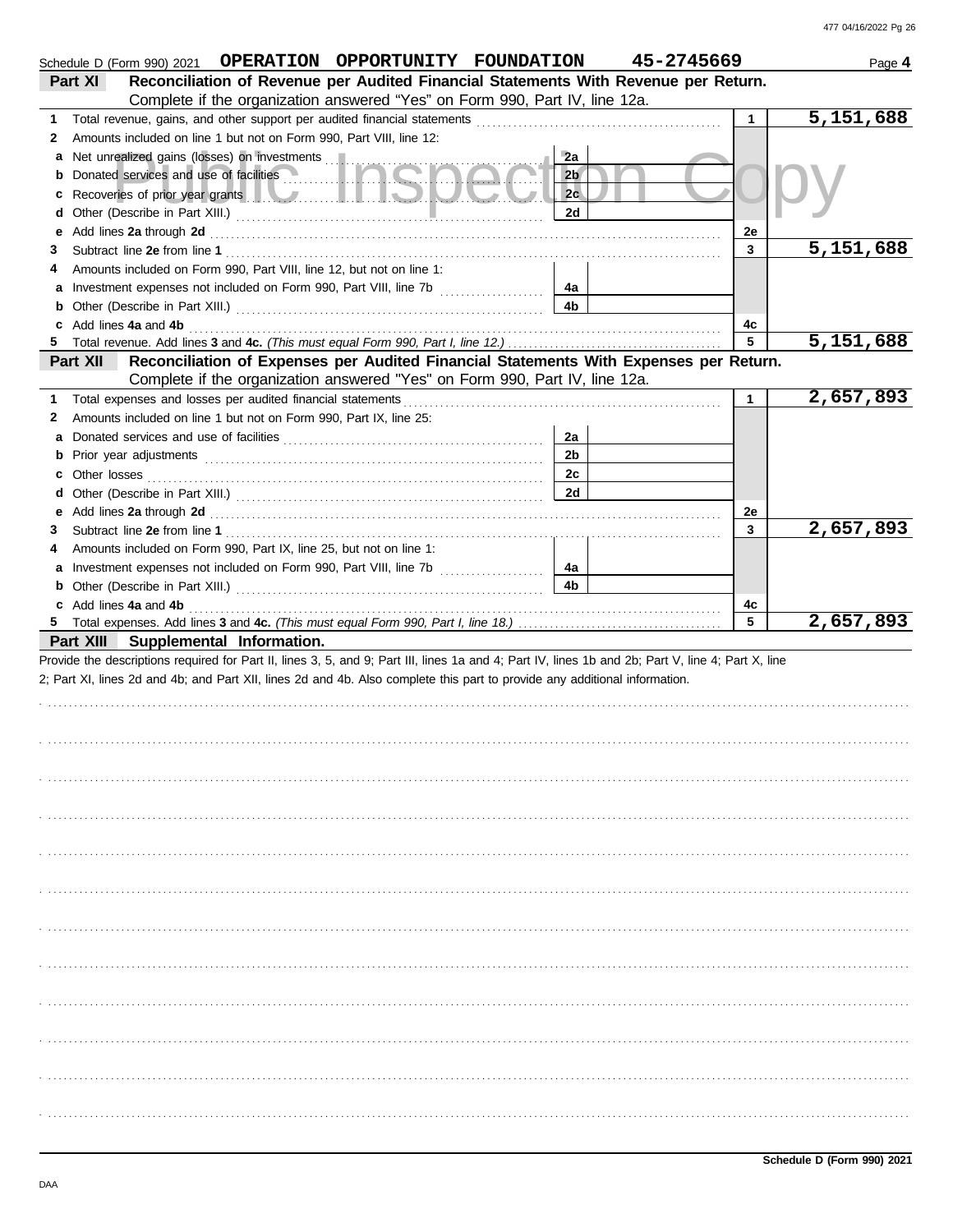|                  |                                      | Schedule D (Form 990) 2021  OPERATION  OPPORTUNITY  FOUNDATION | 45-2745669                   | Page 5 |
|------------------|--------------------------------------|----------------------------------------------------------------|------------------------------|--------|
| <b>Part XIII</b> | Supplemental Information (continued) |                                                                |                              |        |
|                  |                                      |                                                                |                              |        |
|                  |                                      |                                                                | <b>Public Inspection Cop</b> |        |
|                  |                                      |                                                                |                              |        |
|                  |                                      |                                                                |                              |        |
|                  |                                      |                                                                |                              |        |
|                  |                                      |                                                                |                              |        |
|                  |                                      |                                                                |                              |        |
|                  |                                      |                                                                |                              |        |
|                  |                                      |                                                                |                              |        |
|                  |                                      |                                                                |                              |        |
|                  |                                      |                                                                |                              |        |
|                  |                                      |                                                                |                              |        |
|                  |                                      |                                                                |                              |        |
|                  |                                      |                                                                |                              |        |
|                  |                                      |                                                                |                              |        |
|                  |                                      |                                                                |                              |        |
|                  |                                      |                                                                |                              |        |
|                  |                                      |                                                                |                              |        |
|                  |                                      |                                                                |                              |        |
|                  |                                      |                                                                |                              |        |
|                  |                                      |                                                                |                              |        |
|                  |                                      |                                                                |                              |        |
|                  |                                      |                                                                |                              |        |
|                  |                                      |                                                                |                              |        |
|                  |                                      |                                                                |                              |        |
|                  |                                      |                                                                |                              |        |
|                  |                                      |                                                                |                              |        |
|                  |                                      |                                                                |                              |        |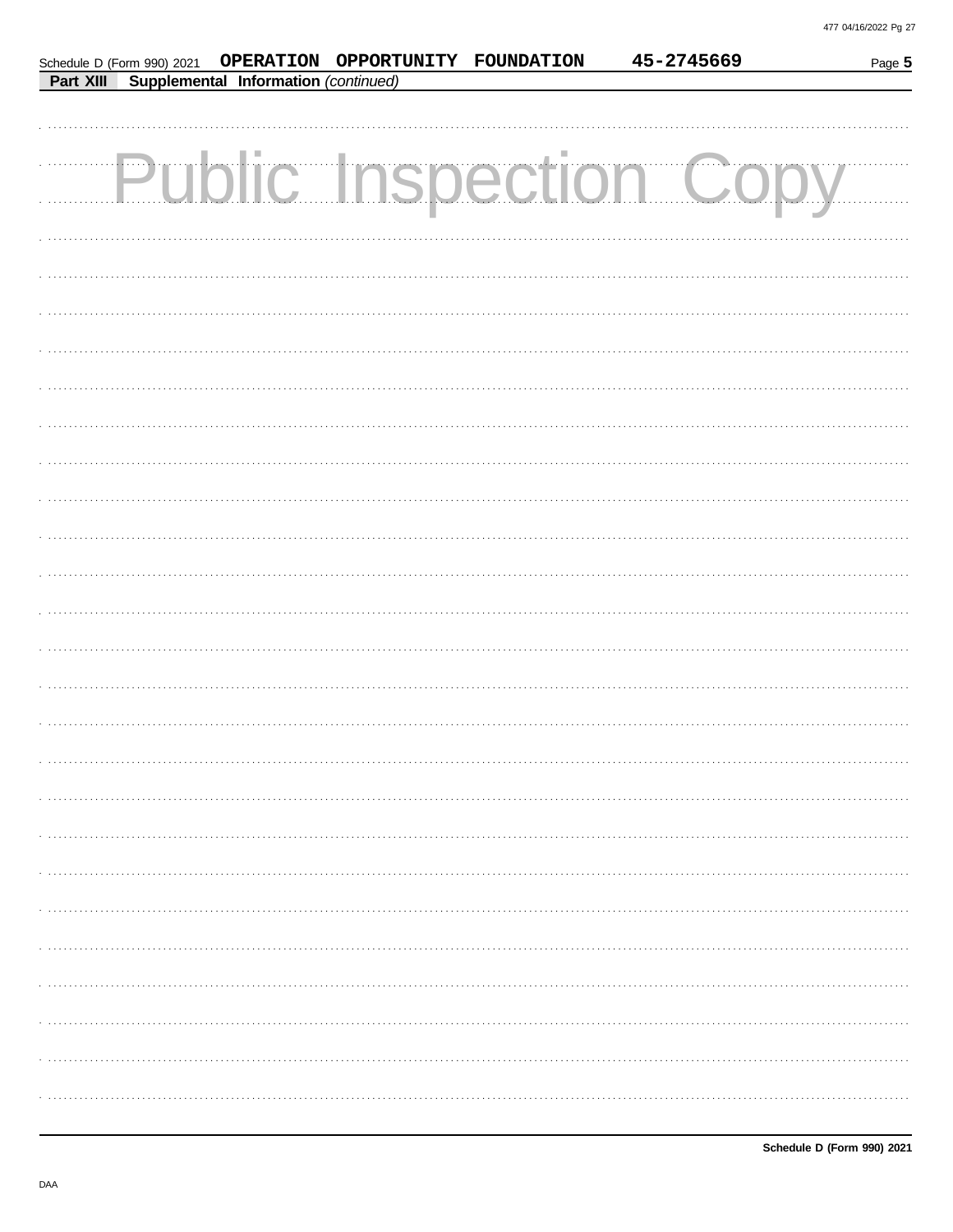477 04/16/2022 Pg 28

| For certain Officers, Directors, Trustees, Key Employees, and Highest<br>(Form 990)<br><b>Compensated Employees</b><br>u Complete if the organization answered "Yes" on Form 990, Part IV, line 23.<br>Open to Public<br>u Attach to Form 990.<br>Department of the Treasury<br>Inspection<br>uGo to www.irs.gov/Form990 for instructions and the latest information.<br>Internal Revenue Service<br>Employer identification number<br>Name of the organization<br>OPERATION OPPORTUNITY FOUNDATION<br>45-2745669<br>Part I<br>Questions Regarding Compensation<br>Yes<br>No<br>1a Check the appropriate box(es) if the organization provided any of the following to or for a person listed on Form<br>990, Part VII, Section A, line 1a. Complete Part III to provide any relevant information regarding these items.<br>First-class or charter travel<br>Housing allowance or residence for personal use<br>Travel for companions<br>Payments for business use of personal residence<br>Tax indemnification and gross-up payments<br>Health or social club dues or initiation fees<br>Discretionary spending account<br>Personal services (such as maid, chauffeur, chef)<br><b>b</b> If any of the boxes on line 1a are checked, did the organization follow a written policy regarding payment<br>or reimbursement or provision of all of the expenses described above? If "No," complete Part III to<br>1b<br>explain<br>Did the organization require substantiation prior to reimbursing or allowing expenses incurred by all<br>2<br>directors, trustees, and officers, including the CEO/Executive Director, regarding the items checked on line<br>1a?<br>2<br>Indicate which, if any, of the following the organization used to establish the compensation of the<br>3<br>organization's CEO/Executive Director. Check all that apply. Do not check any boxes for methods used by a<br>related organization to establish compensation of the CEO/Executive Director, but explain in Part III.<br>Compensation committee<br>Written employment contract<br>Independent compensation consultant<br>Compensation survey or study<br>Form 990 of other organizations<br>Approval by the board or compensation committee<br>During the year, did any person listed on Form 990, Part VII, Section A, line 1a, with respect to the filing<br>4<br>organization or a related organization:<br>X<br>a Receive a severance payment or change-of-control payment?<br>4a<br>X<br><b>b</b> Participate in or receive payment from a supplemental nonqualified retirement plan?<br>4b<br>X<br>4с<br>If "Yes" to any of lines 4a-c, list the persons and provide the applicable amounts for each item in Part III.<br>Only section 501(c)(3), 501(c)(4), and 501(c)(29) organizations must complete lines $5-9$ .<br>For persons listed on Form 990, Part VII, Section A, line 1a, did the organization pay or accrue any<br>5<br>compensation contingent on the revenues of:<br>X<br>5a<br>x<br>5b<br>If "Yes" on line 5a or 5b, describe in Part III.<br>For persons listed on Form 990, Part VII, Section A, line 1a, did the organization pay or accrue any<br>6<br>compensation contingent on the net earnings of:<br>X<br>6а<br>x<br>6b<br>If "Yes" on line 6a or 6b, describe in Part III.<br>For persons listed on Form 990, Part VII, Section A, line 1a, did the organization provide any nonfixed<br>7<br>x<br>7<br>Were any amounts reported on Form 990, Part VII, paid or accrued pursuant to a contract that was subject<br>8<br>to the initial contract exception described in Regulations section 53.4958-4(a)(3)? If "Yes," describe<br>x<br>$\ $ n Part III $\ $<br>8<br>If "Yes" on line 8, did the organization also follow the rebuttable presumption procedure described in<br>9<br>9<br>For Paperwork Reduction Act Notice, see the Instructions for Form 990.<br>Schedule J (Form 990) 2021 | <b>SCHEDULE J</b> |  |  | <b>Compensation Information</b> | OMB No. 1545-0047 |  |  |  |
|-------------------------------------------------------------------------------------------------------------------------------------------------------------------------------------------------------------------------------------------------------------------------------------------------------------------------------------------------------------------------------------------------------------------------------------------------------------------------------------------------------------------------------------------------------------------------------------------------------------------------------------------------------------------------------------------------------------------------------------------------------------------------------------------------------------------------------------------------------------------------------------------------------------------------------------------------------------------------------------------------------------------------------------------------------------------------------------------------------------------------------------------------------------------------------------------------------------------------------------------------------------------------------------------------------------------------------------------------------------------------------------------------------------------------------------------------------------------------------------------------------------------------------------------------------------------------------------------------------------------------------------------------------------------------------------------------------------------------------------------------------------------------------------------------------------------------------------------------------------------------------------------------------------------------------------------------------------------------------------------------------------------------------------------------------------------------------------------------------------------------------------------------------------------------------------------------------------------------------------------------------------------------------------------------------------------------------------------------------------------------------------------------------------------------------------------------------------------------------------------------------------------------------------------------------------------------------------------------------------------------------------------------------------------------------------------------------------------------------------------------------------------------------------------------------------------------------------------------------------------------------------------------------------------------------------------------------------------------------------------------------------------------------------------------------------------------------------------------------------------------------------------------------------------------------------------------------------------------------------------------------------------------------------------------------------------------------------------------------------------------------------------------------------------------------------------------------------------------------------------------------------------------------------------------------------------------------------------------------------------------------------------------------------------------------------------------------------------------------------------------------------------------------------------------------------------------------------------------------------------------------------------------------------------|-------------------|--|--|---------------------------------|-------------------|--|--|--|
|                                                                                                                                                                                                                                                                                                                                                                                                                                                                                                                                                                                                                                                                                                                                                                                                                                                                                                                                                                                                                                                                                                                                                                                                                                                                                                                                                                                                                                                                                                                                                                                                                                                                                                                                                                                                                                                                                                                                                                                                                                                                                                                                                                                                                                                                                                                                                                                                                                                                                                                                                                                                                                                                                                                                                                                                                                                                                                                                                                                                                                                                                                                                                                                                                                                                                                                                                                                                                                                                                                                                                                                                                                                                                                                                                                                                                                                                                                                   |                   |  |  |                                 |                   |  |  |  |
|                                                                                                                                                                                                                                                                                                                                                                                                                                                                                                                                                                                                                                                                                                                                                                                                                                                                                                                                                                                                                                                                                                                                                                                                                                                                                                                                                                                                                                                                                                                                                                                                                                                                                                                                                                                                                                                                                                                                                                                                                                                                                                                                                                                                                                                                                                                                                                                                                                                                                                                                                                                                                                                                                                                                                                                                                                                                                                                                                                                                                                                                                                                                                                                                                                                                                                                                                                                                                                                                                                                                                                                                                                                                                                                                                                                                                                                                                                                   |                   |  |  |                                 |                   |  |  |  |
|                                                                                                                                                                                                                                                                                                                                                                                                                                                                                                                                                                                                                                                                                                                                                                                                                                                                                                                                                                                                                                                                                                                                                                                                                                                                                                                                                                                                                                                                                                                                                                                                                                                                                                                                                                                                                                                                                                                                                                                                                                                                                                                                                                                                                                                                                                                                                                                                                                                                                                                                                                                                                                                                                                                                                                                                                                                                                                                                                                                                                                                                                                                                                                                                                                                                                                                                                                                                                                                                                                                                                                                                                                                                                                                                                                                                                                                                                                                   |                   |  |  |                                 |                   |  |  |  |
|                                                                                                                                                                                                                                                                                                                                                                                                                                                                                                                                                                                                                                                                                                                                                                                                                                                                                                                                                                                                                                                                                                                                                                                                                                                                                                                                                                                                                                                                                                                                                                                                                                                                                                                                                                                                                                                                                                                                                                                                                                                                                                                                                                                                                                                                                                                                                                                                                                                                                                                                                                                                                                                                                                                                                                                                                                                                                                                                                                                                                                                                                                                                                                                                                                                                                                                                                                                                                                                                                                                                                                                                                                                                                                                                                                                                                                                                                                                   |                   |  |  |                                 |                   |  |  |  |
|                                                                                                                                                                                                                                                                                                                                                                                                                                                                                                                                                                                                                                                                                                                                                                                                                                                                                                                                                                                                                                                                                                                                                                                                                                                                                                                                                                                                                                                                                                                                                                                                                                                                                                                                                                                                                                                                                                                                                                                                                                                                                                                                                                                                                                                                                                                                                                                                                                                                                                                                                                                                                                                                                                                                                                                                                                                                                                                                                                                                                                                                                                                                                                                                                                                                                                                                                                                                                                                                                                                                                                                                                                                                                                                                                                                                                                                                                                                   |                   |  |  |                                 |                   |  |  |  |
|                                                                                                                                                                                                                                                                                                                                                                                                                                                                                                                                                                                                                                                                                                                                                                                                                                                                                                                                                                                                                                                                                                                                                                                                                                                                                                                                                                                                                                                                                                                                                                                                                                                                                                                                                                                                                                                                                                                                                                                                                                                                                                                                                                                                                                                                                                                                                                                                                                                                                                                                                                                                                                                                                                                                                                                                                                                                                                                                                                                                                                                                                                                                                                                                                                                                                                                                                                                                                                                                                                                                                                                                                                                                                                                                                                                                                                                                                                                   |                   |  |  |                                 |                   |  |  |  |
|                                                                                                                                                                                                                                                                                                                                                                                                                                                                                                                                                                                                                                                                                                                                                                                                                                                                                                                                                                                                                                                                                                                                                                                                                                                                                                                                                                                                                                                                                                                                                                                                                                                                                                                                                                                                                                                                                                                                                                                                                                                                                                                                                                                                                                                                                                                                                                                                                                                                                                                                                                                                                                                                                                                                                                                                                                                                                                                                                                                                                                                                                                                                                                                                                                                                                                                                                                                                                                                                                                                                                                                                                                                                                                                                                                                                                                                                                                                   |                   |  |  |                                 |                   |  |  |  |
|                                                                                                                                                                                                                                                                                                                                                                                                                                                                                                                                                                                                                                                                                                                                                                                                                                                                                                                                                                                                                                                                                                                                                                                                                                                                                                                                                                                                                                                                                                                                                                                                                                                                                                                                                                                                                                                                                                                                                                                                                                                                                                                                                                                                                                                                                                                                                                                                                                                                                                                                                                                                                                                                                                                                                                                                                                                                                                                                                                                                                                                                                                                                                                                                                                                                                                                                                                                                                                                                                                                                                                                                                                                                                                                                                                                                                                                                                                                   |                   |  |  |                                 |                   |  |  |  |
|                                                                                                                                                                                                                                                                                                                                                                                                                                                                                                                                                                                                                                                                                                                                                                                                                                                                                                                                                                                                                                                                                                                                                                                                                                                                                                                                                                                                                                                                                                                                                                                                                                                                                                                                                                                                                                                                                                                                                                                                                                                                                                                                                                                                                                                                                                                                                                                                                                                                                                                                                                                                                                                                                                                                                                                                                                                                                                                                                                                                                                                                                                                                                                                                                                                                                                                                                                                                                                                                                                                                                                                                                                                                                                                                                                                                                                                                                                                   |                   |  |  |                                 |                   |  |  |  |
|                                                                                                                                                                                                                                                                                                                                                                                                                                                                                                                                                                                                                                                                                                                                                                                                                                                                                                                                                                                                                                                                                                                                                                                                                                                                                                                                                                                                                                                                                                                                                                                                                                                                                                                                                                                                                                                                                                                                                                                                                                                                                                                                                                                                                                                                                                                                                                                                                                                                                                                                                                                                                                                                                                                                                                                                                                                                                                                                                                                                                                                                                                                                                                                                                                                                                                                                                                                                                                                                                                                                                                                                                                                                                                                                                                                                                                                                                                                   |                   |  |  |                                 |                   |  |  |  |
|                                                                                                                                                                                                                                                                                                                                                                                                                                                                                                                                                                                                                                                                                                                                                                                                                                                                                                                                                                                                                                                                                                                                                                                                                                                                                                                                                                                                                                                                                                                                                                                                                                                                                                                                                                                                                                                                                                                                                                                                                                                                                                                                                                                                                                                                                                                                                                                                                                                                                                                                                                                                                                                                                                                                                                                                                                                                                                                                                                                                                                                                                                                                                                                                                                                                                                                                                                                                                                                                                                                                                                                                                                                                                                                                                                                                                                                                                                                   |                   |  |  |                                 |                   |  |  |  |
|                                                                                                                                                                                                                                                                                                                                                                                                                                                                                                                                                                                                                                                                                                                                                                                                                                                                                                                                                                                                                                                                                                                                                                                                                                                                                                                                                                                                                                                                                                                                                                                                                                                                                                                                                                                                                                                                                                                                                                                                                                                                                                                                                                                                                                                                                                                                                                                                                                                                                                                                                                                                                                                                                                                                                                                                                                                                                                                                                                                                                                                                                                                                                                                                                                                                                                                                                                                                                                                                                                                                                                                                                                                                                                                                                                                                                                                                                                                   |                   |  |  |                                 |                   |  |  |  |
|                                                                                                                                                                                                                                                                                                                                                                                                                                                                                                                                                                                                                                                                                                                                                                                                                                                                                                                                                                                                                                                                                                                                                                                                                                                                                                                                                                                                                                                                                                                                                                                                                                                                                                                                                                                                                                                                                                                                                                                                                                                                                                                                                                                                                                                                                                                                                                                                                                                                                                                                                                                                                                                                                                                                                                                                                                                                                                                                                                                                                                                                                                                                                                                                                                                                                                                                                                                                                                                                                                                                                                                                                                                                                                                                                                                                                                                                                                                   |                   |  |  |                                 |                   |  |  |  |
|                                                                                                                                                                                                                                                                                                                                                                                                                                                                                                                                                                                                                                                                                                                                                                                                                                                                                                                                                                                                                                                                                                                                                                                                                                                                                                                                                                                                                                                                                                                                                                                                                                                                                                                                                                                                                                                                                                                                                                                                                                                                                                                                                                                                                                                                                                                                                                                                                                                                                                                                                                                                                                                                                                                                                                                                                                                                                                                                                                                                                                                                                                                                                                                                                                                                                                                                                                                                                                                                                                                                                                                                                                                                                                                                                                                                                                                                                                                   |                   |  |  |                                 |                   |  |  |  |
|                                                                                                                                                                                                                                                                                                                                                                                                                                                                                                                                                                                                                                                                                                                                                                                                                                                                                                                                                                                                                                                                                                                                                                                                                                                                                                                                                                                                                                                                                                                                                                                                                                                                                                                                                                                                                                                                                                                                                                                                                                                                                                                                                                                                                                                                                                                                                                                                                                                                                                                                                                                                                                                                                                                                                                                                                                                                                                                                                                                                                                                                                                                                                                                                                                                                                                                                                                                                                                                                                                                                                                                                                                                                                                                                                                                                                                                                                                                   |                   |  |  |                                 |                   |  |  |  |
|                                                                                                                                                                                                                                                                                                                                                                                                                                                                                                                                                                                                                                                                                                                                                                                                                                                                                                                                                                                                                                                                                                                                                                                                                                                                                                                                                                                                                                                                                                                                                                                                                                                                                                                                                                                                                                                                                                                                                                                                                                                                                                                                                                                                                                                                                                                                                                                                                                                                                                                                                                                                                                                                                                                                                                                                                                                                                                                                                                                                                                                                                                                                                                                                                                                                                                                                                                                                                                                                                                                                                                                                                                                                                                                                                                                                                                                                                                                   |                   |  |  |                                 |                   |  |  |  |
|                                                                                                                                                                                                                                                                                                                                                                                                                                                                                                                                                                                                                                                                                                                                                                                                                                                                                                                                                                                                                                                                                                                                                                                                                                                                                                                                                                                                                                                                                                                                                                                                                                                                                                                                                                                                                                                                                                                                                                                                                                                                                                                                                                                                                                                                                                                                                                                                                                                                                                                                                                                                                                                                                                                                                                                                                                                                                                                                                                                                                                                                                                                                                                                                                                                                                                                                                                                                                                                                                                                                                                                                                                                                                                                                                                                                                                                                                                                   |                   |  |  |                                 |                   |  |  |  |
|                                                                                                                                                                                                                                                                                                                                                                                                                                                                                                                                                                                                                                                                                                                                                                                                                                                                                                                                                                                                                                                                                                                                                                                                                                                                                                                                                                                                                                                                                                                                                                                                                                                                                                                                                                                                                                                                                                                                                                                                                                                                                                                                                                                                                                                                                                                                                                                                                                                                                                                                                                                                                                                                                                                                                                                                                                                                                                                                                                                                                                                                                                                                                                                                                                                                                                                                                                                                                                                                                                                                                                                                                                                                                                                                                                                                                                                                                                                   |                   |  |  |                                 |                   |  |  |  |
|                                                                                                                                                                                                                                                                                                                                                                                                                                                                                                                                                                                                                                                                                                                                                                                                                                                                                                                                                                                                                                                                                                                                                                                                                                                                                                                                                                                                                                                                                                                                                                                                                                                                                                                                                                                                                                                                                                                                                                                                                                                                                                                                                                                                                                                                                                                                                                                                                                                                                                                                                                                                                                                                                                                                                                                                                                                                                                                                                                                                                                                                                                                                                                                                                                                                                                                                                                                                                                                                                                                                                                                                                                                                                                                                                                                                                                                                                                                   |                   |  |  |                                 |                   |  |  |  |
|                                                                                                                                                                                                                                                                                                                                                                                                                                                                                                                                                                                                                                                                                                                                                                                                                                                                                                                                                                                                                                                                                                                                                                                                                                                                                                                                                                                                                                                                                                                                                                                                                                                                                                                                                                                                                                                                                                                                                                                                                                                                                                                                                                                                                                                                                                                                                                                                                                                                                                                                                                                                                                                                                                                                                                                                                                                                                                                                                                                                                                                                                                                                                                                                                                                                                                                                                                                                                                                                                                                                                                                                                                                                                                                                                                                                                                                                                                                   |                   |  |  |                                 |                   |  |  |  |
|                                                                                                                                                                                                                                                                                                                                                                                                                                                                                                                                                                                                                                                                                                                                                                                                                                                                                                                                                                                                                                                                                                                                                                                                                                                                                                                                                                                                                                                                                                                                                                                                                                                                                                                                                                                                                                                                                                                                                                                                                                                                                                                                                                                                                                                                                                                                                                                                                                                                                                                                                                                                                                                                                                                                                                                                                                                                                                                                                                                                                                                                                                                                                                                                                                                                                                                                                                                                                                                                                                                                                                                                                                                                                                                                                                                                                                                                                                                   |                   |  |  |                                 |                   |  |  |  |
|                                                                                                                                                                                                                                                                                                                                                                                                                                                                                                                                                                                                                                                                                                                                                                                                                                                                                                                                                                                                                                                                                                                                                                                                                                                                                                                                                                                                                                                                                                                                                                                                                                                                                                                                                                                                                                                                                                                                                                                                                                                                                                                                                                                                                                                                                                                                                                                                                                                                                                                                                                                                                                                                                                                                                                                                                                                                                                                                                                                                                                                                                                                                                                                                                                                                                                                                                                                                                                                                                                                                                                                                                                                                                                                                                                                                                                                                                                                   |                   |  |  |                                 |                   |  |  |  |
|                                                                                                                                                                                                                                                                                                                                                                                                                                                                                                                                                                                                                                                                                                                                                                                                                                                                                                                                                                                                                                                                                                                                                                                                                                                                                                                                                                                                                                                                                                                                                                                                                                                                                                                                                                                                                                                                                                                                                                                                                                                                                                                                                                                                                                                                                                                                                                                                                                                                                                                                                                                                                                                                                                                                                                                                                                                                                                                                                                                                                                                                                                                                                                                                                                                                                                                                                                                                                                                                                                                                                                                                                                                                                                                                                                                                                                                                                                                   |                   |  |  |                                 |                   |  |  |  |
|                                                                                                                                                                                                                                                                                                                                                                                                                                                                                                                                                                                                                                                                                                                                                                                                                                                                                                                                                                                                                                                                                                                                                                                                                                                                                                                                                                                                                                                                                                                                                                                                                                                                                                                                                                                                                                                                                                                                                                                                                                                                                                                                                                                                                                                                                                                                                                                                                                                                                                                                                                                                                                                                                                                                                                                                                                                                                                                                                                                                                                                                                                                                                                                                                                                                                                                                                                                                                                                                                                                                                                                                                                                                                                                                                                                                                                                                                                                   |                   |  |  |                                 |                   |  |  |  |
|                                                                                                                                                                                                                                                                                                                                                                                                                                                                                                                                                                                                                                                                                                                                                                                                                                                                                                                                                                                                                                                                                                                                                                                                                                                                                                                                                                                                                                                                                                                                                                                                                                                                                                                                                                                                                                                                                                                                                                                                                                                                                                                                                                                                                                                                                                                                                                                                                                                                                                                                                                                                                                                                                                                                                                                                                                                                                                                                                                                                                                                                                                                                                                                                                                                                                                                                                                                                                                                                                                                                                                                                                                                                                                                                                                                                                                                                                                                   |                   |  |  |                                 |                   |  |  |  |
|                                                                                                                                                                                                                                                                                                                                                                                                                                                                                                                                                                                                                                                                                                                                                                                                                                                                                                                                                                                                                                                                                                                                                                                                                                                                                                                                                                                                                                                                                                                                                                                                                                                                                                                                                                                                                                                                                                                                                                                                                                                                                                                                                                                                                                                                                                                                                                                                                                                                                                                                                                                                                                                                                                                                                                                                                                                                                                                                                                                                                                                                                                                                                                                                                                                                                                                                                                                                                                                                                                                                                                                                                                                                                                                                                                                                                                                                                                                   |                   |  |  |                                 |                   |  |  |  |
|                                                                                                                                                                                                                                                                                                                                                                                                                                                                                                                                                                                                                                                                                                                                                                                                                                                                                                                                                                                                                                                                                                                                                                                                                                                                                                                                                                                                                                                                                                                                                                                                                                                                                                                                                                                                                                                                                                                                                                                                                                                                                                                                                                                                                                                                                                                                                                                                                                                                                                                                                                                                                                                                                                                                                                                                                                                                                                                                                                                                                                                                                                                                                                                                                                                                                                                                                                                                                                                                                                                                                                                                                                                                                                                                                                                                                                                                                                                   |                   |  |  |                                 |                   |  |  |  |
|                                                                                                                                                                                                                                                                                                                                                                                                                                                                                                                                                                                                                                                                                                                                                                                                                                                                                                                                                                                                                                                                                                                                                                                                                                                                                                                                                                                                                                                                                                                                                                                                                                                                                                                                                                                                                                                                                                                                                                                                                                                                                                                                                                                                                                                                                                                                                                                                                                                                                                                                                                                                                                                                                                                                                                                                                                                                                                                                                                                                                                                                                                                                                                                                                                                                                                                                                                                                                                                                                                                                                                                                                                                                                                                                                                                                                                                                                                                   |                   |  |  |                                 |                   |  |  |  |
|                                                                                                                                                                                                                                                                                                                                                                                                                                                                                                                                                                                                                                                                                                                                                                                                                                                                                                                                                                                                                                                                                                                                                                                                                                                                                                                                                                                                                                                                                                                                                                                                                                                                                                                                                                                                                                                                                                                                                                                                                                                                                                                                                                                                                                                                                                                                                                                                                                                                                                                                                                                                                                                                                                                                                                                                                                                                                                                                                                                                                                                                                                                                                                                                                                                                                                                                                                                                                                                                                                                                                                                                                                                                                                                                                                                                                                                                                                                   |                   |  |  |                                 |                   |  |  |  |
|                                                                                                                                                                                                                                                                                                                                                                                                                                                                                                                                                                                                                                                                                                                                                                                                                                                                                                                                                                                                                                                                                                                                                                                                                                                                                                                                                                                                                                                                                                                                                                                                                                                                                                                                                                                                                                                                                                                                                                                                                                                                                                                                                                                                                                                                                                                                                                                                                                                                                                                                                                                                                                                                                                                                                                                                                                                                                                                                                                                                                                                                                                                                                                                                                                                                                                                                                                                                                                                                                                                                                                                                                                                                                                                                                                                                                                                                                                                   |                   |  |  |                                 |                   |  |  |  |
|                                                                                                                                                                                                                                                                                                                                                                                                                                                                                                                                                                                                                                                                                                                                                                                                                                                                                                                                                                                                                                                                                                                                                                                                                                                                                                                                                                                                                                                                                                                                                                                                                                                                                                                                                                                                                                                                                                                                                                                                                                                                                                                                                                                                                                                                                                                                                                                                                                                                                                                                                                                                                                                                                                                                                                                                                                                                                                                                                                                                                                                                                                                                                                                                                                                                                                                                                                                                                                                                                                                                                                                                                                                                                                                                                                                                                                                                                                                   |                   |  |  |                                 |                   |  |  |  |
|                                                                                                                                                                                                                                                                                                                                                                                                                                                                                                                                                                                                                                                                                                                                                                                                                                                                                                                                                                                                                                                                                                                                                                                                                                                                                                                                                                                                                                                                                                                                                                                                                                                                                                                                                                                                                                                                                                                                                                                                                                                                                                                                                                                                                                                                                                                                                                                                                                                                                                                                                                                                                                                                                                                                                                                                                                                                                                                                                                                                                                                                                                                                                                                                                                                                                                                                                                                                                                                                                                                                                                                                                                                                                                                                                                                                                                                                                                                   |                   |  |  |                                 |                   |  |  |  |
|                                                                                                                                                                                                                                                                                                                                                                                                                                                                                                                                                                                                                                                                                                                                                                                                                                                                                                                                                                                                                                                                                                                                                                                                                                                                                                                                                                                                                                                                                                                                                                                                                                                                                                                                                                                                                                                                                                                                                                                                                                                                                                                                                                                                                                                                                                                                                                                                                                                                                                                                                                                                                                                                                                                                                                                                                                                                                                                                                                                                                                                                                                                                                                                                                                                                                                                                                                                                                                                                                                                                                                                                                                                                                                                                                                                                                                                                                                                   |                   |  |  |                                 |                   |  |  |  |
|                                                                                                                                                                                                                                                                                                                                                                                                                                                                                                                                                                                                                                                                                                                                                                                                                                                                                                                                                                                                                                                                                                                                                                                                                                                                                                                                                                                                                                                                                                                                                                                                                                                                                                                                                                                                                                                                                                                                                                                                                                                                                                                                                                                                                                                                                                                                                                                                                                                                                                                                                                                                                                                                                                                                                                                                                                                                                                                                                                                                                                                                                                                                                                                                                                                                                                                                                                                                                                                                                                                                                                                                                                                                                                                                                                                                                                                                                                                   |                   |  |  |                                 |                   |  |  |  |
|                                                                                                                                                                                                                                                                                                                                                                                                                                                                                                                                                                                                                                                                                                                                                                                                                                                                                                                                                                                                                                                                                                                                                                                                                                                                                                                                                                                                                                                                                                                                                                                                                                                                                                                                                                                                                                                                                                                                                                                                                                                                                                                                                                                                                                                                                                                                                                                                                                                                                                                                                                                                                                                                                                                                                                                                                                                                                                                                                                                                                                                                                                                                                                                                                                                                                                                                                                                                                                                                                                                                                                                                                                                                                                                                                                                                                                                                                                                   |                   |  |  |                                 |                   |  |  |  |
|                                                                                                                                                                                                                                                                                                                                                                                                                                                                                                                                                                                                                                                                                                                                                                                                                                                                                                                                                                                                                                                                                                                                                                                                                                                                                                                                                                                                                                                                                                                                                                                                                                                                                                                                                                                                                                                                                                                                                                                                                                                                                                                                                                                                                                                                                                                                                                                                                                                                                                                                                                                                                                                                                                                                                                                                                                                                                                                                                                                                                                                                                                                                                                                                                                                                                                                                                                                                                                                                                                                                                                                                                                                                                                                                                                                                                                                                                                                   |                   |  |  |                                 |                   |  |  |  |
|                                                                                                                                                                                                                                                                                                                                                                                                                                                                                                                                                                                                                                                                                                                                                                                                                                                                                                                                                                                                                                                                                                                                                                                                                                                                                                                                                                                                                                                                                                                                                                                                                                                                                                                                                                                                                                                                                                                                                                                                                                                                                                                                                                                                                                                                                                                                                                                                                                                                                                                                                                                                                                                                                                                                                                                                                                                                                                                                                                                                                                                                                                                                                                                                                                                                                                                                                                                                                                                                                                                                                                                                                                                                                                                                                                                                                                                                                                                   |                   |  |  |                                 |                   |  |  |  |
|                                                                                                                                                                                                                                                                                                                                                                                                                                                                                                                                                                                                                                                                                                                                                                                                                                                                                                                                                                                                                                                                                                                                                                                                                                                                                                                                                                                                                                                                                                                                                                                                                                                                                                                                                                                                                                                                                                                                                                                                                                                                                                                                                                                                                                                                                                                                                                                                                                                                                                                                                                                                                                                                                                                                                                                                                                                                                                                                                                                                                                                                                                                                                                                                                                                                                                                                                                                                                                                                                                                                                                                                                                                                                                                                                                                                                                                                                                                   |                   |  |  |                                 |                   |  |  |  |
|                                                                                                                                                                                                                                                                                                                                                                                                                                                                                                                                                                                                                                                                                                                                                                                                                                                                                                                                                                                                                                                                                                                                                                                                                                                                                                                                                                                                                                                                                                                                                                                                                                                                                                                                                                                                                                                                                                                                                                                                                                                                                                                                                                                                                                                                                                                                                                                                                                                                                                                                                                                                                                                                                                                                                                                                                                                                                                                                                                                                                                                                                                                                                                                                                                                                                                                                                                                                                                                                                                                                                                                                                                                                                                                                                                                                                                                                                                                   |                   |  |  |                                 |                   |  |  |  |
|                                                                                                                                                                                                                                                                                                                                                                                                                                                                                                                                                                                                                                                                                                                                                                                                                                                                                                                                                                                                                                                                                                                                                                                                                                                                                                                                                                                                                                                                                                                                                                                                                                                                                                                                                                                                                                                                                                                                                                                                                                                                                                                                                                                                                                                                                                                                                                                                                                                                                                                                                                                                                                                                                                                                                                                                                                                                                                                                                                                                                                                                                                                                                                                                                                                                                                                                                                                                                                                                                                                                                                                                                                                                                                                                                                                                                                                                                                                   |                   |  |  |                                 |                   |  |  |  |
|                                                                                                                                                                                                                                                                                                                                                                                                                                                                                                                                                                                                                                                                                                                                                                                                                                                                                                                                                                                                                                                                                                                                                                                                                                                                                                                                                                                                                                                                                                                                                                                                                                                                                                                                                                                                                                                                                                                                                                                                                                                                                                                                                                                                                                                                                                                                                                                                                                                                                                                                                                                                                                                                                                                                                                                                                                                                                                                                                                                                                                                                                                                                                                                                                                                                                                                                                                                                                                                                                                                                                                                                                                                                                                                                                                                                                                                                                                                   |                   |  |  |                                 |                   |  |  |  |
|                                                                                                                                                                                                                                                                                                                                                                                                                                                                                                                                                                                                                                                                                                                                                                                                                                                                                                                                                                                                                                                                                                                                                                                                                                                                                                                                                                                                                                                                                                                                                                                                                                                                                                                                                                                                                                                                                                                                                                                                                                                                                                                                                                                                                                                                                                                                                                                                                                                                                                                                                                                                                                                                                                                                                                                                                                                                                                                                                                                                                                                                                                                                                                                                                                                                                                                                                                                                                                                                                                                                                                                                                                                                                                                                                                                                                                                                                                                   |                   |  |  |                                 |                   |  |  |  |
|                                                                                                                                                                                                                                                                                                                                                                                                                                                                                                                                                                                                                                                                                                                                                                                                                                                                                                                                                                                                                                                                                                                                                                                                                                                                                                                                                                                                                                                                                                                                                                                                                                                                                                                                                                                                                                                                                                                                                                                                                                                                                                                                                                                                                                                                                                                                                                                                                                                                                                                                                                                                                                                                                                                                                                                                                                                                                                                                                                                                                                                                                                                                                                                                                                                                                                                                                                                                                                                                                                                                                                                                                                                                                                                                                                                                                                                                                                                   |                   |  |  |                                 |                   |  |  |  |
|                                                                                                                                                                                                                                                                                                                                                                                                                                                                                                                                                                                                                                                                                                                                                                                                                                                                                                                                                                                                                                                                                                                                                                                                                                                                                                                                                                                                                                                                                                                                                                                                                                                                                                                                                                                                                                                                                                                                                                                                                                                                                                                                                                                                                                                                                                                                                                                                                                                                                                                                                                                                                                                                                                                                                                                                                                                                                                                                                                                                                                                                                                                                                                                                                                                                                                                                                                                                                                                                                                                                                                                                                                                                                                                                                                                                                                                                                                                   |                   |  |  |                                 |                   |  |  |  |
|                                                                                                                                                                                                                                                                                                                                                                                                                                                                                                                                                                                                                                                                                                                                                                                                                                                                                                                                                                                                                                                                                                                                                                                                                                                                                                                                                                                                                                                                                                                                                                                                                                                                                                                                                                                                                                                                                                                                                                                                                                                                                                                                                                                                                                                                                                                                                                                                                                                                                                                                                                                                                                                                                                                                                                                                                                                                                                                                                                                                                                                                                                                                                                                                                                                                                                                                                                                                                                                                                                                                                                                                                                                                                                                                                                                                                                                                                                                   |                   |  |  |                                 |                   |  |  |  |
|                                                                                                                                                                                                                                                                                                                                                                                                                                                                                                                                                                                                                                                                                                                                                                                                                                                                                                                                                                                                                                                                                                                                                                                                                                                                                                                                                                                                                                                                                                                                                                                                                                                                                                                                                                                                                                                                                                                                                                                                                                                                                                                                                                                                                                                                                                                                                                                                                                                                                                                                                                                                                                                                                                                                                                                                                                                                                                                                                                                                                                                                                                                                                                                                                                                                                                                                                                                                                                                                                                                                                                                                                                                                                                                                                                                                                                                                                                                   |                   |  |  |                                 |                   |  |  |  |
|                                                                                                                                                                                                                                                                                                                                                                                                                                                                                                                                                                                                                                                                                                                                                                                                                                                                                                                                                                                                                                                                                                                                                                                                                                                                                                                                                                                                                                                                                                                                                                                                                                                                                                                                                                                                                                                                                                                                                                                                                                                                                                                                                                                                                                                                                                                                                                                                                                                                                                                                                                                                                                                                                                                                                                                                                                                                                                                                                                                                                                                                                                                                                                                                                                                                                                                                                                                                                                                                                                                                                                                                                                                                                                                                                                                                                                                                                                                   |                   |  |  |                                 |                   |  |  |  |
|                                                                                                                                                                                                                                                                                                                                                                                                                                                                                                                                                                                                                                                                                                                                                                                                                                                                                                                                                                                                                                                                                                                                                                                                                                                                                                                                                                                                                                                                                                                                                                                                                                                                                                                                                                                                                                                                                                                                                                                                                                                                                                                                                                                                                                                                                                                                                                                                                                                                                                                                                                                                                                                                                                                                                                                                                                                                                                                                                                                                                                                                                                                                                                                                                                                                                                                                                                                                                                                                                                                                                                                                                                                                                                                                                                                                                                                                                                                   |                   |  |  |                                 |                   |  |  |  |
|                                                                                                                                                                                                                                                                                                                                                                                                                                                                                                                                                                                                                                                                                                                                                                                                                                                                                                                                                                                                                                                                                                                                                                                                                                                                                                                                                                                                                                                                                                                                                                                                                                                                                                                                                                                                                                                                                                                                                                                                                                                                                                                                                                                                                                                                                                                                                                                                                                                                                                                                                                                                                                                                                                                                                                                                                                                                                                                                                                                                                                                                                                                                                                                                                                                                                                                                                                                                                                                                                                                                                                                                                                                                                                                                                                                                                                                                                                                   |                   |  |  |                                 |                   |  |  |  |
|                                                                                                                                                                                                                                                                                                                                                                                                                                                                                                                                                                                                                                                                                                                                                                                                                                                                                                                                                                                                                                                                                                                                                                                                                                                                                                                                                                                                                                                                                                                                                                                                                                                                                                                                                                                                                                                                                                                                                                                                                                                                                                                                                                                                                                                                                                                                                                                                                                                                                                                                                                                                                                                                                                                                                                                                                                                                                                                                                                                                                                                                                                                                                                                                                                                                                                                                                                                                                                                                                                                                                                                                                                                                                                                                                                                                                                                                                                                   |                   |  |  |                                 |                   |  |  |  |
|                                                                                                                                                                                                                                                                                                                                                                                                                                                                                                                                                                                                                                                                                                                                                                                                                                                                                                                                                                                                                                                                                                                                                                                                                                                                                                                                                                                                                                                                                                                                                                                                                                                                                                                                                                                                                                                                                                                                                                                                                                                                                                                                                                                                                                                                                                                                                                                                                                                                                                                                                                                                                                                                                                                                                                                                                                                                                                                                                                                                                                                                                                                                                                                                                                                                                                                                                                                                                                                                                                                                                                                                                                                                                                                                                                                                                                                                                                                   |                   |  |  |                                 |                   |  |  |  |
|                                                                                                                                                                                                                                                                                                                                                                                                                                                                                                                                                                                                                                                                                                                                                                                                                                                                                                                                                                                                                                                                                                                                                                                                                                                                                                                                                                                                                                                                                                                                                                                                                                                                                                                                                                                                                                                                                                                                                                                                                                                                                                                                                                                                                                                                                                                                                                                                                                                                                                                                                                                                                                                                                                                                                                                                                                                                                                                                                                                                                                                                                                                                                                                                                                                                                                                                                                                                                                                                                                                                                                                                                                                                                                                                                                                                                                                                                                                   |                   |  |  |                                 |                   |  |  |  |
|                                                                                                                                                                                                                                                                                                                                                                                                                                                                                                                                                                                                                                                                                                                                                                                                                                                                                                                                                                                                                                                                                                                                                                                                                                                                                                                                                                                                                                                                                                                                                                                                                                                                                                                                                                                                                                                                                                                                                                                                                                                                                                                                                                                                                                                                                                                                                                                                                                                                                                                                                                                                                                                                                                                                                                                                                                                                                                                                                                                                                                                                                                                                                                                                                                                                                                                                                                                                                                                                                                                                                                                                                                                                                                                                                                                                                                                                                                                   |                   |  |  |                                 |                   |  |  |  |
|                                                                                                                                                                                                                                                                                                                                                                                                                                                                                                                                                                                                                                                                                                                                                                                                                                                                                                                                                                                                                                                                                                                                                                                                                                                                                                                                                                                                                                                                                                                                                                                                                                                                                                                                                                                                                                                                                                                                                                                                                                                                                                                                                                                                                                                                                                                                                                                                                                                                                                                                                                                                                                                                                                                                                                                                                                                                                                                                                                                                                                                                                                                                                                                                                                                                                                                                                                                                                                                                                                                                                                                                                                                                                                                                                                                                                                                                                                                   |                   |  |  |                                 |                   |  |  |  |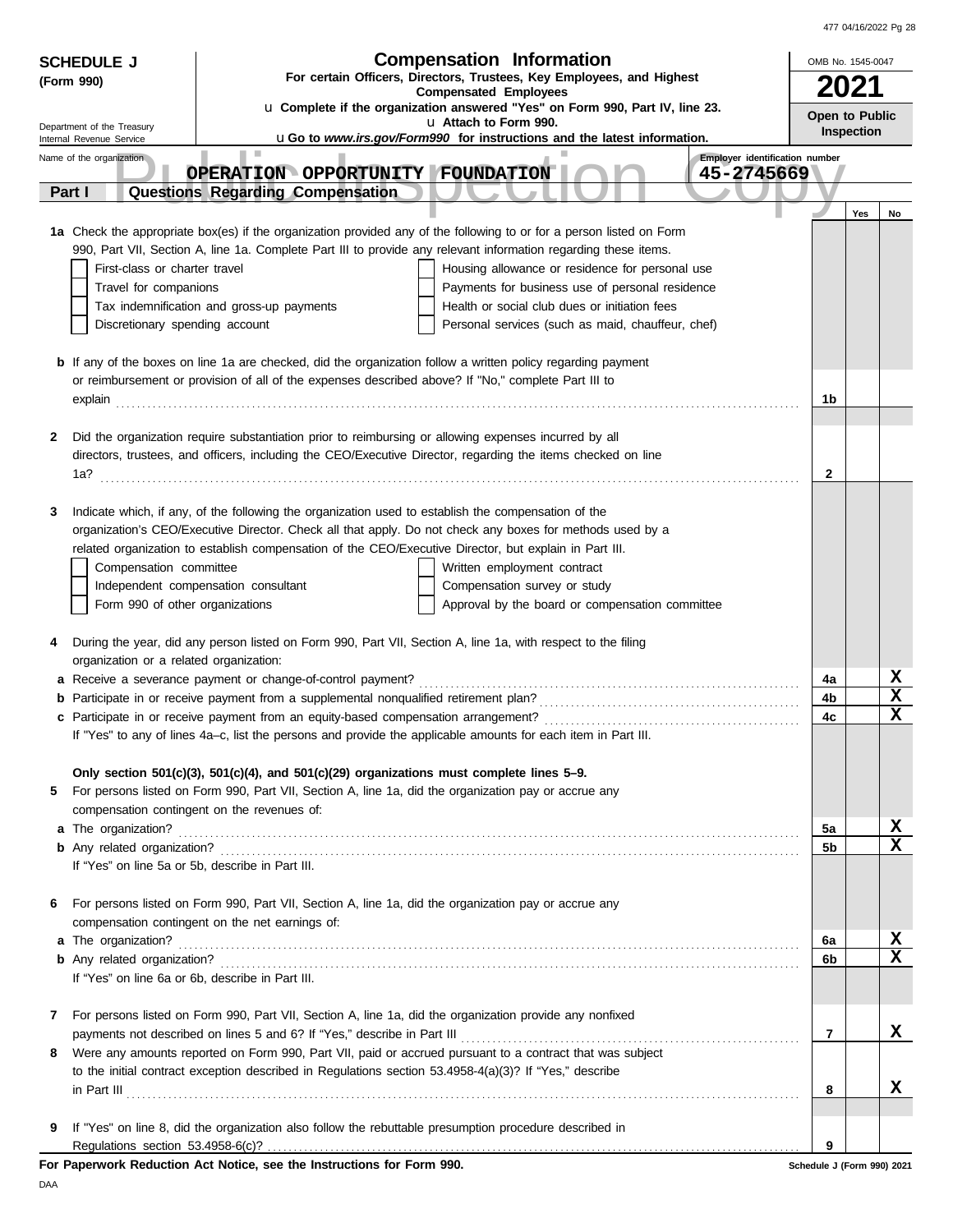Page 2

#### 45-2745669 Schedule J (Form 990) 2021 OPERATION OPPORTUNITY FOUNDATION

### Part II Officers, Directors, Trustees, Key Employees, and Highest Compensated Employees. Use duplicate copies if additional space is needed.

 $\mathbb{R}^n$ 

For each individual whose compensation must be reported on Schedule J, report compensation from the organization on row (i) and from related organizations, described in the

instructions, on row (ii). Do not list any individuals that aren't listed on Form 990, Part VII.

Note: The sum of columns (B)(i)-(iii) for each listed individual must equal the total amount of Form 990, Part VII, Section A, line 1a, applicable column (D) and (E) amounts for that individual.

| (A) Name and Title                | (i) Base<br>compensation | (B) Breakdown of W-2 and/or 1099-MISC and/or 1099-NEC compensation<br>(ii) Bonus & incentive<br>compensation | (iii) Other<br>reportable<br>compensation | (C) Retirement and<br>other deferred<br>compensation | (D) Nontaxable<br>benefits | (E) Total of columns<br>$(B)(i)$ - $(D)$ | (F) Compensation<br>in column (B) reported<br>as deferred on prior<br>Form 990 |
|-----------------------------------|--------------------------|--------------------------------------------------------------------------------------------------------------|-------------------------------------------|------------------------------------------------------|----------------------------|------------------------------------------|--------------------------------------------------------------------------------|
| RYAN PAVEL<br>$\vert$ (i) $\vert$ | 140,108                  |                                                                                                              |                                           | O                                                    | [20, 928]                  | $\boxed{161,036}$                        |                                                                                |
| $1$ CEO                           | (ii)<br>0                | 0                                                                                                            |                                           | 0                                                    | $\Omega$                   | 0                                        | 0                                                                              |
| (i)                               |                          |                                                                                                              |                                           |                                                      |                            |                                          |                                                                                |
| (i)<br>(ii                        |                          |                                                                                                              |                                           |                                                      |                            |                                          |                                                                                |
|                                   | (i)                      |                                                                                                              |                                           |                                                      |                            |                                          |                                                                                |
| 5                                 | (i)                      |                                                                                                              |                                           |                                                      |                            |                                          |                                                                                |
| (i)<br>6                          |                          |                                                                                                              |                                           |                                                      |                            |                                          |                                                                                |
| (i)<br>$\overline{7}$             | (ii)                     |                                                                                                              |                                           |                                                      |                            |                                          |                                                                                |
| (i)<br>я                          | (ii)                     |                                                                                                              |                                           |                                                      |                            |                                          |                                                                                |
| (i)<br>9                          | (ii)                     |                                                                                                              |                                           |                                                      |                            |                                          |                                                                                |
| (i)<br>10                         |                          |                                                                                                              |                                           |                                                      |                            |                                          |                                                                                |
| (i)<br>11                         | (ii)                     |                                                                                                              |                                           |                                                      |                            |                                          |                                                                                |
| (i)<br>12 <sub>2</sub>            |                          |                                                                                                              |                                           |                                                      |                            |                                          |                                                                                |
| (i)<br>13                         | (ii)                     |                                                                                                              |                                           |                                                      |                            |                                          |                                                                                |
| (i)<br>14                         |                          |                                                                                                              |                                           |                                                      |                            |                                          |                                                                                |
| (i)<br>$15\,$                     | (ii)                     |                                                                                                              |                                           |                                                      |                            |                                          |                                                                                |
| (i)<br>16                         | (ii)                     |                                                                                                              |                                           |                                                      |                            |                                          |                                                                                |

Schedule J (Form 990) 2021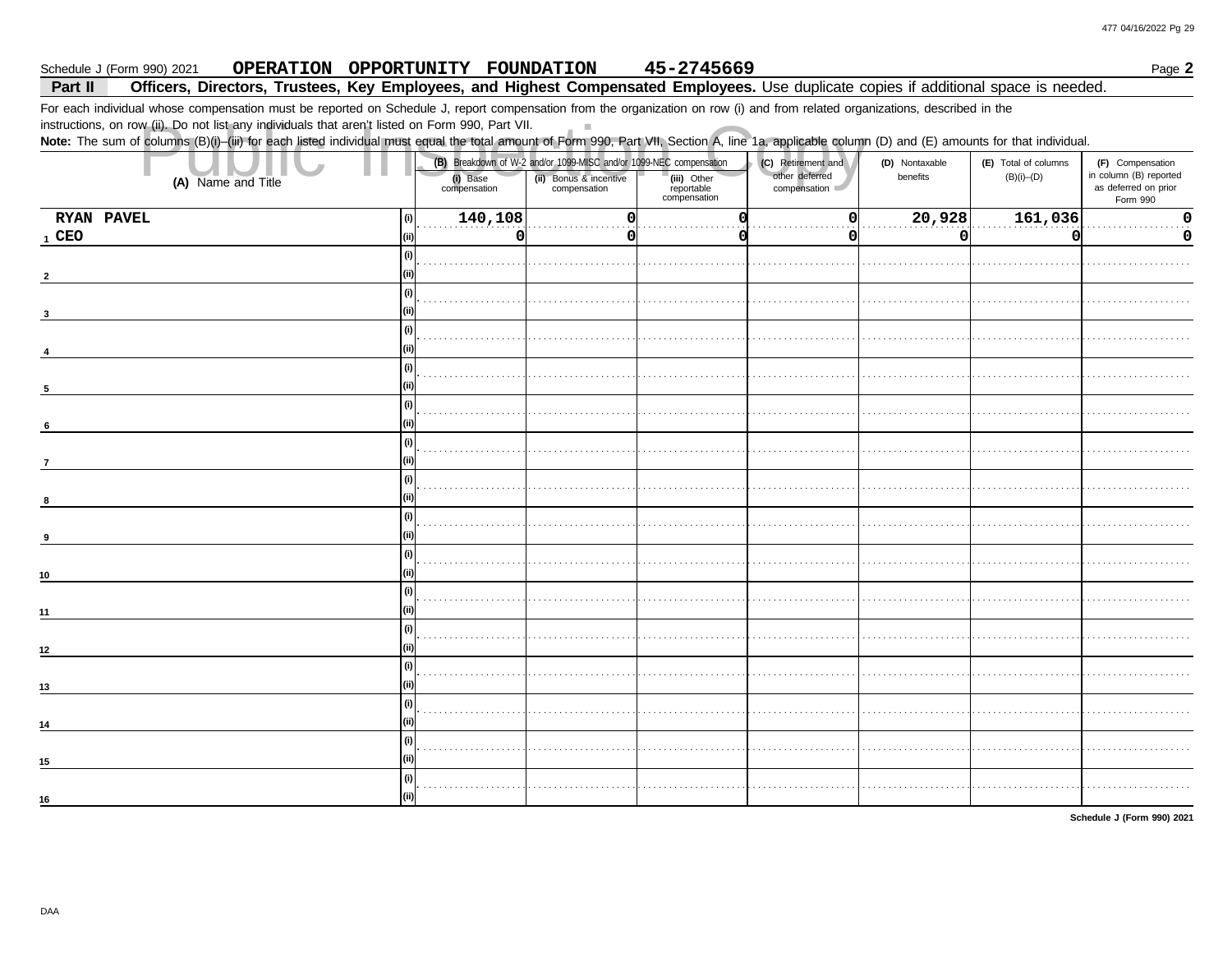|          |                                 |                                 | Schedule J (Form 990) 2021  OPERATION  OPPORTUNITY  FOUNDATION |                 | 45-2745669 |                                                                                                                                                                            | Page 3 |
|----------|---------------------------------|---------------------------------|----------------------------------------------------------------|-----------------|------------|----------------------------------------------------------------------------------------------------------------------------------------------------------------------------|--------|
| Part III |                                 | <b>Supplemental Information</b> |                                                                |                 |            |                                                                                                                                                                            |        |
|          | for any additional information. |                                 |                                                                |                 |            | Provide the information, explanation, or descriptions required for Part I, lines 1a, 1b, 3, 4a, 4b, 4c, 5a, 5b, 6a, 6b, 7, and 8, and for Part II. Also complete this part |        |
|          |                                 |                                 |                                                                | ublic Inspectic |            |                                                                                                                                                                            |        |
|          |                                 |                                 |                                                                |                 |            |                                                                                                                                                                            |        |
|          |                                 |                                 |                                                                |                 |            |                                                                                                                                                                            |        |
|          |                                 |                                 |                                                                |                 |            |                                                                                                                                                                            |        |
|          |                                 |                                 |                                                                |                 |            |                                                                                                                                                                            |        |
|          |                                 |                                 |                                                                |                 |            |                                                                                                                                                                            |        |
|          |                                 |                                 |                                                                |                 |            |                                                                                                                                                                            |        |
|          |                                 |                                 |                                                                |                 |            |                                                                                                                                                                            |        |
|          |                                 |                                 |                                                                |                 |            |                                                                                                                                                                            |        |
|          |                                 |                                 |                                                                |                 |            |                                                                                                                                                                            |        |
|          |                                 |                                 |                                                                |                 |            |                                                                                                                                                                            |        |
|          |                                 |                                 |                                                                |                 |            |                                                                                                                                                                            |        |
|          |                                 |                                 |                                                                |                 |            |                                                                                                                                                                            |        |
|          |                                 |                                 |                                                                |                 |            |                                                                                                                                                                            |        |
|          |                                 |                                 |                                                                |                 |            |                                                                                                                                                                            |        |
|          |                                 |                                 |                                                                |                 |            |                                                                                                                                                                            |        |
|          |                                 |                                 |                                                                |                 |            |                                                                                                                                                                            |        |
|          |                                 |                                 |                                                                |                 |            |                                                                                                                                                                            |        |

Schedule J (Form 990) 2021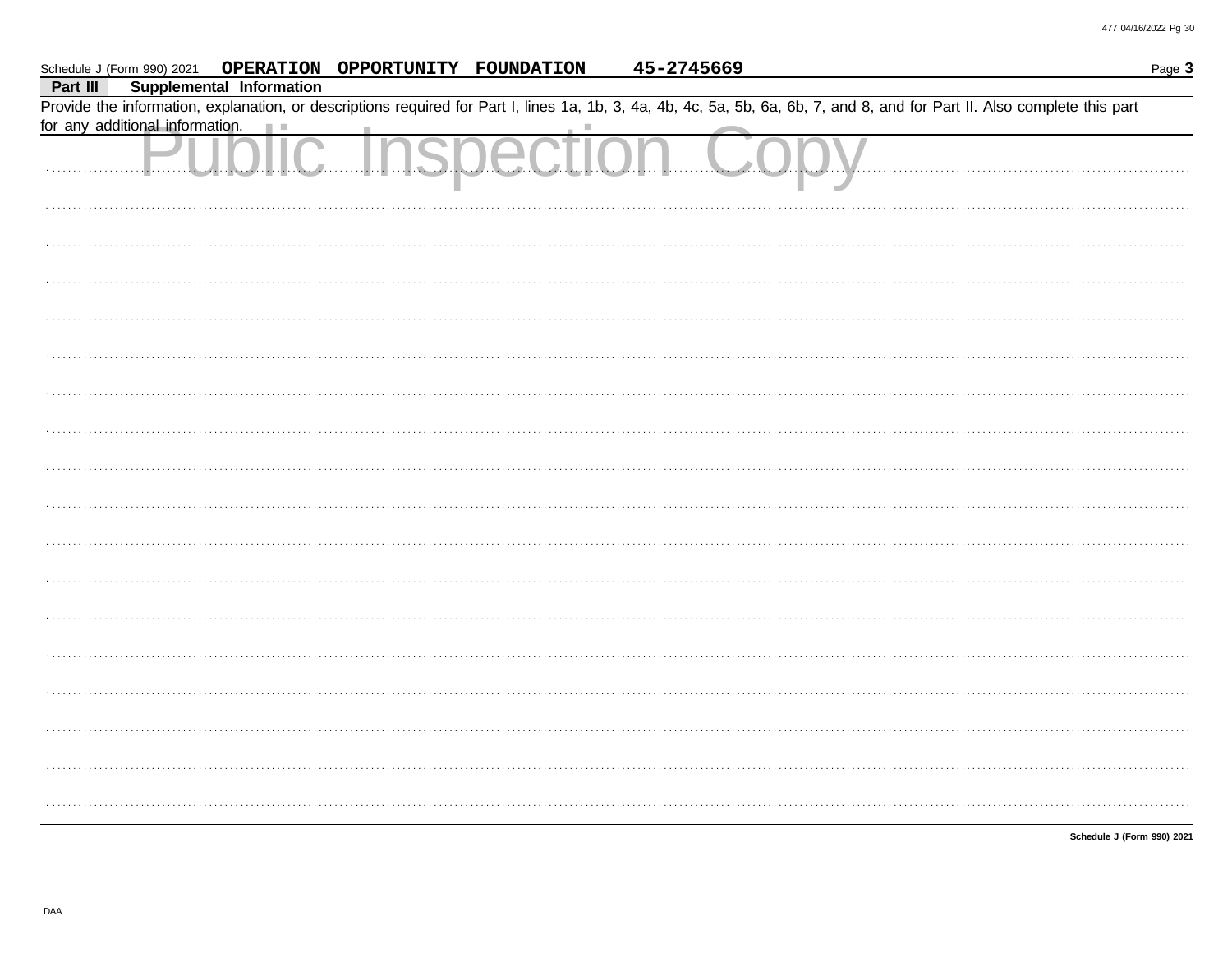| 477 04/16/2022 Pg 31 |
|----------------------|
|----------------------|

|              | <b>SCHEDULE M</b>                                    |                                                                   |                                                |                              |                                                                                             | <b>Noncash Contributions</b>                                                                                       |                                       | OMB No. 1545-0074                   |     |    |
|--------------|------------------------------------------------------|-------------------------------------------------------------------|------------------------------------------------|------------------------------|---------------------------------------------------------------------------------------------|--------------------------------------------------------------------------------------------------------------------|---------------------------------------|-------------------------------------|-----|----|
|              | (Form 990)                                           |                                                                   |                                                |                              |                                                                                             |                                                                                                                    |                                       | 2021                                |     |    |
|              |                                                      |                                                                   |                                                | <b>u</b> Attach to Form 990. |                                                                                             | <b>u</b> Complete if the organizations answered "Yes" on Form 990, Part IV, lines 29 or 30.                        |                                       |                                     |     |    |
|              | Department of the Treasury                           |                                                                   |                                                |                              |                                                                                             | <b>u</b> Go to www.irs.gov/Form990 for instructions and the latest information.                                    |                                       | <b>Open To Public</b><br>Inspection |     |    |
|              | Internal Revenue Service<br>Name of the organization |                                                                   |                                                |                              |                                                                                             |                                                                                                                    | <b>Employer identification number</b> |                                     |     |    |
|              |                                                      |                                                                   | <b>OPERATION</b>                               |                              | OPPORTUNITY FOUNDATION                                                                      |                                                                                                                    | 45-2745669                            |                                     |     |    |
|              | Part I                                               | <b>Types of Property</b>                                          |                                                |                              | V.                                                                                          | D                                                                                                                  |                                       |                                     |     |    |
|              |                                                      |                                                                   |                                                | (a)                          | (b)                                                                                         | (c)                                                                                                                | (d)                                   |                                     |     |    |
|              |                                                      |                                                                   |                                                | Check if                     | Number of contributions or                                                                  | Noncash contribution<br>amounts reported on                                                                        | Method of determining                 |                                     |     |    |
|              |                                                      |                                                                   |                                                | applicable                   | items contributed                                                                           | Form 990, Part VIII, line 1g                                                                                       | noncash contribution amounts          |                                     |     |    |
| 1            |                                                      | Art - Works of art                                                |                                                |                              |                                                                                             |                                                                                                                    |                                       |                                     |     |    |
| $\mathbf{2}$ |                                                      | Art - Historical treasures                                        |                                                |                              |                                                                                             |                                                                                                                    |                                       |                                     |     |    |
| 3            |                                                      | Art - Fractional interests                                        |                                                |                              |                                                                                             |                                                                                                                    |                                       |                                     |     |    |
| 4            |                                                      | Books and publications                                            |                                                |                              |                                                                                             |                                                                                                                    |                                       |                                     |     |    |
| 5            |                                                      | Clothing and household                                            |                                                |                              |                                                                                             |                                                                                                                    |                                       |                                     |     |    |
|              |                                                      | $\mathsf{goods}\xrightarrow{\hspace{0.5cm}}$                      |                                                |                              |                                                                                             |                                                                                                                    |                                       |                                     |     |    |
| 6            |                                                      | Cars and other vehicles                                           |                                                |                              |                                                                                             |                                                                                                                    |                                       |                                     |     |    |
| 7            |                                                      | Boats and planes                                                  |                                                |                              |                                                                                             |                                                                                                                    |                                       |                                     |     |    |
| 8            |                                                      |                                                                   |                                                |                              |                                                                                             |                                                                                                                    |                                       |                                     |     |    |
| 9            |                                                      | Securities - Publicly traded                                      |                                                |                              |                                                                                             |                                                                                                                    |                                       |                                     |     |    |
| 10<br>11     |                                                      | Securities - Closely held stock<br>Securities - Partnership, LLC, |                                                |                              |                                                                                             |                                                                                                                    |                                       |                                     |     |    |
|              | or trust interests                                   |                                                                   |                                                |                              |                                                                                             |                                                                                                                    |                                       |                                     |     |    |
| 12           |                                                      | Securities - Miscellaneous                                        | .                                              |                              |                                                                                             |                                                                                                                    |                                       |                                     |     |    |
| 13           |                                                      | Qualified conservation                                            | <b>Section</b>                                 |                              |                                                                                             |                                                                                                                    |                                       |                                     |     |    |
|              |                                                      | contribution - Historic                                           |                                                |                              |                                                                                             |                                                                                                                    |                                       |                                     |     |    |
|              |                                                      |                                                                   |                                                |                              |                                                                                             |                                                                                                                    |                                       |                                     |     |    |
| 14           |                                                      | Qualified conservation                                            |                                                |                              |                                                                                             |                                                                                                                    |                                       |                                     |     |    |
|              |                                                      | contribution - Other                                              |                                                |                              |                                                                                             |                                                                                                                    |                                       |                                     |     |    |
| 15           |                                                      | Real estate - Residential                                         |                                                |                              |                                                                                             |                                                                                                                    |                                       |                                     |     |    |
| 16           |                                                      | Real estate - Commercial                                          |                                                |                              |                                                                                             |                                                                                                                    |                                       |                                     |     |    |
| 17           |                                                      | Real estate - Other                                               |                                                |                              |                                                                                             |                                                                                                                    |                                       |                                     |     |    |
| 18           | Collectibles                                         |                                                                   |                                                |                              |                                                                                             |                                                                                                                    |                                       |                                     |     |    |
| 19           |                                                      | Food inventory                                                    |                                                |                              |                                                                                             |                                                                                                                    |                                       |                                     |     |    |
| 20           |                                                      | Drugs and medical supplies                                        |                                                |                              |                                                                                             |                                                                                                                    |                                       |                                     |     |    |
| 21           | Taxidermy                                            |                                                                   |                                                |                              |                                                                                             |                                                                                                                    |                                       |                                     |     |    |
| 22           | Historical artifacts                                 |                                                                   |                                                |                              |                                                                                             |                                                                                                                    |                                       |                                     |     |    |
| 23           |                                                      | Scientific specimens                                              |                                                |                              |                                                                                             |                                                                                                                    |                                       |                                     |     |    |
| 24           |                                                      | Archeological artifacts                                           |                                                | $\mathbf x$                  | $\overline{5}$                                                                              | 189,473                                                                                                            |                                       |                                     |     |    |
| 25<br>26     | Other <b>u</b> (MEALS                                | Other <b>u</b> (HOUSING                                           |                                                | $\mathbf x$                  | 5                                                                                           | 32,031                                                                                                             |                                       |                                     |     |    |
| 27           |                                                      | Other <b>u</b> (FACILITIES                                        |                                                | $\mathbf x$                  | 5                                                                                           | 5,683                                                                                                              |                                       |                                     |     |    |
| 28           |                                                      | Other <b>u</b> (MATERIALS/OTHER)                                  |                                                | $\mathbf x$                  | $\overline{6}$                                                                              | 12,333                                                                                                             |                                       |                                     |     |    |
| 29           |                                                      |                                                                   |                                                |                              | Number of Forms 8283 received by the organization during the tax year for contributions for |                                                                                                                    |                                       |                                     |     |    |
|              |                                                      |                                                                   |                                                |                              | which the organization completed Form 8283, Part V, Donee Acknowledgement                   |                                                                                                                    | 29                                    |                                     |     |    |
|              |                                                      |                                                                   |                                                |                              |                                                                                             |                                                                                                                    |                                       |                                     | Yes | No |
| 30a          |                                                      |                                                                   |                                                |                              |                                                                                             | During the year, did the organization receive by contribution any property reported in Part I, lines 1 through     |                                       |                                     |     |    |
|              |                                                      |                                                                   |                                                |                              |                                                                                             | 28, that it must hold for at least three years from the date of the initial contribution, and which isn't required |                                       |                                     |     |    |
|              |                                                      |                                                                   |                                                |                              |                                                                                             |                                                                                                                    |                                       | 30a                                 |     | X  |
| b            |                                                      |                                                                   | If "Yes," describe the arrangement in Part II. |                              |                                                                                             |                                                                                                                    |                                       |                                     |     |    |
| 31           |                                                      |                                                                   |                                                |                              |                                                                                             | Does the organization have a gift acceptance policy that requires the review of any nonstandard                    |                                       |                                     |     |    |
|              | contributions?                                       |                                                                   |                                                |                              |                                                                                             |                                                                                                                    |                                       | 31                                  |     | X  |
| 32a          |                                                      |                                                                   |                                                |                              |                                                                                             | Does the organization hire or use third parties or related organizations to solicit, process, or sell noncash      |                                       |                                     |     |    |
|              | contributions?                                       |                                                                   |                                                |                              |                                                                                             |                                                                                                                    |                                       | 32a                                 |     | х  |
|              |                                                      | <b>b</b> If "Yes," describe in Part II.                           |                                                |                              |                                                                                             |                                                                                                                    |                                       |                                     |     |    |
| 33           |                                                      |                                                                   |                                                |                              |                                                                                             | If the organization didn't report an amount in column (c) for a type of property for which column (a) is checked,  |                                       |                                     |     |    |
|              | describe in Part II.                                 |                                                                   |                                                |                              |                                                                                             |                                                                                                                    |                                       |                                     |     |    |

**For Paperwork Reduction Act Notice, see the Instructions for Form 990. Schedule M (Form 990) 2021**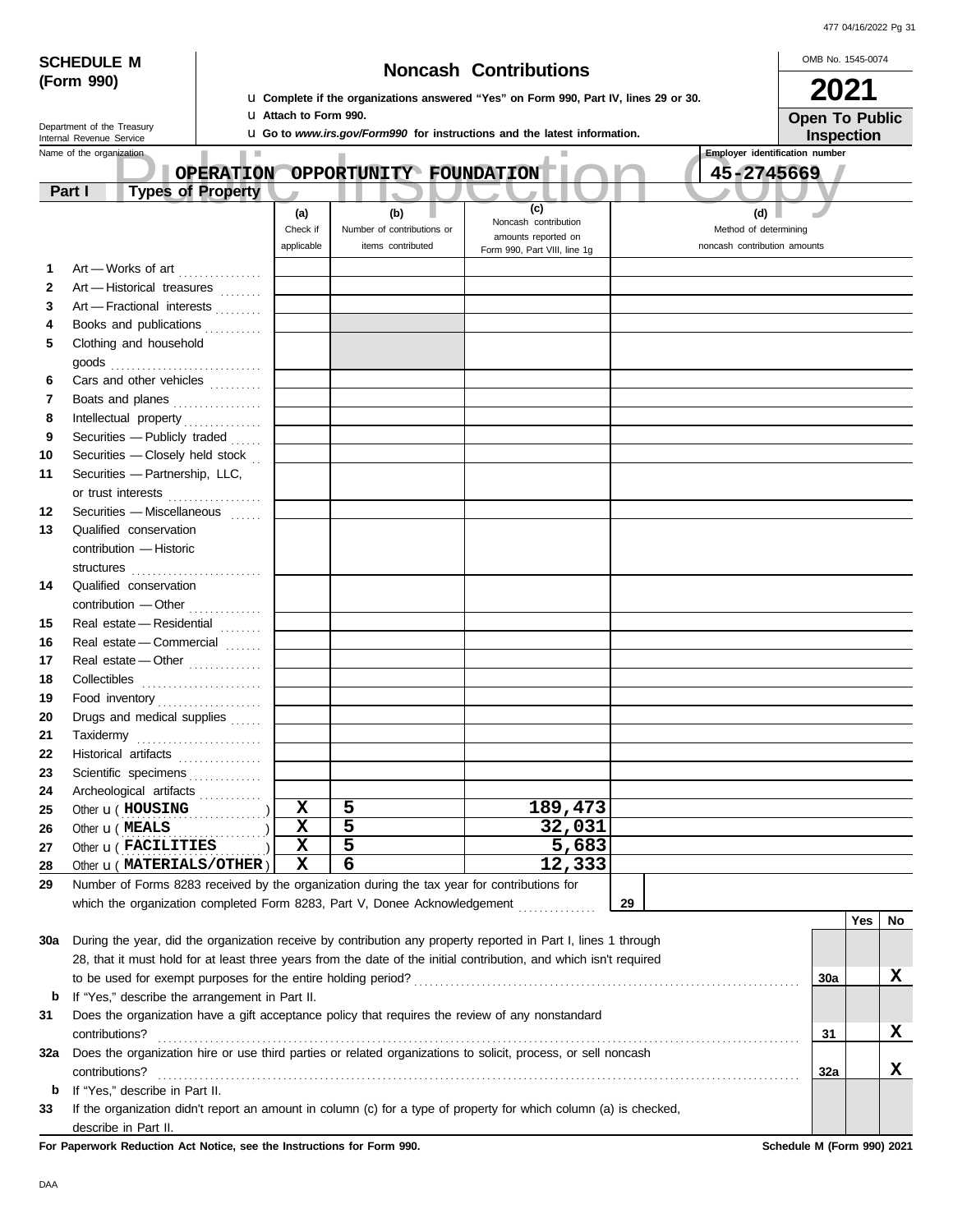| Schedule M (Form 990) 2021 OPERATION OPPORTUNITY FOUNDATION 45-2745669 |  |  |  |                                                                                   |                                                                                                                                                                                                                              | Page 2 |
|------------------------------------------------------------------------|--|--|--|-----------------------------------------------------------------------------------|------------------------------------------------------------------------------------------------------------------------------------------------------------------------------------------------------------------------------|--------|
| Part II                                                                |  |  |  | or a combination of both. Also complete this part for any additional information. | Supplemental Information. Provide the information required by Part I, lines 30b, 32b, and 33, and whether<br>the organization is reporting in Part I, column (b), the number of contributions, the number of items received, |        |
|                                                                        |  |  |  |                                                                                   |                                                                                                                                                                                                                              |        |
|                                                                        |  |  |  |                                                                                   | <b>Public Inspection Cop</b>                                                                                                                                                                                                 |        |
|                                                                        |  |  |  |                                                                                   |                                                                                                                                                                                                                              |        |
|                                                                        |  |  |  |                                                                                   |                                                                                                                                                                                                                              |        |
|                                                                        |  |  |  |                                                                                   |                                                                                                                                                                                                                              |        |
|                                                                        |  |  |  |                                                                                   |                                                                                                                                                                                                                              |        |
|                                                                        |  |  |  |                                                                                   |                                                                                                                                                                                                                              |        |
|                                                                        |  |  |  |                                                                                   |                                                                                                                                                                                                                              |        |
|                                                                        |  |  |  |                                                                                   |                                                                                                                                                                                                                              |        |
|                                                                        |  |  |  |                                                                                   |                                                                                                                                                                                                                              |        |
|                                                                        |  |  |  |                                                                                   |                                                                                                                                                                                                                              |        |
|                                                                        |  |  |  |                                                                                   |                                                                                                                                                                                                                              |        |
|                                                                        |  |  |  |                                                                                   |                                                                                                                                                                                                                              |        |
|                                                                        |  |  |  |                                                                                   |                                                                                                                                                                                                                              |        |
|                                                                        |  |  |  |                                                                                   |                                                                                                                                                                                                                              |        |
|                                                                        |  |  |  |                                                                                   |                                                                                                                                                                                                                              |        |
|                                                                        |  |  |  |                                                                                   |                                                                                                                                                                                                                              |        |
|                                                                        |  |  |  |                                                                                   |                                                                                                                                                                                                                              |        |
|                                                                        |  |  |  |                                                                                   |                                                                                                                                                                                                                              |        |
|                                                                        |  |  |  |                                                                                   |                                                                                                                                                                                                                              |        |
|                                                                        |  |  |  |                                                                                   |                                                                                                                                                                                                                              |        |
|                                                                        |  |  |  |                                                                                   |                                                                                                                                                                                                                              |        |
|                                                                        |  |  |  |                                                                                   |                                                                                                                                                                                                                              |        |
|                                                                        |  |  |  |                                                                                   |                                                                                                                                                                                                                              |        |
|                                                                        |  |  |  |                                                                                   |                                                                                                                                                                                                                              |        |
|                                                                        |  |  |  |                                                                                   |                                                                                                                                                                                                                              |        |
|                                                                        |  |  |  |                                                                                   |                                                                                                                                                                                                                              |        |
|                                                                        |  |  |  |                                                                                   |                                                                                                                                                                                                                              |        |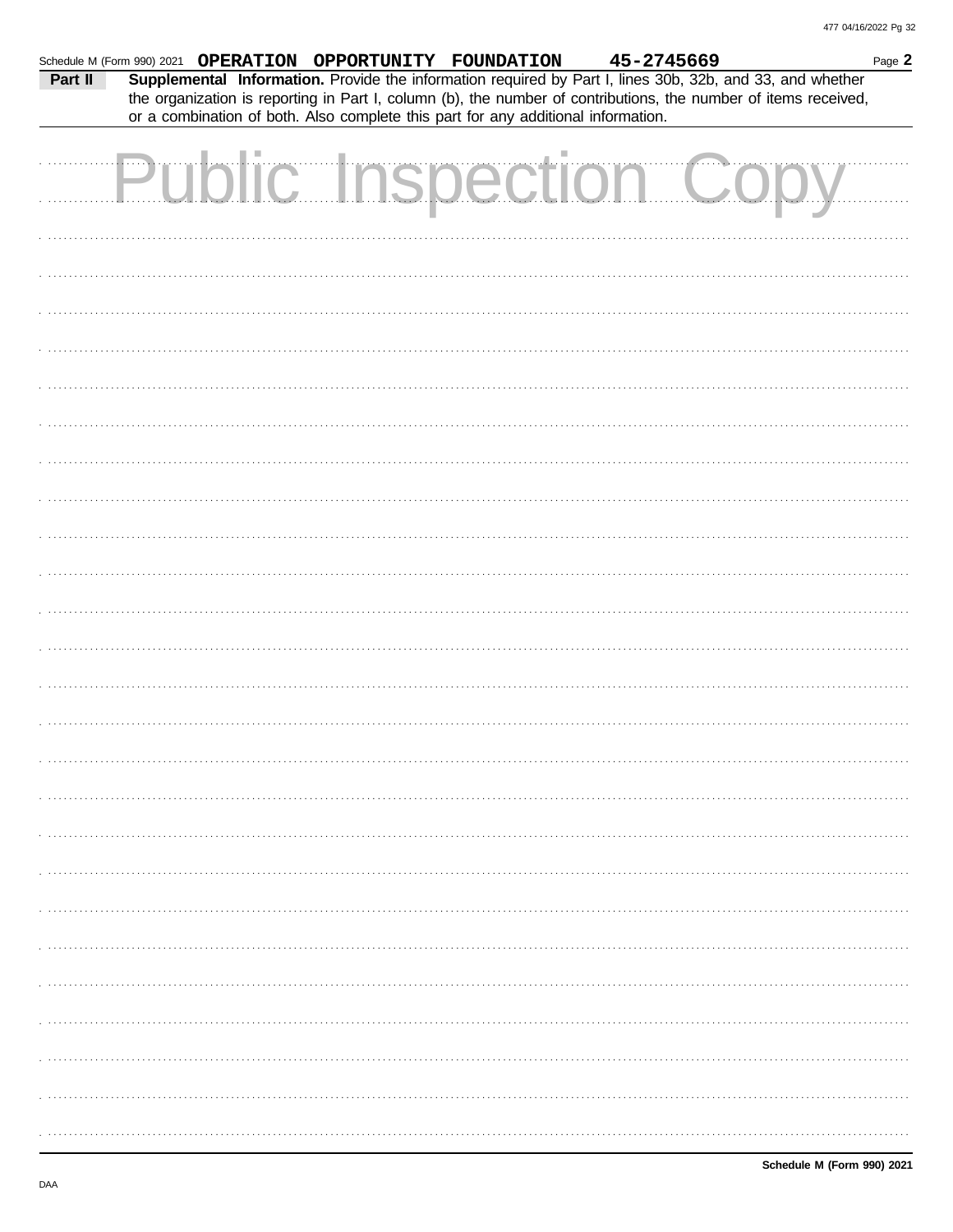| <b>SCHEDULE O</b>                                      | Supplemental Information to Form 990 or 990-EZ                                                                                         | OMB No. 1545-0047     |
|--------------------------------------------------------|----------------------------------------------------------------------------------------------------------------------------------------|-----------------------|
| (Form 990)                                             | Complete to provide information for responses to specific questions on<br>Form 990 or 990-EZ or to provide any additional information. | 2021                  |
| Department of the Treasury<br>Internal Revenue Service | La Attach to Form 990 or Form 990-EZ.                                                                                                  | Open to Public        |
| Name of the organization                               | u Go to www.irs.gov/Form990 for the latest information.<br><b>Employer identification number</b>                                       | <b>Inspection</b>     |
|                                                        | 45-2745669<br>OPPORTUNITY FOUNDATION<br><b>OPERATION</b>                                                                               |                       |
| DOING BUSINESS AS                                      | <b>ADDITIONAL NAMES</b>                                                                                                                |                       |
| <b>WARRIOR-SCHOLAR</b>                                 | <b>PROJECT</b>                                                                                                                         |                       |
|                                                        |                                                                                                                                        |                       |
| FORM 990<br>$\overline{\phantom{a}}$                   | ORGANIZATION'S MISSION OR MOST<br>SIGNIFICANT ACTIVITIES                                                                               |                       |
| OUR MISSION                                            | TO EMPOWER ENLISTED<br><b>VETERANS AND</b><br><b>SERVICE</b><br><b>MEMBERS AND</b><br>IS.                                              | <b>AMPLIFY</b>        |
|                                                        | THEM WITH (1)<br>THEIR VOICES AS CIVIC LEADERS BY PROVIDING<br>A SKILL BRIDGE                                                          |                       |
| THAT                                                   | ENABLES A SUCCESSFUL TRANSITION<br>THE<br><b>CLASSROOM BY MAKING</b><br>TO.                                                            | THEM                  |
| <b>INFORMED</b>                                        | <b>CONSUMERS</b><br>HIGHER EDUCATION AND<br><b>INCREASING</b><br>THEIR CONFIDENCE<br>OF                                                | TO                    |
| <b>APPLY</b><br>TO.                                    | AND<br>COMPLETE RIGOROUS<br><b>DEGREE</b><br>PROGRAMS AT<br><b>TOP-TIER</b>                                                            | INSTITUTIONS,         |
| (2)<br><b>AND</b>                                      | SUSTAINED SUPPORT<br><b>THROUGHOUT</b><br>THEIR PURSUIT<br>HIGHER EDUCATION AND<br>OF                                                  |                       |
| <b>INTO</b>                                            | THE WORKFORCE.                                                                                                                         |                       |
|                                                        |                                                                                                                                        |                       |
| FORM 990                                               | <b>ORGANIZATION'S</b><br><b>MISSION</b>                                                                                                |                       |
| OUR MISSION                                            | EMPOWER ENLISTED VETERANS AND<br>IS.<br>TO.<br>SERVICE MEMBERS                                                                         | <b>AMPLIFY</b><br>AND |
|                                                        | THEIR VOICES AS CIVIC LEADERS BY PROVIDING THEM WITH (1) A SKILL BRIDGE                                                                |                       |
|                                                        | THAT ENABLES A SUCCESSFUL TRANSITION TO THE CLASSROOM BY MAKING THEM                                                                   |                       |
|                                                        | INFORMED CONSUMERS OF HIGHER EDUCATION AND INCREASING THEIR CONFIDENCE TO                                                              |                       |
|                                                        | APPLY TO AND COMPLETE RIGOROUS DEGREE PROGRAMS AT TOP-TIER INSTITUTIONS,                                                               |                       |
|                                                        | AND (2) SUSTAINED SUPPORT THROUGHOUT THEIR PURSUIT OF HIGHER EDUCATION AND                                                             |                       |
| INTO THE WORKFORCE.                                    |                                                                                                                                        |                       |
|                                                        |                                                                                                                                        |                       |
|                                                        | FORM 990, PART III, LINE 4A - FIRST ACCOMPLISHMENT                                                                                     |                       |
|                                                        | IN 2021, WARRIOR-SCHOLAR PROJECT COLLABORATED WITH 22 HIGHER EDUCATION                                                                 |                       |
|                                                        | PARTNERS TO PROVIDE ONE-WEEK COLLEGE PREPARATORY ACADEMIC BOOT CAMPS AND                                                               |                       |

ONE-DAY COMMUNITY COLLEGE WORKSHOPS TO TRANSITIONING SERVICE MEMBERS AND . . . . .